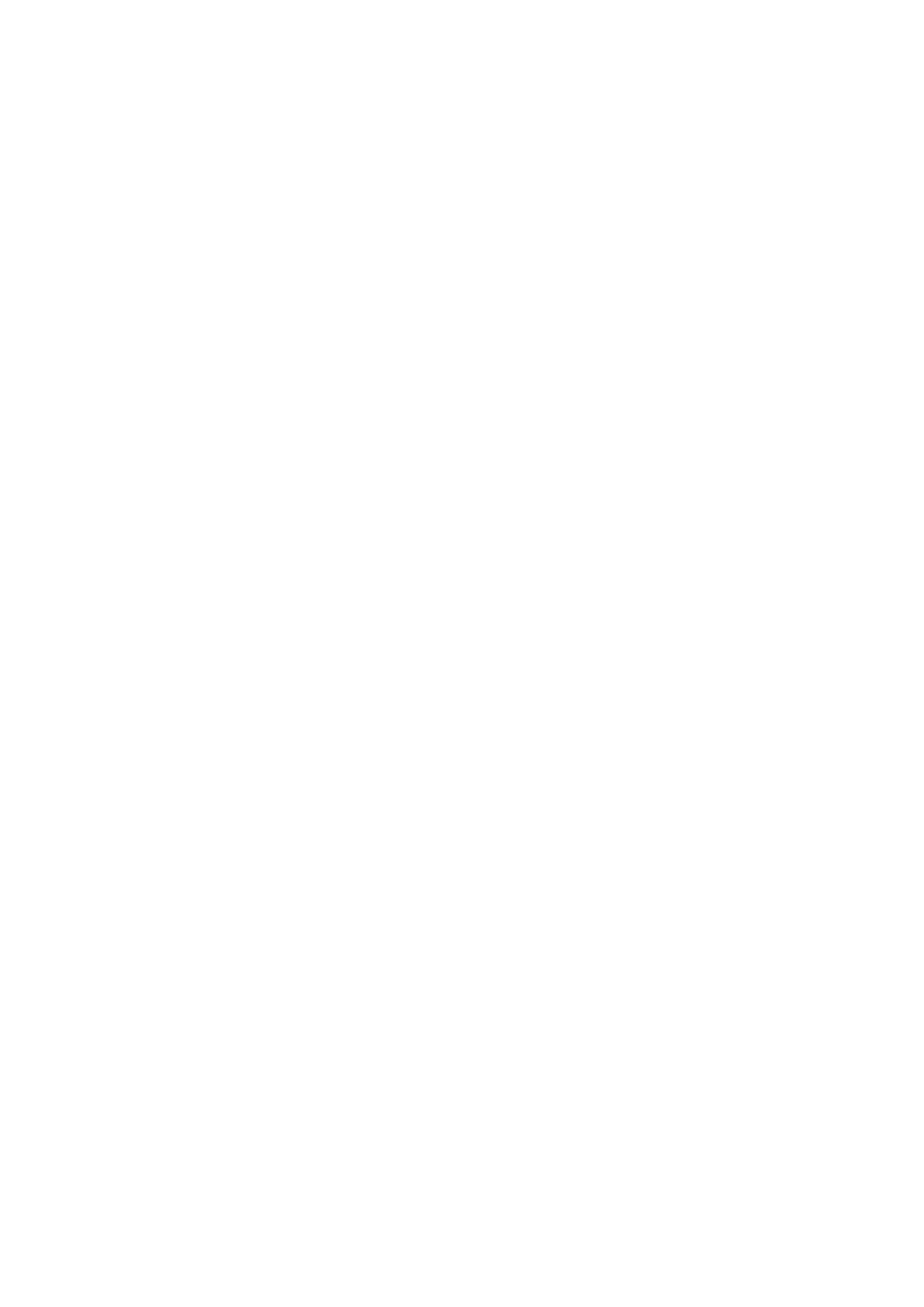**The Ruderman Program for American Jewish Studies** is a unique and groundbreaking academic program established in 2013 at the University of Haifa. The Ruderman Program covers a wide range of issues pertaining to Jewish life in the United States, the American society and the long-lasting and important bond between the American Jewish community, the State of Israel and Israeli society. The main goal of the program is to strengthen the relationship between the Israeli society and American Jewry, by expanding current knowledge, distributing it, and creating a well-founded educated community to act in academia and the Israeli professional field. The Ruderman Program has two branches: *one* is a multidisciplinary and comprehensive MA studies program; and the *second* is promoting research on American Jewry, past and present, and creating a knowledge base for decision makers, opinion leaders, policy makers, professionals and for all those who take part in the public discourse in Israel.

The first research paper published by the Ruderman Program was written by Professor Gil Troy of McGill University in Canada. His research, *The Jewish Vote: Political Power and Identity in US Elections*, chronologically traces the voting patterns of American Jews and seeks to understand the complexity of the term 'Jewish vote'. The paper examines from a historical and social perspective the American Jewry's influence on American elections: Is Jewish voting power marginal or central in presidential elections? Is the importance of Jewish influence on American politics exaggerated?

#### Prof. Gur Alroey

Head of the Ruderman Program for American Jewish Studies The University of Haifa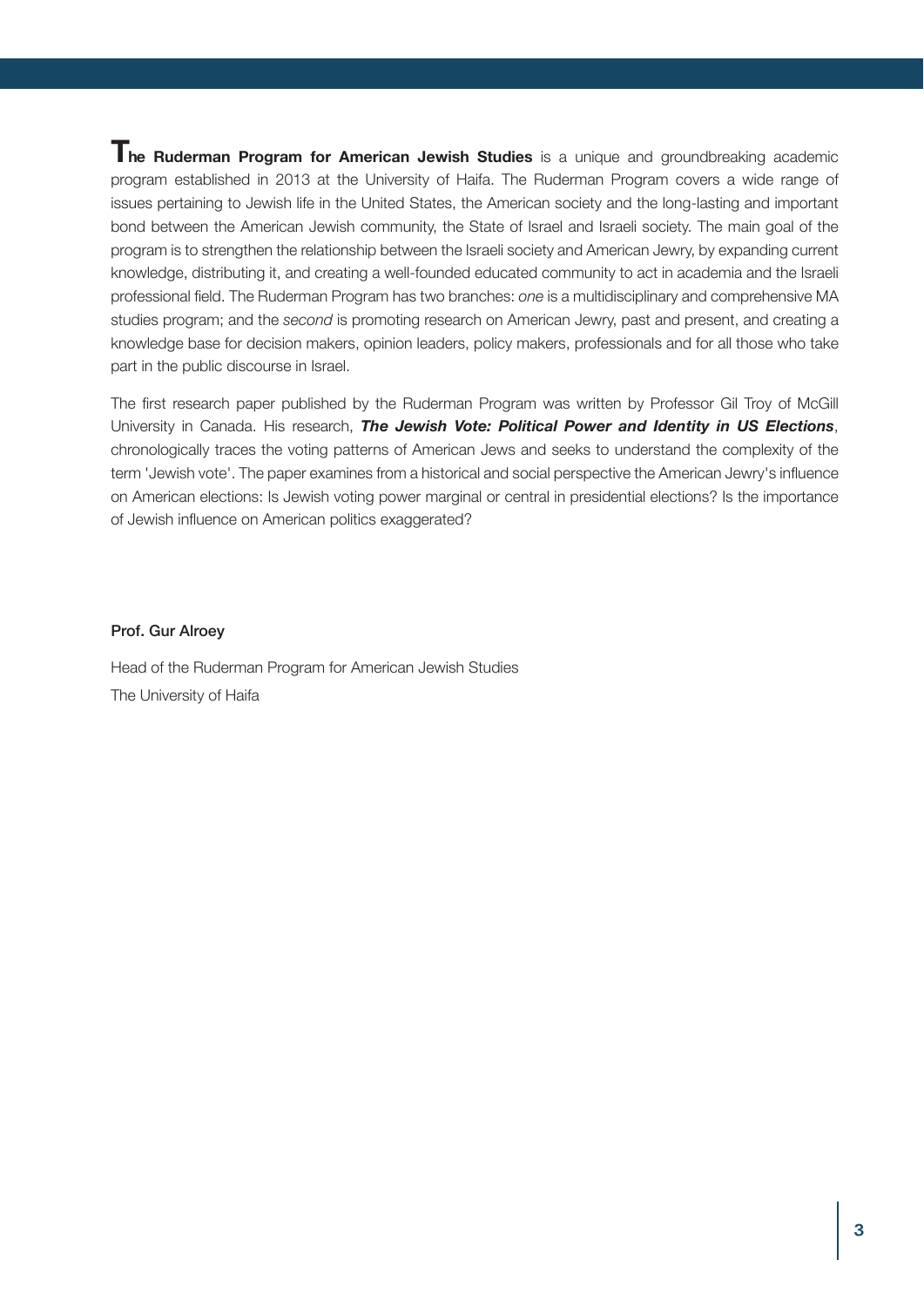# Gil Troy – Biography

Gil Troy is Professor of History at McGill University and is a Visiting Professor at the Ruderman Program for American Jewish Studies at the University of Haifa this fall. Last fall, he was a Visiting Scholar at the Brookings Institution. An American presidential historian and a Zionist activist, he is the author of eleven books, including the recently-released *The Age of Clinton: America in the 1990s*, which has been hailed as "the best book on the man and his times." His previous book *Moynihan's Moment: America's Fight against Zionism as Racism* - was designated by Jewish Ideas Daily as one of the "best Jewish books" of 2012. He also wrote the bestselling *Why I Am a Zionist: Israel, Jewish Identity and the Challenges of Today*.

Troy has a weekly column in *The Daily Beast* on "Secret Lives," uncovering compelling historical figures, and writes regularly for the *Jerusalem Post*, *the Jewish Week*, and the *Canadian Jewish News*. He has been an occasional contributor to the "Campaign Stops" section of the *New York Times* and has been widely published and quoted in the American and Canadian media. He won a 2015 Simon Rockower award for Excellence in Single Commentary from the American Jewish Press Association, for his essay defending Israel during the Gaza conflict, "Democracy, Judaism and War."

Troy lives in Jerusalem with his wife Linda, an artist, and his four children. He lectures widely on the American presidency, Zionism, modern Jewish identity, American history, US-Israel relations, Diaspora-Israel relations and the fight against delegitimization. His next book will be an update of Arthur Hertzberg's classic, *The Zionist Idea*.

giltroy@gmail.com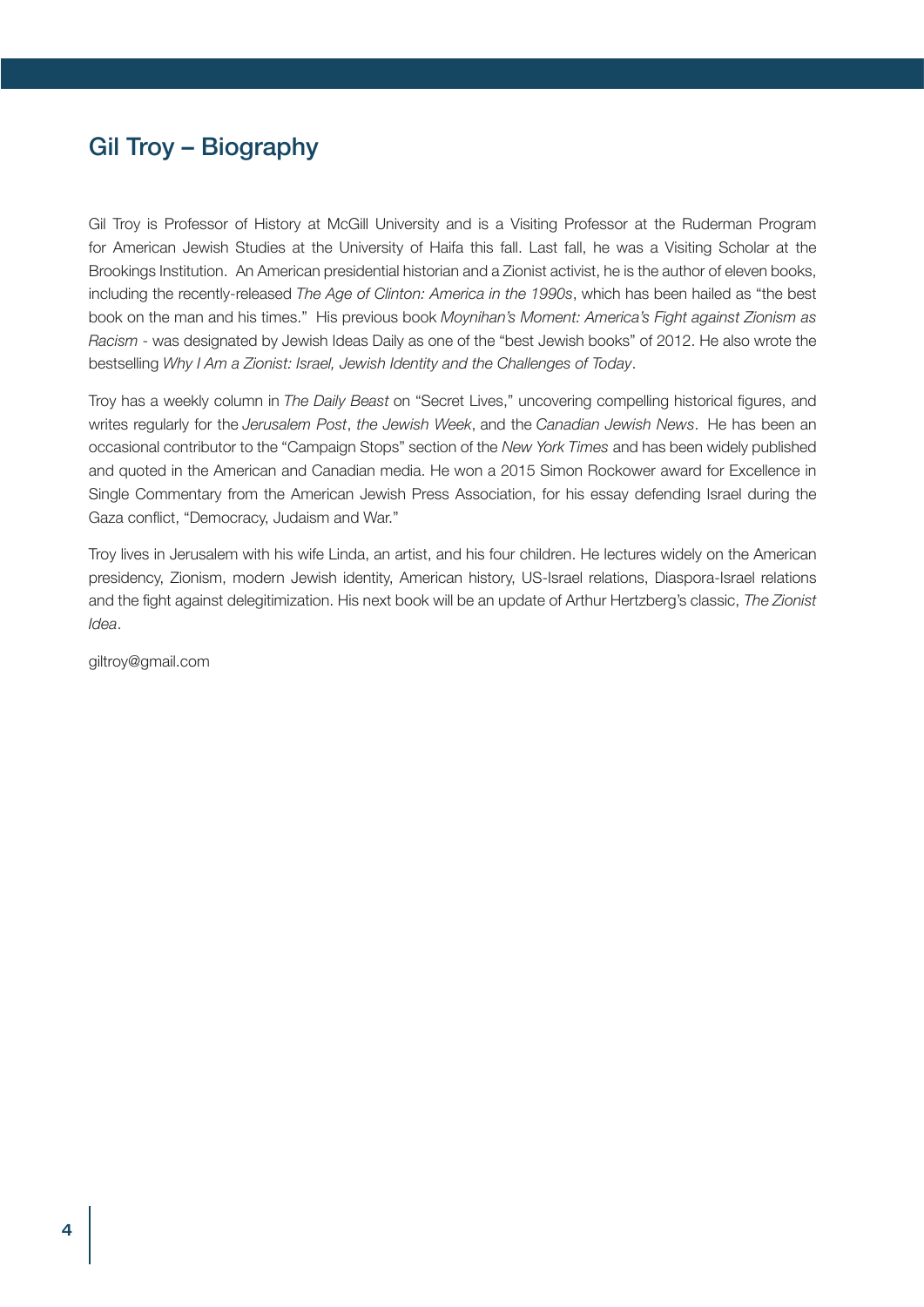#### **Summary**

- $\Box$  As the 2016 Presidential elections near this November, a wave of predictions and generalizations left and right are creating quite the hype surrounding 'The Jewish Vote'.
- $\Box$  American Jewry make up approximately 2% of the American electorate, insignificant to tip the scales one way or another. No other constituency this size has candidates scrambling to woo them over - so why the disproportionate frenzy surrounding the Jewish vote?
- $\Box$  Since the 1930s American Jews have been woven into the fabric of the American political landscape. From civil rights to women's rights, Jews have been on the frontier of liberal political movements, spearheading social reforms and shaping American policies from within. Jews in America are disproportionately wealthy, charitable and politically engaged, making them critical donors standing out both among wealthy donors and among more modest mass donors. In the 2016 presidential race the Jewish financial vote remains disproportionately important – with estimates that Jewish donors contribute 50 percent of the funds to the Democratic Party and 25 percent to the Republican Party.
- $\Box$  Jews stand out politically because there are disproportionate numbers of Jewish officeholders and Jewish activists and because of the Electoral College's "Megaphone Effect": many key swing states that help determine elections have a high concentration of Jews. This effect was best reflected in 2000 when elderly Jews in Florida misreading the ballot voted for Pat Buchanan instead of Al Gore, creating the electoral deadlock that made George W. Bush president.
- $\Box$  Although the significance of the Jewish vote in American political outcomes is often overestimated; understanding the Jewish vote helps explain American Jewish identity. Since the elections in 1928, the majority of American Jews have voted Democratic - usually in the 70% range - and are proud liberals.
- $\Box$  The Jewish Vote is a story of the great, mutual, love affair between America and its Jews, rooted in American exceptionalism. Why Jews are liberal has been a great American Jewish mystery. Milton Himmelfarb identified this anomaly with his 1973 statement that, "Jews earn like Episcopalians and vote like Puerto Ricans".
- $\Box$  Scholars left and right have been puzzled by this bizarre phenomenon, offering explanations ranging from Jewish values of social justice to once-oppressed Jews' fears of government power. This report offers a historical analysis, suggesting that voting Democratic and being liberal have had different motivations and meanings over the years – but throughout the generations, the leftwing political identity that American Jewish liberals have called essentially "Jewish," is quintessentially "American" or "American Jewish," it's an adaptation of Judaism.
- $\Box$  Many American Jews see their liberalism as part of their Jewish inheritance, along with rags-to-riches stories of success, candlesticks from the Old Country, and grandma's matzoh ball recipe.
- $\Box$  American Jews have also inherited the notion, from the Eastern European Jewish left, of "no enemies on the left," which is why few leave the left even when the Far Left veers toward anti-Zionism.
- $\Box$  Starting in the 1880s, the first modern Jewish generation of Bourgeois Bolsheviks, the Eastern European immigrants and their kids, came with Socialist idealism and Labor unionist values, hoping to advance individually, familially, but still open to supporting the broader radical communal and national pitch from the Left. Franklin Roosevelt became the great liberal icon – and a figure worshipped by American Jews, bringing them into the Democratic Party.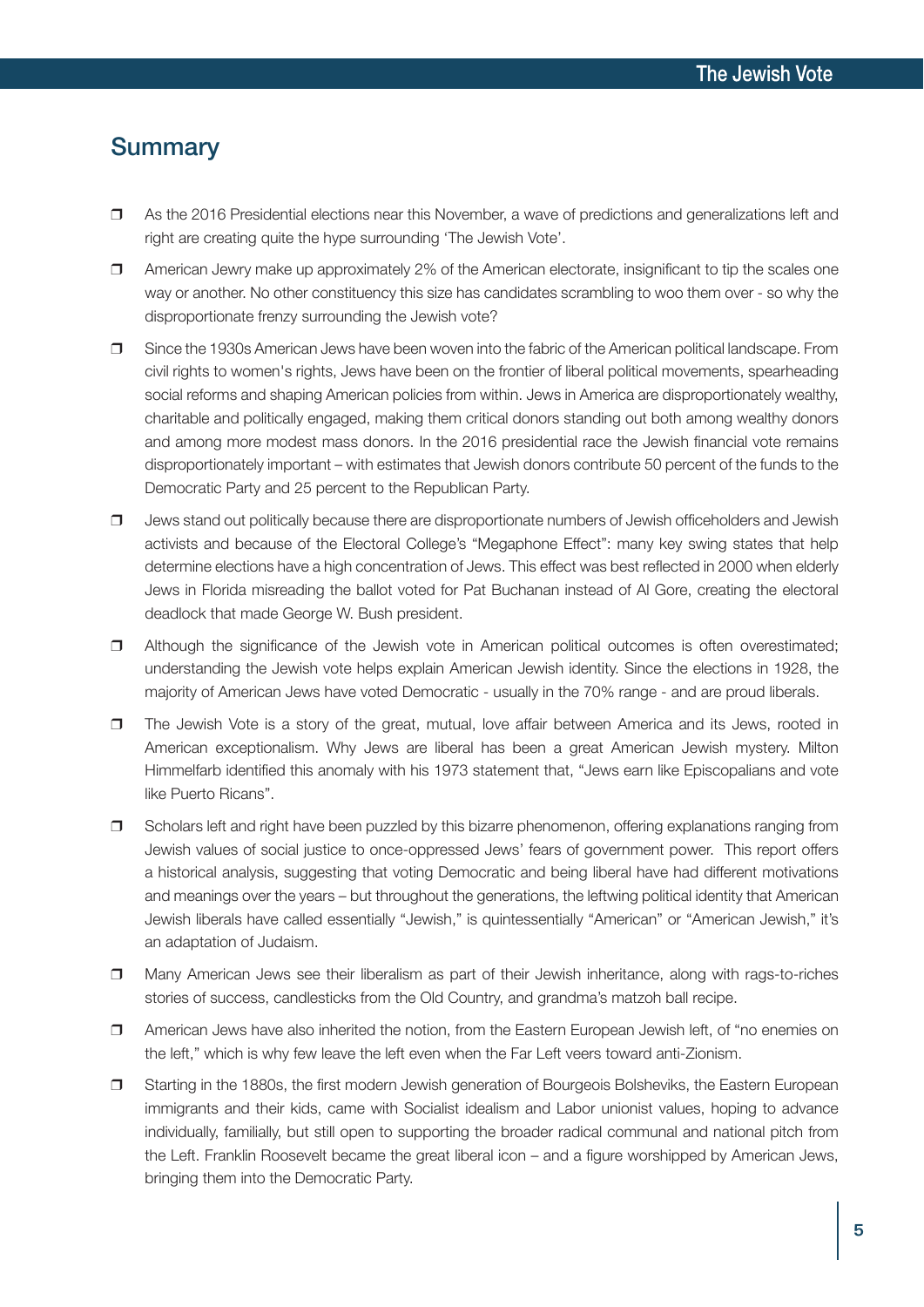- $\Box$  The second generation of "Yuppies with a Conscience," remembered their parents' struggles and were grateful to the New Deal for giving their families a new lease on life. They were also rainy day Jews, standing up for Israel and Soviet Jewry when attacked but happy to fit in as much as possible.
- r Today's third generation of open-spirited Freedom-fromers, pro-choice Jews are deeply, proudly American, although very decidedly Not-Christians. They have most inherited from their understanding of their past and absorbed from post-modern culture fears of restrictions, commitments, norms, imposed from the outside, especially governmentally or religiously. They want freedom *from* traditional inhibitions and legal restrictions against pre-marital sex, divorce, abortion, homosexuality – and often define that as their Jewish identity.
- $\Box$  Thus, despite repeated eulogies for the alliance, the liberal-Jewish-Democratic connection has strengthened not weakened since Ronald Reagan. Even though the Republican Party is more pro-Israel than ever, and sometimes more "pro-Israel," (however you define that) than the Democratic Party, American Jewish liberalism has become a mentality, a sensibility, an ideology, a cultural identity.
- $\Box$  American Jews are perceived as voting for Jewish interests, especially regarding Israel, however American Jews are more pro-choice than pro-Israel when voting.
- $\Box$  This doesn't make American Jews anti-Israel, on the contrary, they perceive the Democratic Party as taking a strong pro-Israel stance, proving that progressive Zionism is not an oxymoron. Thus we can say that American Jews are more pro-choice than pro-Israel in the voting booth, but pro-Israel nevertheless.
- $\Box$  Israelis will be amused to hear that American Jews define Judaism as liberal, and fascinated to learn that many American Jews consider America the Promised Land.
- **T** Today, more than ever American Jews embrace their liberalism. United by the fear of Evangelicals, 'Trumps' and the Tea Party their liberalism is defined by freedom, liberation and autonomy.
- r America's pro-Israel consensus holds: Once again, in 2016, the Democratic and Republican nominees are squabbling over who is more "pro-Israel" and will better defend the Jewish State.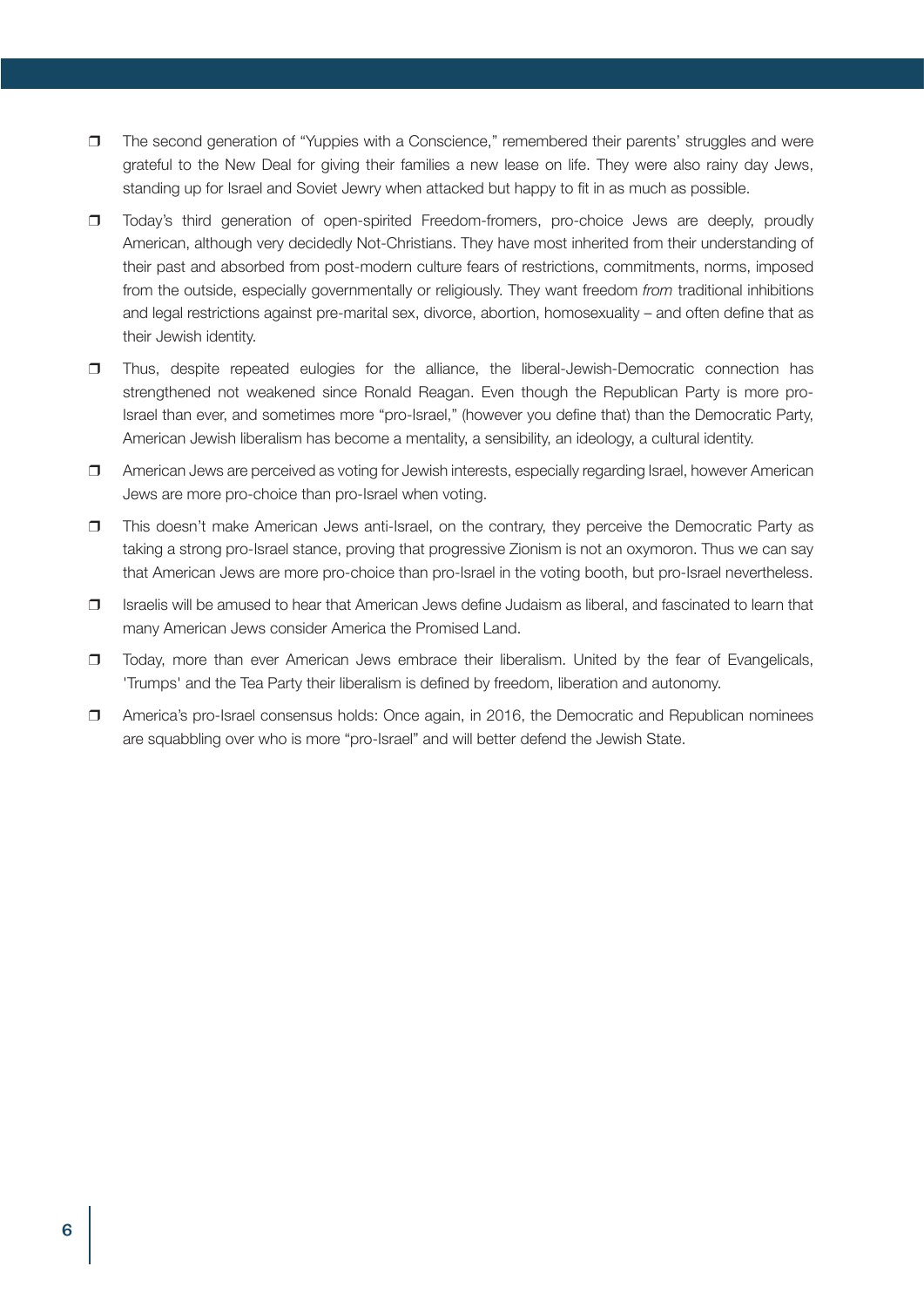# The Jewish Vote: Political Power and Identity in US Elections

 $A$ nd thev're off. As Hillary Clinton and Donald Trump battle it out in the American presidential election, politicos, pundits, and passersby are slinging all kinds of predictions and generalizations left and right – who will win, which tactics work, who is supporting whom. In this confusing election, when Jews are joking that each of the major party nominees has a Jewish son-in-law, while the first Jewish candidate ever to win a presidential primary, Bernie Sanders, has no Jewish grandchildren, all kinds of sweeping statements about Jews are swirling about. We are told that Jews will not vote for Hillary Clinton to punish Barack Obama for his Iran deal and his Bibi-bashing. We are told that Jews will vote for Hillary Clinton to thank her for her support for Israel, especially as a senator from New York, and to reward her husband's passion for the Jewish state. We are told that Jews will not vote for Donald Trump because he vowed to be "neutral" when negotiating an Israeli-Palestinian "deal" and because he tweeted out an anti-Semitic image, depicting a six-pointed star against a backdrop of dollar bills to illustrate his corruption charges against "crooked Hillary." And we are told that Jews will vote for Donald Trump because he wooed Jews at AIPAC – and, besides, as he keeps reminding Jewish audiences, he was the grand marshal of New York's 2004 Israeli Day Parade, which was, of course, the best parade EVAH.

Just as every modern American presidential election features caucuses and primaries, conventions and debates, it also features the usual speculation about "the Jewish vote." Article after article confirms the conventional wisdom that there is such a thing as "the Jewish vote," that winning that vote is essential to winning the election, and that, this election cycle, "the Jewish vote [is] at a turning point," with the usual prediction being that Jews are drifting Republican. The Jews do seem to be incredibly, surprisingly strong in the United States. One *Ha'aretz* headline in 2012 declared: "So few Jews, so much clout in U.S. Polls."1 In a country where barely 50 percent go to the polls, Jewish voter turnout averages around 85 percent. In a political system addicted to funds and fundraising, Jews donate as much as 50 percent of the funds raised by Democrats and 25 percent of the funds raised by Republicans. In addition to the Jews and Jewish relatives in the 2016 presidential race, there are 10 Jewish senators, 19 Jewish members of the House of Representatives, and three Jewish justices on the Supreme Court. Moreover, in a presidential system that emphasizes the importance of key "swing states" that are closely split between Republicans and Democrats, like Florida, Ohio, Pennsylvania, and Michigan, Jews happen to have sizeable concentrations in southern Florida, Cleveland, Philadelphia, Pittsburgh, and suburban Detroit. And because the Jews – and Republicans – are associated with wealth, power, and prosperity, it makes sense to emphasize Jewish power and a Jewish turn towards conservatism.

In fact, despite the growing individualism among American Jews and an enthusiastically "pro-Israel" Republican platform, only the first assumption – that there is a phenomenon you can call "the Jewish vote" – appears to be true in 2016. Even though Jews vote individually and not every Jew votes in lockstep, there is enough community conformity to talk about "*the* Jewish vote." However, the chances of the Jewish vote, only two percent of the electorate, influencing the outcome are limited; nor does the Jewish vote seem to be turning, changing, or shifting right. In fact, non-Orthodox Jewish millennials are even more committed than their parents to a liberal cultural agenda and share many of their liberal or "Blue state" peers' fear of Republicans and Evangelical Christians. While the significance and capriciousness of the Jewish vote in American politics is often exaggerated; the relevance of the Jewish vote to understanding American Jewish identity should not be underestimated.

<sup>1</sup> Fischer, Yisrael, "So Few Jews, So Much Clout in U.S. Polls," *Haaretz*, November 5, 2012. http://www.haaretz.com/world-news/so-few-jews-so-much-clout-in-u-s-polls-1.475121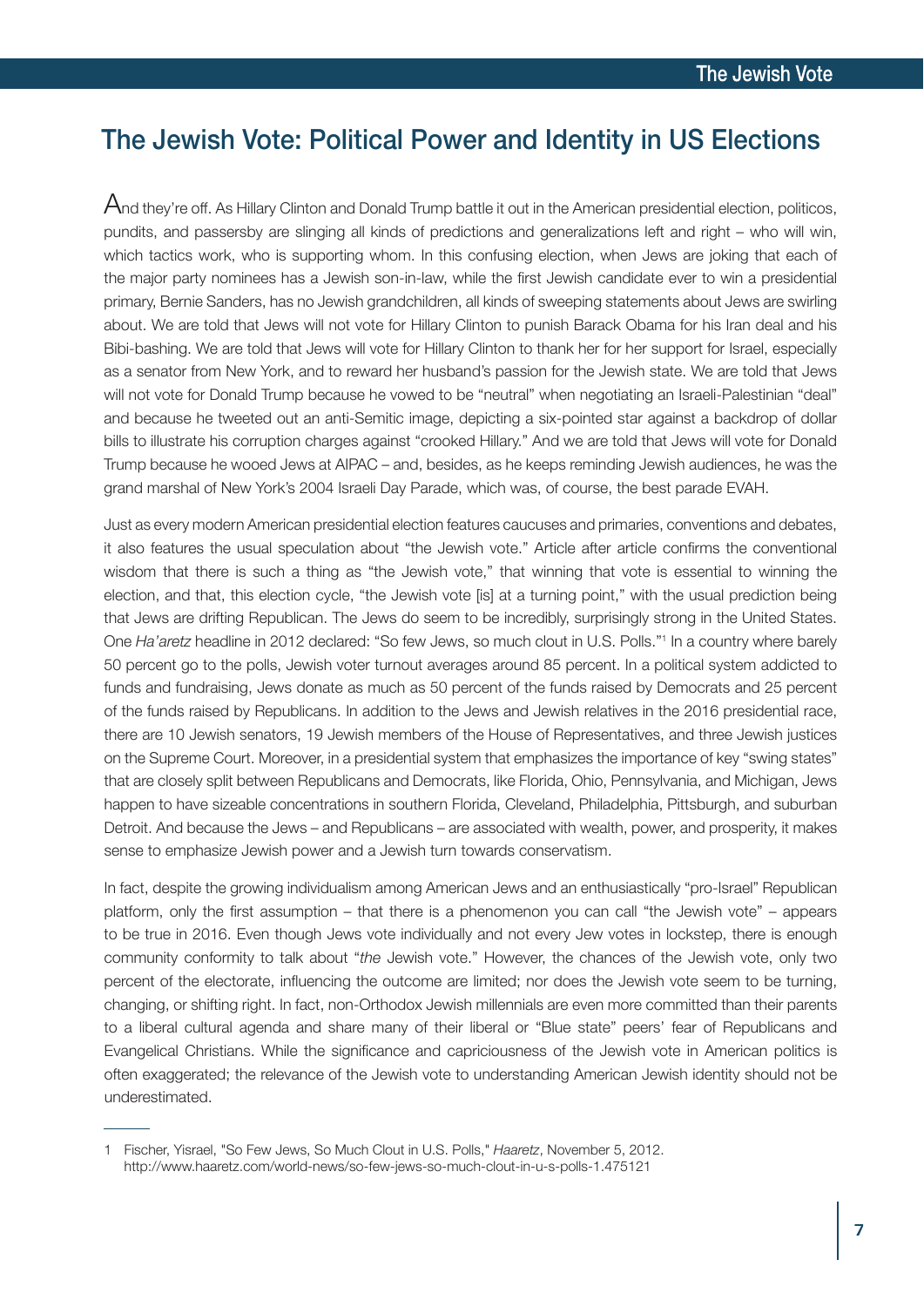Updating the old Jewish joke about the Jewish guy in the 1930s happily reading the Nazi propaganda rag *Der Stürme*r, because "it's filled with good news – we control the banks, the media, everything," American Jews and anti-Semites are the two groups most likely to overestimate the Jewish vote's impact. But as the author of a book about American presidential election campaigns that never mentions "the Jewish vote," and the editor of an encyclopedia on the history of American presidential elections that barely refers to Jews, I can state authoritatively that Jews have been marginal players in most electoral outcomes. The most significant Jewish vote, in fact, was the mass misstep in 2000, when as many 19,000 nearsighted, elderly Jewish voters in southern Florida, many of them New York "snowbirds," marked their "butterfly ballots" for anti-Israel candidate Pat Buchanan rather than for pro-Israel Al Gore (or for both), creating the electoral deadlock that resulted in George W. Bush's election (and deprived America of its first Jewish vice president, Joseph Lieberman). Less directly, in 1980, many Jews' disgust with Jimmy Carter's UN policies helped Ted Kennedy win the New York primary, which, by keeping the Massachusetts liberal in the race until the bitter end, weakened Carter against Ronald Reagan in the fall.

That such indirect impact even rates mentioning reflects the most relevant fact. Jews constitute about two percent of the American electorate. Even with a high Jewish voter turnout and the Jewish concentration in key battleground states and major media markets, there simply are not enough American Jews to sway American elections.

Beyond the Jews' electoral marginality, even if it is obscured by a megaphone effect that exaggerates Jewish influence, the other defining fact of American Jewish politics is that, since the 1920s, most American Jews vote Democratic and are liberal or "blue" – the color associated with America's left since 2000, when, for no good reason, maps on television showed states that went Democratic in blue and states that went Republican in red. The stubborn liberalism of these Blue Jews has confounded conservatives for decades – leading to repeated predictions of a rightward shift by Red-faced Republicans. And studies do show that in New York, the capital of Blue America and Jewish America, the greatest growth is in conservative-leaning Orthodox and Russian Jews. Nevertheless, the overwhelming majority of American Jews are proud liberals – as are their children. Just as most Americans after the Civil War defined themselves as Democrats or Republicans "becuz that's how my daddy and granddaddy voted," voting Democratic is often considered as central to the American Jewish inheritance as are an inspirational immigration story, silver candlesticks, and grandma's matza ball recipe. George W. Bush's press secretary Ari Fleischer has often said that when his "horrified" parents discovered that he had become a Republican activist in college, they told sympathetic neighbors in Westchester: "at least he's not a drug addict."2

Moreover, when it comes to voting, despite the perception that they vote Jewish interests, especially regarding Israel, it is quite clear that American Jews tend to be more pro-choice than pro-Israel in the voting booth – yet still so pro-Israel that they prove that liberalism and Zionism overlap easily, contrary to the claims of many critics. In fact, as the Far Left turns against Israel in the United States, as it has in Europe, Jewish Democrats have an important opportunity to show liberals how to be pro-Israel and progressive, explaining that, as the left-wing Zionist coalition Ameinu insists, "progressive Zionist is not an oxymoron."3

<sup>2</sup> Berdichevsky, Norman, "American Jews' Paradoxical Allegiance to the Democratic Party," *New England Review*, September, 2010. http://www.newenglishreview.org/Norman\_Berdichevsky/American\_Jews'\_Paradoxical\_Allegiance\_to\_ the\_Democratic\_Party/

<sup>3</sup> Ameinu, "Progressive Zionism". http://www.ameinu.net/about-ameinu/progressive-zionism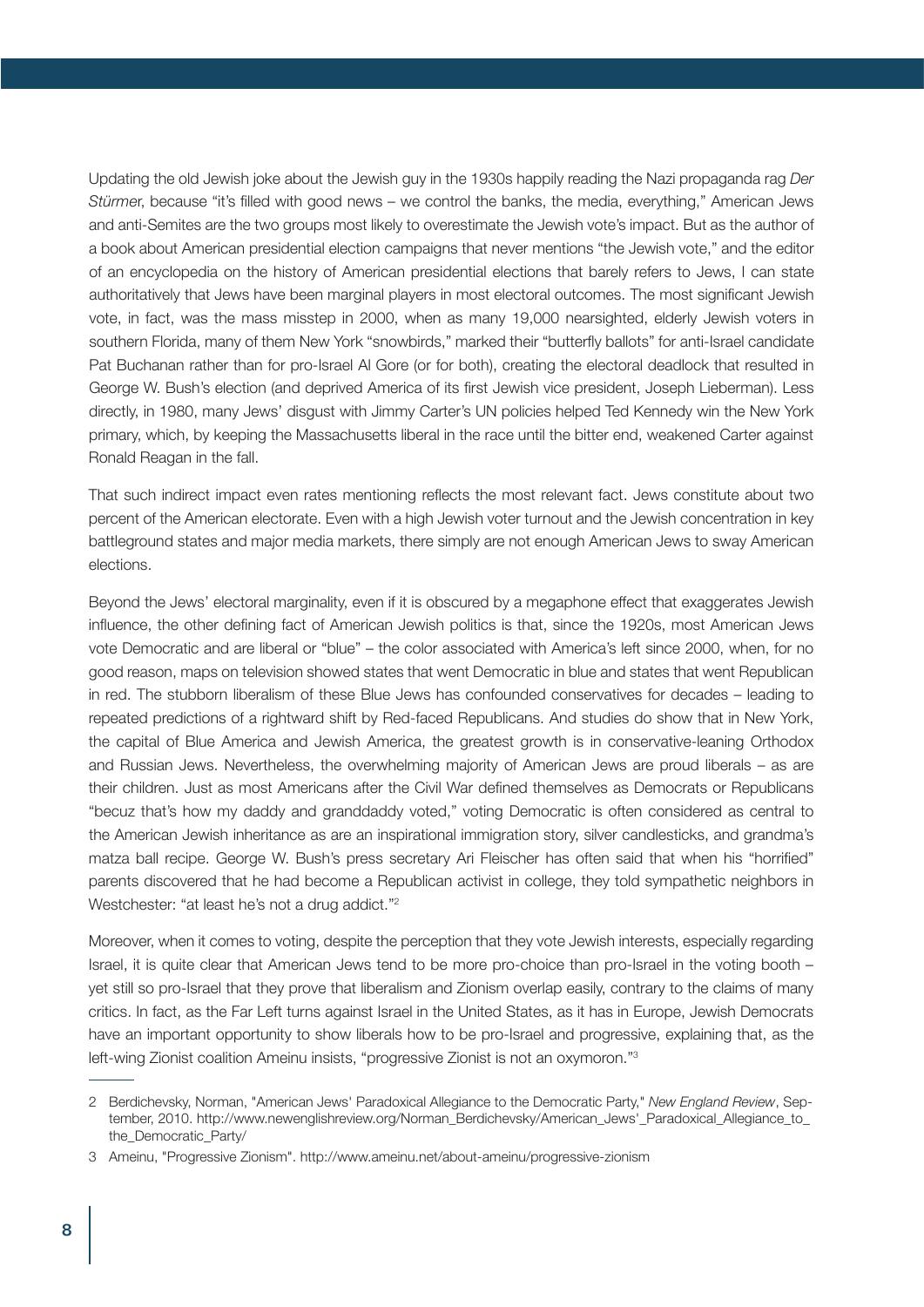American Jewish liberals often see their liberalism as simply, naturally, obviously, "Jewish," repudiating not only their conservative Jewish cousins in the United States but non-liberal Jews worldwide, including in Israel. In fact, American Jewish liberalism is quintessentially American. This tenacious American Jewish political identity reveals much about the American Jewish community and America itself. Ultimately, the story of the Jewish Vote is one of the great mutual love affair between America and its Jews, rooted in American exceptionalism, a phenomenon from which President Barack Obama benefited in the campaign but which he rejects ideologically. This American exceptionalism, emphasizing how unique America's history is, especially compared to Europe's, is reflected in the astonishing Jewish success in America – the many American celebrities, billionaires, intellectuals, and leaders who are Jewish, as well as the deep sense of comfort most Jews have in America.

This, then, is the story of the American Jewish vote – a story of contradictions and confusions, of frustration for the right and inspiration for the left, a story, ultimately, about cultural identity and shared fears more than political stands or personalities.

# Surprises for Israelis

Israelis – who have been ruled by more right-wing governments than left-wing governments since 1977 and increasingly feel burned by the Left, will be amused to hear that American Jews define Judaism as inherently liberal (So will American Orthodox and traditional Jews, who are increasingly conservative politically as well as religiously). They will be fascinated to learn that many American Jews consider the United States the Promised Land. They will be distressed to hear that American Jews rarely vote with Israel in mind and usually give primacy to American issues. But Israelis will be heartened to discover that despite that neglect on Election Day, and contrary to the many hysterical headlines, the overwhelming majority of American Jews are pro-Israel – with the Maurice and Marilyn Cohen Center at Brandeis University surveys showing twenty-to-thirty year olds tending to be even more pro-Israel than thirty-to-forty year olds. <sup>4</sup> Moreover, because most Americans and American politicians are not only champions of the idea of a Jewish state but ardent supporters of the Israelis over the Palestinians, voters have never had to choose between a "pro-Israel" or "anti-Israel candidate." Some mainstream American politicians may be more critical of Israel or sympathetic to the Palestinians than others, but no major party presidential nominee has ever accepted the label "anti-Israel" or earned that dishonorable status by rejecting Israel's right to exist. In fact, in most elections, as in 2016, the Democratic and Republican candidates squabble over who is more "pro-Israel" and will better defend the Jewish State.

# The American Jewish Mystery: Why are "we" liberal?

Why Jews are liberal has been one of the great American Jewish sociological, political, and ideological mysteries. Most people single out one cause – the Jewish value of social justice, appreciation of liberal regimes, onceoppressed Jews' fears of government power, or the socialization process at elite universities. Most scholars have surrendered and linked two phenomena. The present analysis, offering a historical perspective, suggests that the same behaviors – voting Democratic, being liberal – have had different motivations and meanings

<sup>4</sup> Sasson, Theodore et al., "Still Connected: American Jewish Attitudes about Israel," *Maurice & Marilyn Cohen Center for Modern Jewish Studies* (CMJS), Brandeis University, August, 2010, p. 11. http://www.bjpa.org/Publications/downloadFile.cfm?FileID=5691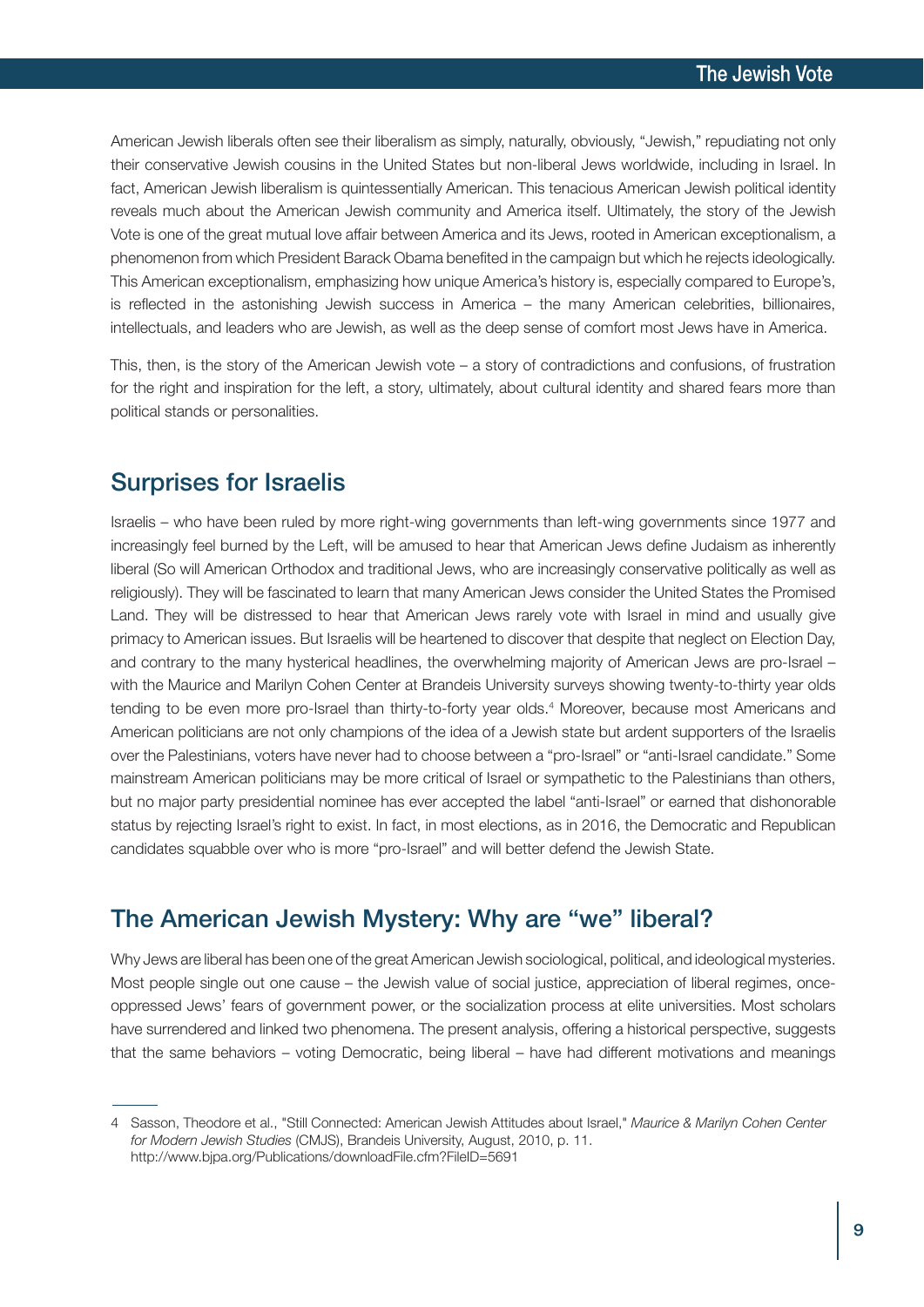over the years. America has changed. Liberalism has changed. And the Jewish community has changed. But, despite repeated eulogies for the alliance, the liberal-Jewish-Democratic connection has strengthened, not weakened. America's Jews are mostly blue. That doesn't make them un-American – only that the blue field of their Red, White, and Blue is the largest, strongest, and richest. Similarly, it doesn't make them against Israel, whose colors are Blue and White, but only more enthusiastic about some aspects of Israel than others.

The classic explanation of why Jews are liberals is that Judaism is liberal. In 1955, the Brandeis University immigration historian Lawrence Fuchs explained that most Jews were basically translating Jewish tenets such as *tzedakah* (charity), righteousness, and social justice into American political positions (Fuchs, 1955). Nearly three decades later, in 1983, the demographer Steven M. Cohen wrote that "many American Jews were raised with the understanding that liberalism or political radicalism constituted the very essence of Judaism, that all the rest – the rituals, liturgy, communal organizations – were outdated, vestigial trappings for a religion with a great moral and political message embodied in liberalism" (Cohen, 1983, p.35).

More pointedly, the conservative commentator – and recovering Marxist – Norman Podhoretz argued that for most American Jews, liberalism has "become more than a political outlook. It has for all practical purposes superseded Judaism and become a religion in its own right. And to the dogmas and commandments of this religion they give the kind of steadfast devotion their forefathers gave to the religion of the Hebrew Bible. For many, moving to the right is invested with much the same horror their forefathers felt about conversion to Christianity."<sup>5</sup> In 1988, the American Jewish liberal writer and editor Leonard Fein said it explicitly, "Politics is our religion; our preferred denomination is liberalism" (Fein, 1988, p.224). This proud Jewish righteousness explained the anomaly that Milton Himmelfarb identified with his classic statement in 1973 that "Jews earn like Episcopalians and vote like Puerto Ricans."6

This explanation, while still popular, is not fully accurate. As the Jewish scholar and ethicist Byron Sherwin (Sherwin, 2000) noted, "The secular morality that many contemporary Jews identify with Judaism has little to do with the faith of their ancestors. It may be the ethics of groups of Jews but it is not the ethics of Judaism." Many highly assimilated American Jews have abandoned Jewish tradition but not traditional Jewish liberalism. And, as historian Deborah Dash Moore observes, "When conflict occurs between historical Jewish responses and American values, [the liberal] Jewish civil religion tends to accommodate to the American" (Moore, 1990, p.105). Moreover, the most recent surveys show that the more religious and traditional you are, even moderately so, the less likely you are to embrace the full American Jewish liberal package.<sup>7</sup>

Podhoretz offered a more historically oriented explanation in 2009, asserting that Jews remain grateful for the liberal regimes in Europe that emancipated them and instinctively remember the right-wing, reactionary anti-Semitism that ultimately resulted in Nazism and the Holocaust (Podhertz, 2009). The late Hebrew University historian Jonathan Frankel (Frankel , 1984) taught that while Eastern European Jewish politics often produced utopian and nationalistic mass movements grounded in systematic ideologies, some Western European

<sup>5</sup> Podhoretz, Norman, "Why Are Jews Liberals?" *The Wall Street Journal*, September 10, 2009. http://www.wsj.com/articles/SB10001424052970203440104574402591116901498

<sup>6</sup> Himmelfarb, Milton, "The Jewish Vote (Again)," *Commentary Magazine*, June 1, 1973. https://www.commentarymagazine.com/articles/the-jewish-vote-again/

<sup>7</sup> "A Portrait of American Orthodox Jews." Pew Research Center, Washington, D.C., August 26, 2015. http://www.pewforum.org/2015/08/26/a-portrait-of-american-orthodox-jews/ ; "A Portrait of Jewish Americans." Pew Research Center, Washington, D.C., October 1, 2013. http://www.pewforum.org/2013/10/01/jewish-american-beliefs-attitudes-culture-survey/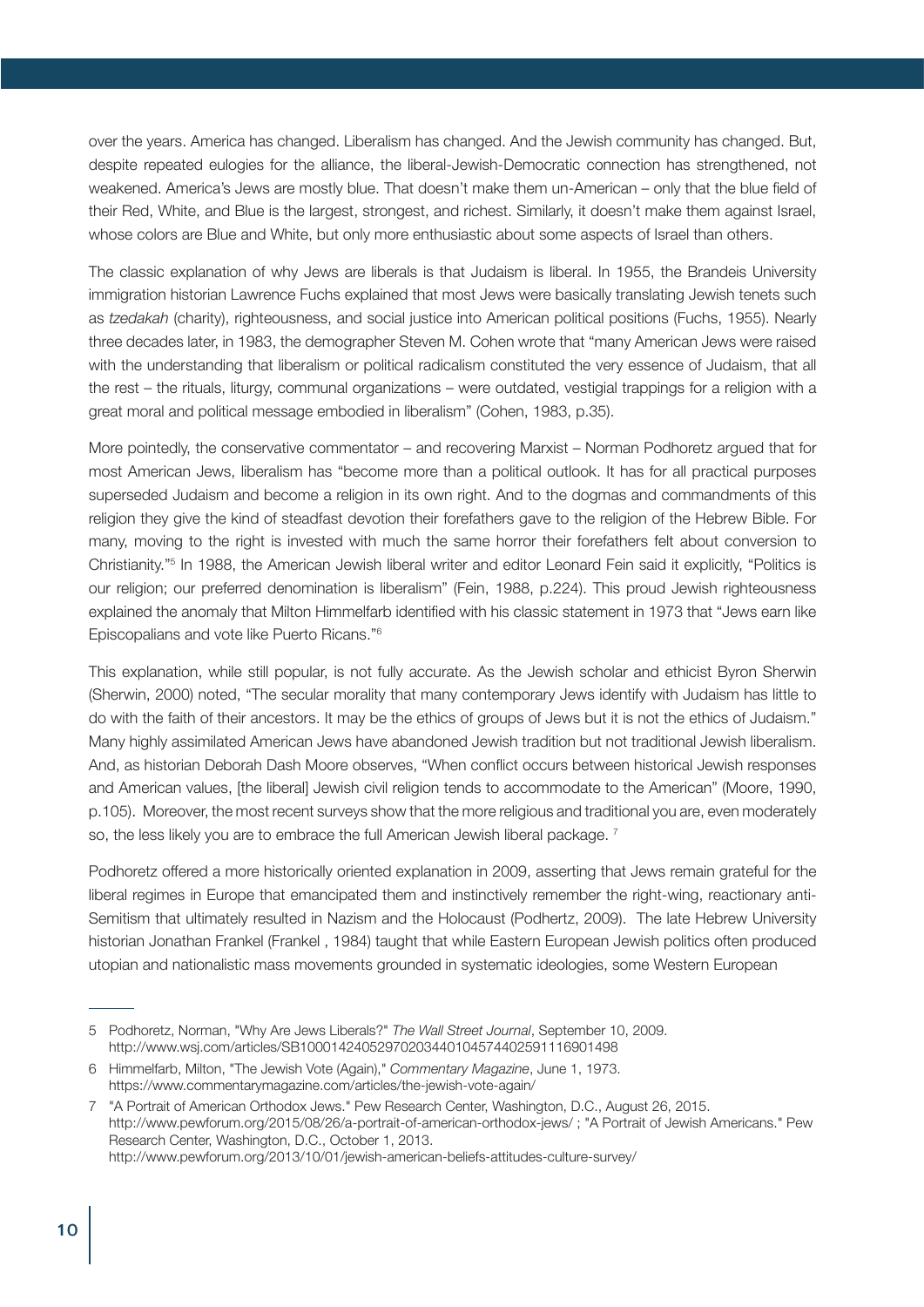and most American Jewish politics were more "integrationist," to add a label from Frankel's colleague Ezra Mendelsohn (Mendelsohn , 1993), meaning pragmatic, assimilationist, individualistic, and rights-oriented. One could say that Eastern European politics was Leftist, American Jewish politics was liberal.

As young Americans Jews lose their historical memory, such nuances seem among the first to go. And American Jewish liberals have stubbornly refused to abandon the Left despite the Soviet oppression of three million Jews for decades and a harsh, often deadly anti-Semitic anti-Zionism embraced by the Left as part of the unlikely alliance today, in which radical leftists rationalize the violence radical Islamists and Palestinians direct against the Jews – and many other Westerners. Tevye's radical children, Hodel and Perchik, died decades ago, but the Eastern European slogan "no enemies on the left" still lives.

The American Jewish historian Marc Dollinger, in *Quest for Inclusion*, insightfully connects American Jewish liberalism with the great American Jewish passion – succeeding in the *Goldene Medina*. He argues that

Jewish political influence grew from the community's intense desire to secure the most elusive prize in all its history: social, economic, and political inclusion in the larger non-Jewish society. In each historical epoch and across a wide geographic expanse, American Jews waged some of the most impressive liberal reform campaigns in American political history. At times risking their own personal safety to pursue policies contrary to the prevailing national mood, American Jews pressed for reforms designed to create a more tolerant, pluralistic, and egalitarian nation. For Jews intent on rising above the limited means of their immigrant parents and grandparents, liberalism proved the most viable and meaningful electoral philosophy (Dollinger, 2000, p.4).

In this argument, the sheer American ambition driving the classic Jewish go-getter novel, Budd Schulberg's *What Makes Sammy Run*?, is reinforced by the phenomenon of What Makes Sammy Vote? The Great American Jewish social and economic climb both facilitated and was facilitated by a shrewd use of American Jewish power to change America from a WASP-run closed shop to today's multicultural open shop, especially because Jews went from being seen as members of another race to being "white folk" not even worthy of minority status in affirmative action assessments.

A related argument, cleverly emphasizing American Jewish dreams and peers, looks at the intense support both Jews and Asian-Americans give the Democratic Party. Tevi D. Troy and Lanhee J. Chen link three phenomena together: First, Asian-Americans and American Jews are deeply committed to education – and to going to America's elite colleges in particular. Second, in "the U.S. population at large, possession of a college or postgraduate degree has been a predictor of Democratic Party affiliation." And, third, "the liberal leanings of many professors at elite schools likely play an important role." Jews – and their Asian peers – are being raised to worship at an American shrine that is by now inherently, instinctively, deeply liberal.<sup>8</sup>

Part of the reason why American Jews have succeeded so well, individually, educationally, and professionally, is the *E Pluribus Unum* (one out of many) universal welcome offered all immigrants. Reform Rabbi Dana Evan Kaplan observes that "most American Jews understand Jewish tradition as cosmopolitan and universalistic. They see Judaism as pragmatic rather than ideological, utilitarian rather than theological,

<sup>8</sup> Troy, Tevi D., & Chen, Lanhee J., "The Mystery of Jewish and Asian-American Democratic Loyalty: Progressive Proselytizing at Top Universities May Explain Why So Many Jews and Asians Are Liberals," *Wall Street Journal*, June 15, 2016.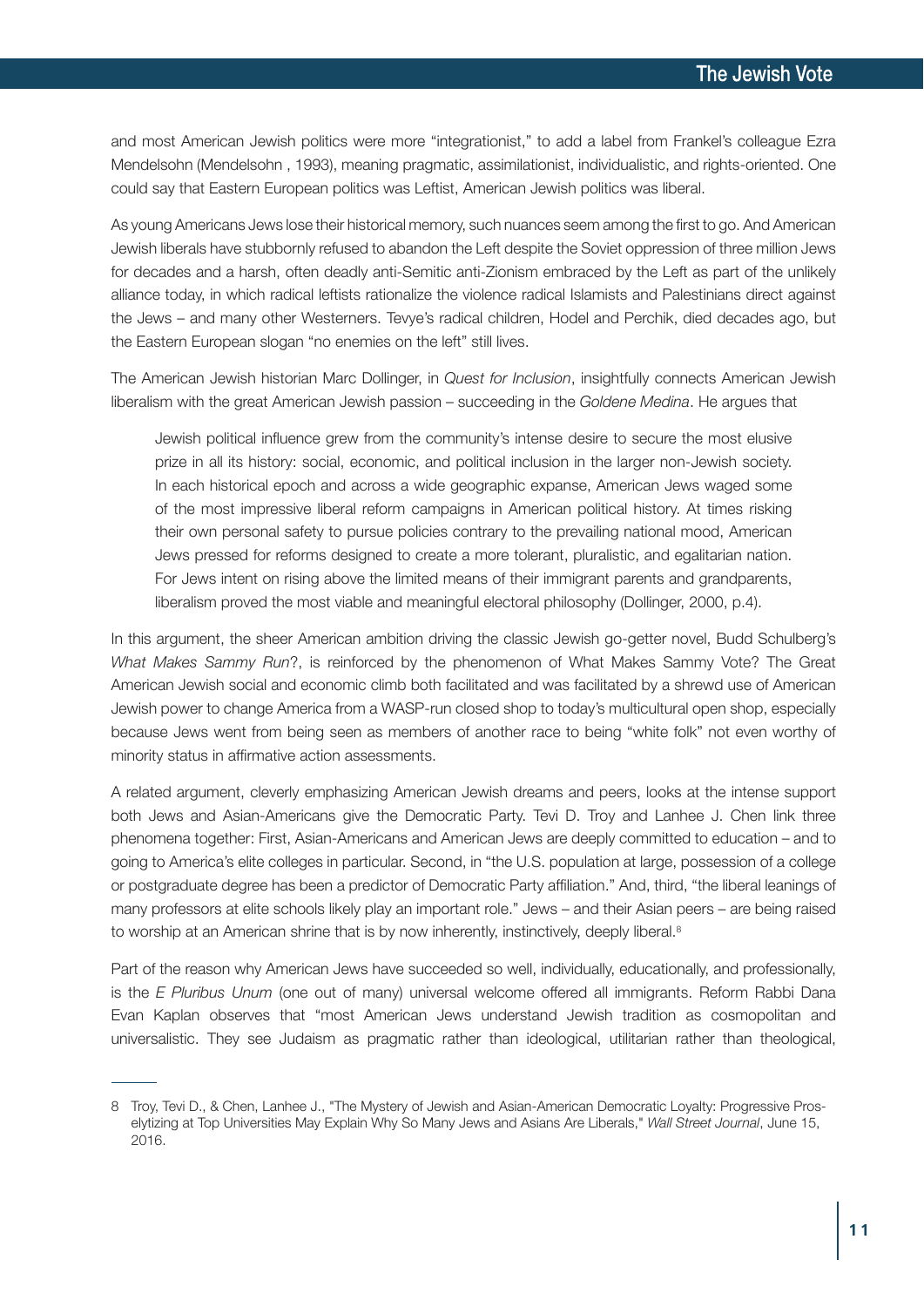and rational rather than mystical. … These Jews see liberalism as applied Judaism, identifying Judaism with liberal social causes" (Kaplan, 2005, p.2). They also accept the Reform reading of Judaism and liberalism – which is why the conservative commentator Richard Brookhiser has snapped that the only difference between Reform Judaism and Democratic politics is the holidays (Shapiro, 2005, p.173).

Steven M. Cohen and the late Charles Liebman explained this cosmopolitanism as an expression of both Jews' "minority group interests" and their "religious modernism." This mix of motivations, they believed, helps explain the way modern Jews are liberal, with the emphasis on "church-state separation (school prayer), social codes (largely issues relating to sex), and domestic spending" (Cohen & Liebman, 1997, p.1).

# GENERATIONS: Bourgeois Bolsheviks, Yuppies with a Conscience and Freedom From-ers

These arguments are most helpful for understanding the first two generations of modern American Jews, if we start tracking American Jewish history in the 1880s, when the community really started growing (American Jewish history starts in the 1600s, but their number was small until the late nineteenth century). The first generation of what we could call Bourgeois Bolsheviks, the Eastern European immigrants and their children, came to the New World with much of the Old World baggage identified by various scholars. They also came with much of the socialist idealism and labor unionist values that were roiling Europe at the time. As they worked like dogs and dreamed of advancing their children thanks to the secret ingredient of American success – an education! – they instinctively looked left in their politics.

These first generation Jews were Bourgeois Bolsheviks, hoping to advance individually and as families, but still open to hearing and supporting the broader radical communal and national pitch. Theirs was the politics of the ILGWU and the ACWU (the International Ladies' Garment Workers Union and the Amalgamated Clothing Workers Union), of the AFL and the CIO (the American Federation of Labor and the Congress of Industrial Organizations). They were the ones who squabbled over European politics and Communist doctrine so intensely that in the 1980s there were housing co-op boards in New York that were still divided over who broke with Stalin too early or too late in the 1950s.

One of this generation's political heroes, Sidney Hillman, had a resonant if not fully representative story. Born in Lithuania in 1887, a superstar at his yeshiva, he arrived in America in 1907 and went to work. Eventually, he became a labor organizer and leader of the ACWA, the Amalgamated Clothing Workers of America, and helped found and lead the CIO. Evolving from his earlier political incarnation as a Russian revolutionary socialist – a Menshevik – he fought hard against the Communists who were trying to control his unions and helped establish the American Labor Party in 1936 to help recovering radicals vote for Franklin Roosevelt without turning Democrats. By 1944, he was such an integral part of the Democratic Party that Roosevelt famously told his aides to first "Clear it with Sidney" before tapping Harry Truman as his running mate.

For this generation, Franklin D. Roosevelt was not just saving others; he was their savior too. Most of these people were struggling, still living paycheck to paycheck, still identifying with what Roosevelt called the Forgotten Man because they were often forgotten too. By establishing a "New Deal," hundreds of government programs that launched an American welfare state, during the Great Depression of the 1930s, Franklin Roosevelt became the great liberal icon – and a figure worshipped by American Jews.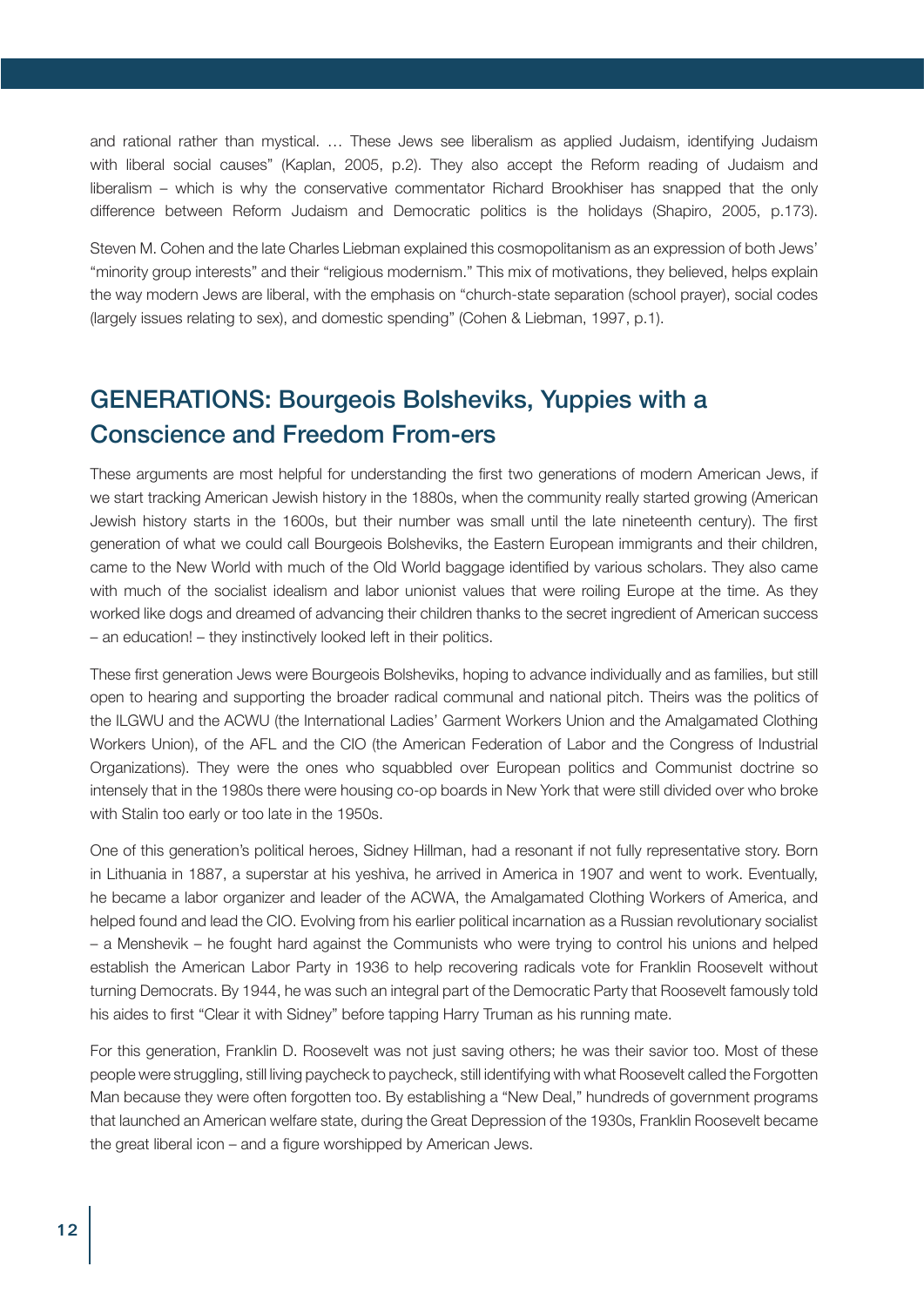Many but not all of the children and grandchildren of these immigrant workers "made it." Even if they didn't become millionaires they were the first generation of American Jews to be so disproportionately well-educated, white collar, and well-off. These were the Jews who earned like Episcopalians but voted like Puerto Ricans. These "Yuppies with a Conscience" remembered their parents' struggles, rather than the nuances of Old World politics, and were grateful to the New Deal for giving their families a new lease on life. Many of them were also rainy day Jews, happy to be men and women publicly on the streets and increasingly diluting their traditional practices privately at home; but when they or their people were under attack – they mobilized. They internalized the lessons, first of the Czarist oppression, and then of the atrocities of the Holocaust, that a society is only as free as its most downtrodden members, be they Jews, blacks, or the poor. American Jews developed a keen instinct for detecting the bully and bigot. Thus, in some ways, what looked like and was often framed as a quintessentially altruistic concern for others was also a form of self-defense, economically and politically.

Betty Friedan, one of the founders of modern feminism, is an exemplar of this generation. Her feminism grew out of a deep commitment to social justice and change and became part of a broader vision of change that went far beyond women's rights and issues. At the same time, while she was clearly ethnically Jewish, her feminist activism was as an American or as a woman. The shock of anti-Americanism, anti-Semitism, and anti-Zionism at the 1975 International Women's Year conference in Mexico City made her appreciate America's freedom and brought her back to her Jewish roots. She became more proudly identified as a Jew. She also called herself a Zionist and mobilized others against the UN's "Zionism is Racism" resolution, which followed from the anti-Zionists' initial successes in Mexico City.

Today, Friedan's children and grandchildren are living contradictions. They live like Yuppies and vote like hipsters. While many have a social conscience they connect to their Judaism and label "tikkun olam," most are increasingly disconnected from both their immigrant past and Jewish tradition. The members of this third generation, no longer Bourgeois Bolsheviks, no longer Yuppies with a Conscience, are open-spirited Freedomfrom-ers – deeply, proudly American, although very decidedly Not-Christians. Taking their cue from British Jewish philosopher Isaiah Berlin's distinction between "freedom to" (positive freedoms to build, contribute, create) and "freedom from" (negative freedom from restrictions and constraints), they fear the "no" most and are open to different "yeses." They have inherited from their understanding of their past and absorbed from post-modern culture a fear of restrictions, commitments, and norms imposed from the outside, especially by government or religion. They want freedom from traditional inhibitions and legal restrictions against pre-marital sex, divorce, abortion, homosexuality. They want as open a market in lifestyle as the Republicans demand in business. (They are also more open to gun control and higher taxes than their Republican peers, but their essential orientation is towards individual prerogative, not authority. They like Big Government – not Big Brother.) The test case and core issue of the last few decades has been a woman's right to choose.

This hipster 'Don't Tread on Me' gospel is best epitomized by what we could call the Church of Oprah. In America's liquid age of change, fluidity, openness, and tolerance, the Queen of the Republic of Everything is the talk-show host and lifestyle trendsetter Oprah Winfrey. She has made the American cult of success be about her two favorite subjects, the self and the spirit. Viewers worshipping in the Church of Oprah adore her materialism, her redemptive narratives, her Hallmark Card chestnuts about self-esteem and spirituality, her materialism, and, most important, Oprah herself. Oprah is as anodyne, accessible, and all-American as Johnny Carson, the iconic host of *The Tonight Show* for three decades, whose soothing tones covered his snarky bite. She is as ideological and judgmental – in her own New Age way – as Rush Limbaugh, the right-wing talk radio host and chief American minister of bluff, bluster, and bullying. She is as cheesy and healing as Phil Donahue,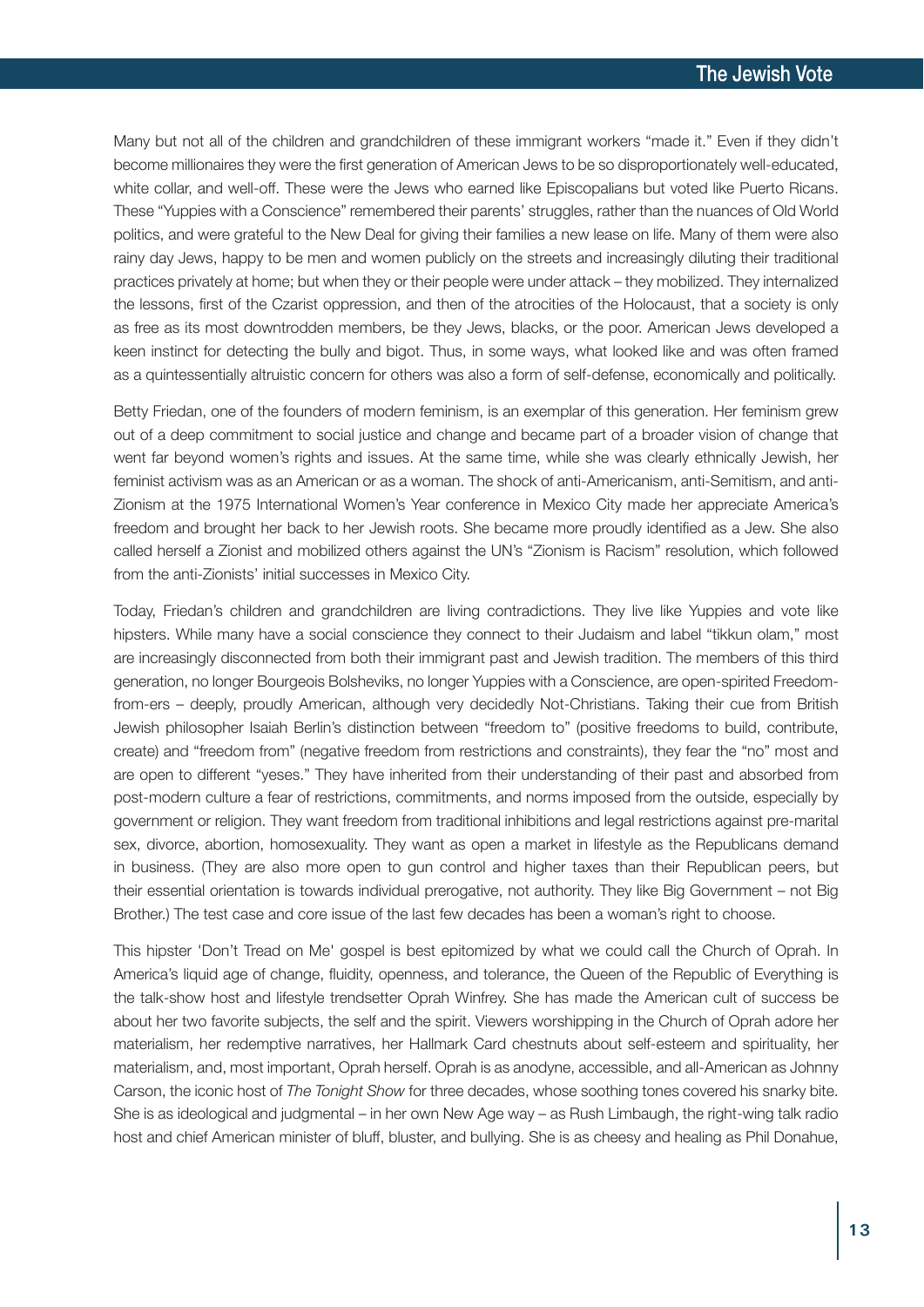the left-wing, touchy-feely TV personality, who introduced New Age talk and therapy language to millions of American housewives. She is as populist and entertaining as Jerry Springer, the outrageous TV personality who loved to get audiences screaming, no matter how demagogic he had to be to get there. She is also as smooth as Frank Sinatra, as brassy as Barbra Streisand, as formidable as Katherine Hepburn, and as wired into American sensibilities as Walt Disney. She has tapped into the evangelical tradition of the great populist preachers Henry Ward Beecher and Aimee Semple McPherson, selling a gospel of goodness and niceness, laden with Americanism and laced with a late-twentieth-century twist, consumerism.

To understand this process, from Bolshevik to bourgeois, generation after generation, it is helpful to understand the fears that united American Jews, the scary glue that kept them together as what sociologists call a "negative reference group." We need to ask not only what they loved but whom they hated. Originally it was the Czar. Then it was the Bosses. Today, it's the Republicans: the Evangelicals and the Reaganites in the Eighties, the Bushies and the Tea Party more recently, and now Donald Trump. Beyond that, ever since the 1930s the shadow of Hitler and Nazism has united Jews, as shown by how quick they are to compare many far more innocuous threats to Nazism. With this unconscious communal defense mechanism implanted deep in their DNA, most Jews live freely like suburban Americans but fret like ghetto Jews.

Clearly, at the core of American Jewish identity, generation after generation, is the affirmation "I am not Christian." That otherness expresses itself in the informal communal Christmas Eve and Christmas Day traditions of eating Chinese food, going to suddenly available SRO Broadway shows, and volunteering in understaffed hospitals. It expresses itself in a deep aversion to Jews for Jesus, even among highly assimilated Jews. And it expresses itself in a non-Christian, and today specifically non-Evangelical Christian, political agenda.

As far back as 1953, when many more American Jews were more devout and more steeped in Jewish culture, the National Community Relations Advisory Council's Joint Program Plan declared: "Freedom of individual conscience is a basic tenet of American democracy. The right of a person to worship God in his own way is a keystone in one of the major arches of our national edifice of personal liberties. Government must protect this right by protecting each in the pursuit of his conscience and by otherwise remaining aloof from religious matters."9 As the American Jewish community becomes more polarized between a highly assimilated, often intermarried, majority and a deeply engaged, often personally (but not professionally) ghettoized minority, this American Jewish non-Christianism remains the essential communal glue. Many secular Jews reject Christianity even more vehemently than they reject Judaism, while traditional Jews of course have no truck with the majority faith.

Israelis should take particular interest in the glaring contrast between the world's two largest Jewish communities: American Jews protect their Jewish selves by pushing the government to champion individualism and remain "aloof from religious matters," while Israeli Jews affirm their Jewish selves when the government champions Jewish communalism and becomes enmeshed in "religious matters."

A classic example showcasing these layered identities occurred recently, when journalist Dana Schwartz wrote an open letter to her boss Jared Kushner, the owner of the *New York Observer* and Donald Trump's son-in-law.

<sup>9</sup> Joint Program Plan (JPP) 1953, pp. 3, 21.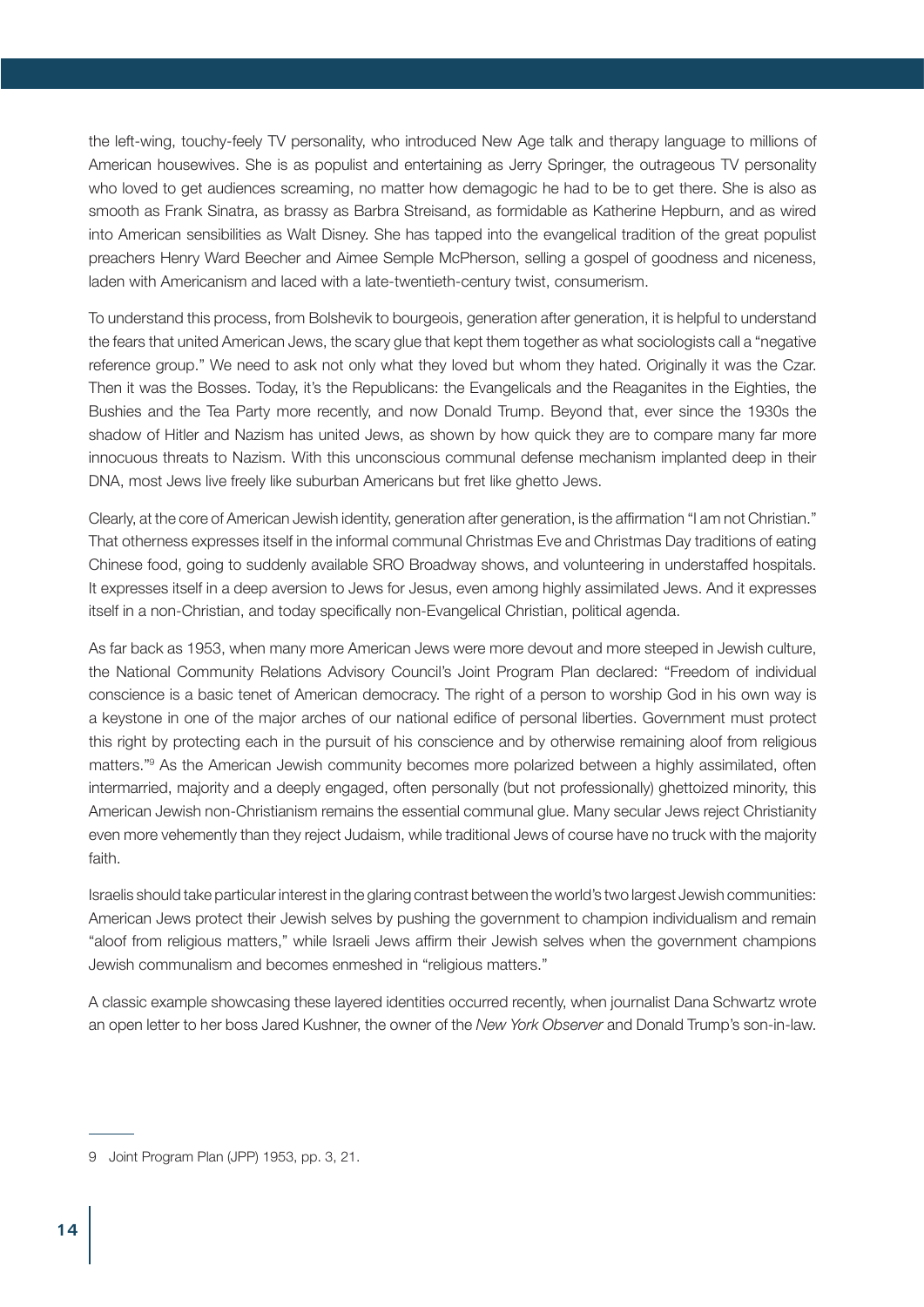Schwartz asked Kushner how he, as a Jew, could accept being used to mask the anti-Semitism of Trump and his supporters. <sup>10</sup> Kushner responded by declaring, "my father-in-law is not an anti-Semite."11 Kushner backed up the declaration – and his own Jewish street cred, his Jewish bona fides – by going into the heartbreaking stories of ghetto deportations, murder, and resistance in the woods with the Bielski brothers that constituted the Kushner family background. In short, Kushner said, I know how to worry about Hitler too – and that's not a problem with Donald Trump. The escalation from debating about whether a tweet Trump sent in 2016, in the middle of an American presidential campaign, was insensitive to the Nazi annihilation of Novogrudok's Jews more than seven decades earlier shows how the shadow of the Holocaust continues to loom over American Jewry and America, even in the twenty-first century.

At the same time, the fact that both Dana Schwartz and Jared Kushner felt comfortable battling this out publicly as Jews reveals what Hebrew University political scientist Peter Y. Medding deemed "the New Jewish politics." Since the 1960s, American Jews have become far more comfortable asserting themselves publicly and politically. Medding calls this a "Pluralistic Politics of Group Survival" (Medding, 1989). This openness about their identity and skill in wielding power reflects a deep commitment to "Never Again," learning the lessons of the community's passivity during the Holocaust and fighting for Soviet Jewry and the State of Israel. Ironically, this activism for Israel also reflects a profound debt to Israel, which helped teach Jews in the United States and elsewhere how to be proud, powerful, public, and politicized Jews.

### The Jewish Vote: A History

One of the miracles of the United States is how broadly Jews have enjoyed the right to vote – even before the Declaration of Independence only 4 colonies had religious tests barring Jews – 5 colonies barred Catholics. This nation founded on principles of liberty and equality, with a Constitution whose First Amendment guarantees freedom of religion, has made voting by a Jew perfectly natural and not at all controversial. While Jews were often classified as "Jews" in Europe – different, foreign, threatening, even a separate race – they usually were classified as "white" in America, with blacks cast in the scapegoat role Jews often played in Europe.

More positively, the bond between America and American Jews is deep and enduring. Many of the values, attitudes, experiences, and political habits that made America exceptional overall also encouraged America's exceptional welcome of Jews. The Pilgrims and Puritans who arrived in the New World in the 1620s saw themselves as New Jews creating a New Jerusalem. They studied their Bible and learned Hebrew. Many empathized with a religious minority persecuted by a majority. And while there has been some anti-Semitism in America, in the nearly four centuries since then the country has been remarkably welcoming and accepting. From the American Revolutionary slogan "Don't Tread on Me" to Thomas Jefferson's "life, liberty, and the pursuit of happiness," from Franklin Roosevelt's Four Freedoms – freedom of speech, freedom of religion, freedom from want, freedom from fear – to Ronald Reagan's celebration of the sentiment "hello, freedom man," the United States of America has been impressively biblical in its principles, open in their implementation, and a most congenial place for Jews to thrive economically, artistically, individually, and politically.

<sup>10</sup> Schwartz, Dana, "An Open Letter to Jared Kushner, From One of Your Jewish Employees," *The New York Observer*, July 5, 2016. http://observer.com/2016/07/an-open-letter-to-jared-kushner-from-one-of-your-jewish-employees/

<sup>11</sup> Kushner, Jared, "The Donald Trump I Know," T*he New York Observer*, July 6, 2016. http://observer.com/2016/07/ jared-kushner-the-donald-trump-i-know/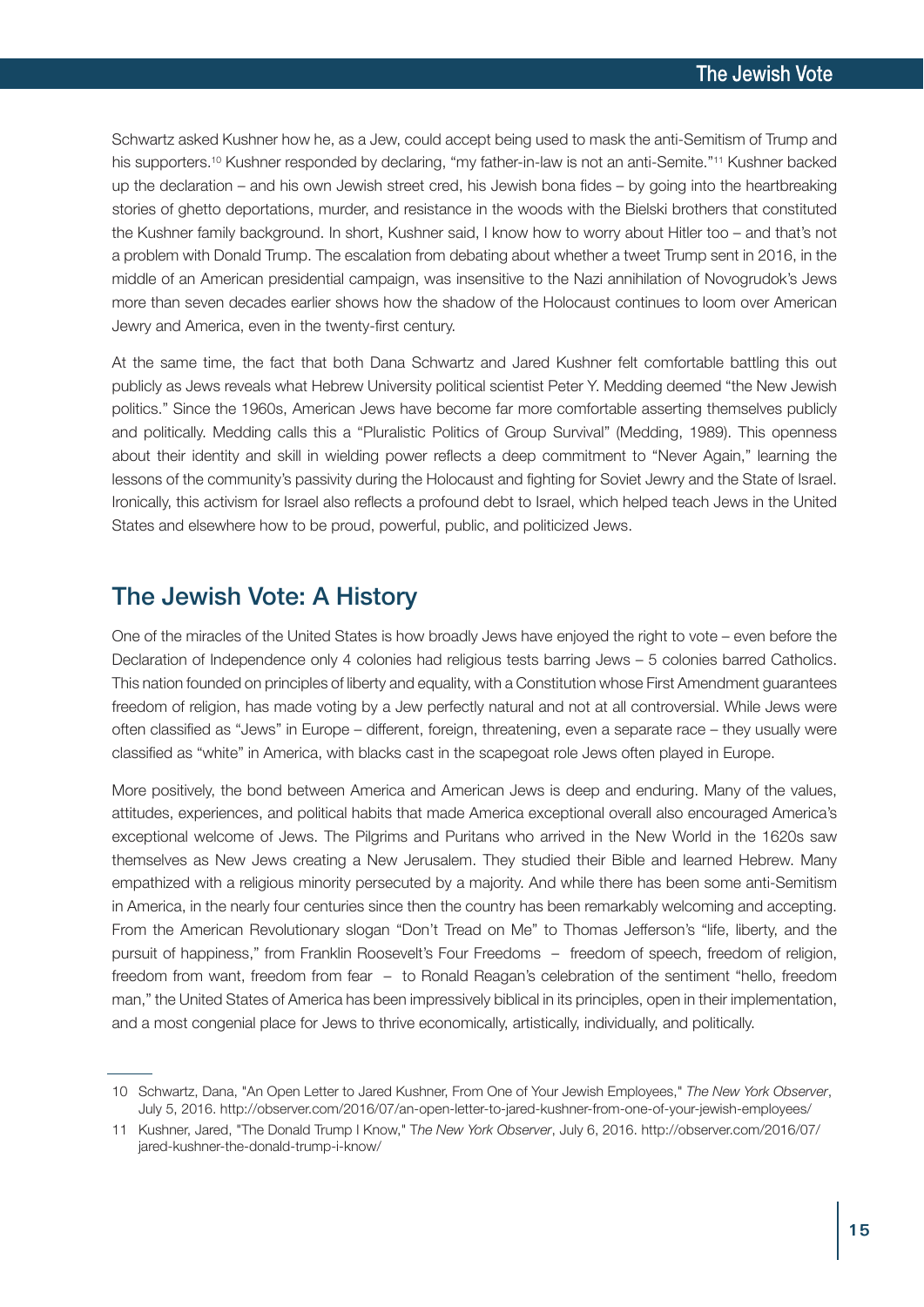# The Earliest Aspiration: Jewish Political Neutrality

One popular explanation of American Jewish voting behavior is that American Jews still vote to preserve the remarkable freedoms and state neutrality they have enjoyed in the United States. A sermon preached in a New York synagogue in 1789 rejoiced that "we are … made equal partners of the benefits of government by the constitution of these states" (Kramer, 2016, p.205). Understanding the uniqueness of the American experiment, this argument goes, American Jews reward liberal candidates and parties devoted to keeping America free and open. The argument, however, assumes a sense of history and insecurity that may have been true in previous generations but seems lacking today, for worse and for better.

Part of the notion of Jews voting freely in America is that Jews vote as Americans and not as Jews. Appropriately enough, it seems that the first use of the phrase "the Jewish vote" was an 1864 letter warning President Abraham Lincoln that there was no such thing. On October 26, 1864, a young New York lawyer and community leader, Myer Isaacs, wrote to the president, who was running for re-election, saying that "there is no 'Jewish vote'" and "if there were, it could not be bought." There were rumors that Lincoln had struck a deal with New York Jewish leaders who promised to deliver "the Jewish vote" to the Republican president. Myers felt obliged to tell the president, during the Civil War, that "the Israelites are not as a body, distinctly Union or democratic in their politics. … The Jews as a body have no politics." Lincoln's private secretary John Hay hastened to respond, reassuring Myers that "No pledge of the Jewish vote was made by these gentlemen and no inducements or promises were extended to them by the President" (Karp, 1991).

This exchange, denying its existence, used the phrase "the Jewish vote" four times, suggesting that the deniers protested too much. But Myers was articulating the doctrine of what Prof. Naomi W. Cohen would call "Jewish political neutrality," which would be championed most aggressively by the great Jewish lawyer and leader of the American Jewish Committee, Louis Marshall (Dalin, 1992). Marshall himself was a force in Republican politics, playing an influential role in every presidential campaign from 1896 through 1928 (he died shortly after that election). The notion of neutrality stemmed from an interesting combination of comfort and insecurity that characterized the wave of German Jewish immigrants who started arriving in the 1830s and 1840s and by the late nineteenth century were represented by a powerful elite that nevertheless wanted to reassure their fellow Americans that they were truly Americans and behaved like Americans, especially in politics. With many of these German Jews part of the Reform Jewish movement, which insisted that Judaism was merely a religion, with no connection to peoplehood, there was no ideological justification for acting collectively.

The historian David Dalin (Dalin, 1992) summarizes the guiding principles of Jewish political neutrality that Cohen articulated as follows: "(1) It was wrong for Jews to band together in separate political clubs. (2) Rabbis or lay leaders had no right to advise the community on how to vote. (3) Jewish agencies must not use their influence to promote Jewish aspirants to political office. (4) Jews should not support a candidate just because he happened to be Jewish."

Dalin admits that Marshall often violated these guidelines. Nevertheless, the idea reflects the aspiration of the typical nineteenth-century Jew – and anticipates the conceit most modern American Jews have that they are merely voting as individuals, reinforced by the reality that most modern American Jews focus on the issues they consider most relevant to the United States rather than to the Jewish people or Israel.

If the 1864 election introduced "the Jewish Vote," whose existence was denied so often that it was confirmed, the 1868 election introduced a different phenomenon that would recur from time to time. That year, the failure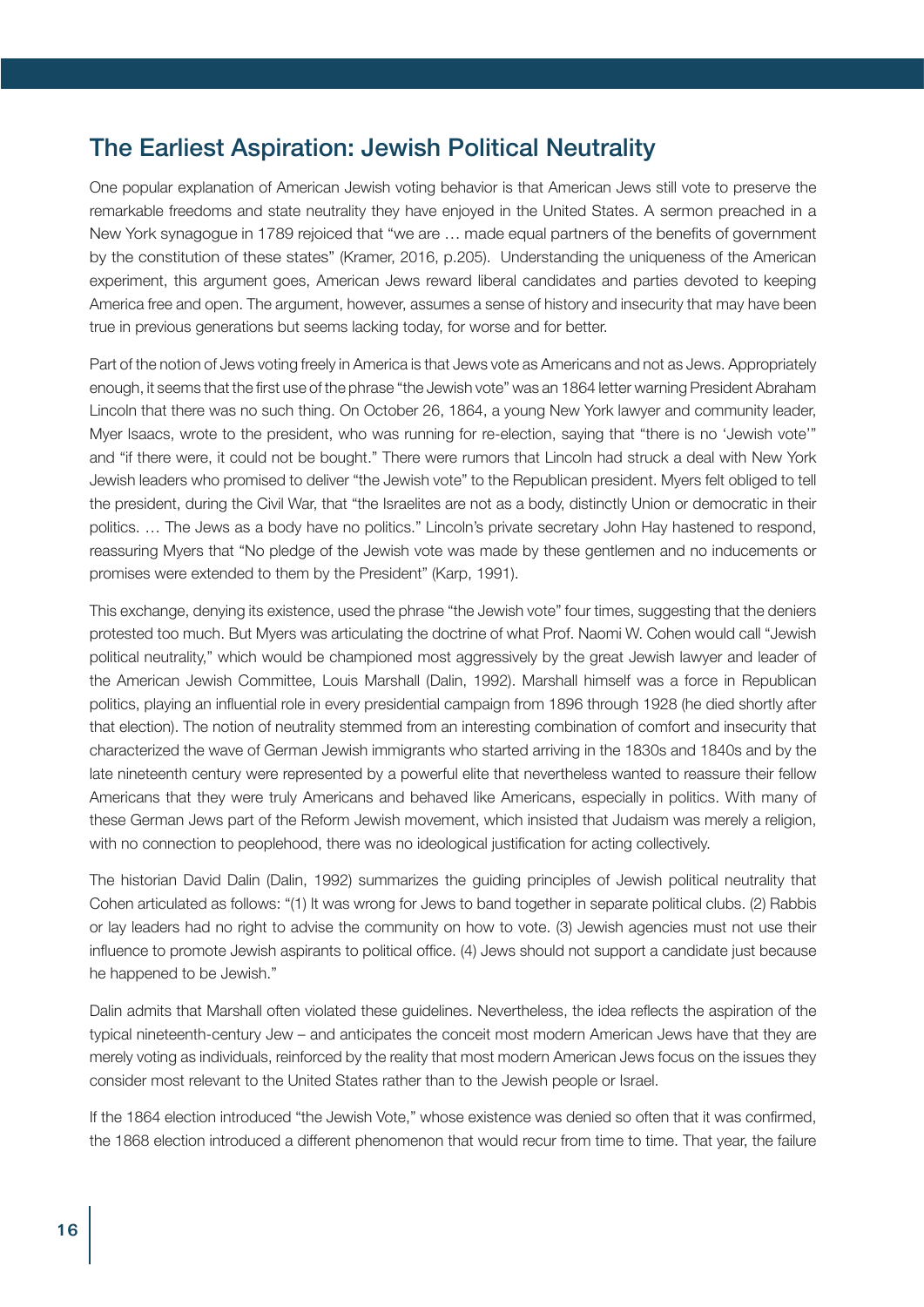of the "Jewish Vote" to stop the election of the Republican candidate, Gen. Ulysses S. Grant, led some to question its very existence. During the Civil War, Grant had signed the anti-Semitic General Order No. 11, expelling "Jews as a class" from Kentucky, Tennessee, and Mississippi, due to a fear that Jewish peddlers might convey information to the Confederates. This order is considered "the most sweeping anti-Jewish regulation in all American history." (Sarna, 2012, p.7). Jews sent letters and telegrams of protest to the White House. One of them, Cesar Kaskel of Paducah, Kentucky, accompanied Congressman John A. Gurley to Lincoln's office. In a legendary exchange that emphasizes the shared biblical language and values uniting the New Jerusalemites and the original ones, Lincoln asked: "And so the Children of Israel were driven from the happy land of Canaan?" Playing the part of the traditional Jew brilliantly, Kaskel replied: "Yes, and that is why we have come unto Father Abraham's bosom, asking protection." Grandiosely but generously, the president responded: "And this protection they shall have at once" (Sarna & Mendelsohn, 2010, p.44).

Lincoln quickly rescinded the order. Grant subsequently apologized – and turned into a good friend of the Jewish people. Nevertheless, some Jews sought to punish Grant, with one pamphlet signed by "A Jew" vowing: "every Jew… will endeavor to defeat and with God's blessing will defeat you." The *Chicago Tribune'*s editor warned privately: "The Jews ... are numerous enough to defeat our ticket" (Sarna, 2012, pp. 62-63).

But a community of 75,000, with many minors and immigrants not eligible to vote, did not have much clout in an electorate of 5.7 million. Besides, the Jews were divided, with many Northern Jews nevertheless supporting Grant, the Civil War hero, and appalled by the racist Democrats. Historian Jonathan Sarna notes that some of these Republican supporters were reluctant, facing the classic dilemma: "Should they vote for a party they considered bad for the country just to avoid voting for a man who had been bad to the Jews?" (Sarna, 2012, p.68).

The 1868 campaign – which Grant won – was the rare moment in pre-1920s politics when Jewish issues were relevant in a campaign. More relevant for Jews during this period were their regional identities. The country devastated by war remained divided, despite the victory by the North and the start of Reconstruction. Pursuing their economic interests and expressing their community affiliation, most Southern Jews voted Democratic and most Northern Jews voted Republican. Note that in those years the Republican Party was the more progressive, having been founded on an anti-slavery platform. The Democrats were the conservative party of states' rights, Southernism, and enduring post-emancipation bigotry. It would take the Great Wave of Eastern European immigration, the rise of the City Bosses, and, ultimately, Franklin Roosevelt's New Deal to complete America's great political reversal, in which the Democrats became liberal and the Republicans, conservative – although even Ronald Reagan revered Thomas Jefferson and the original liberal notion of placing individual rights above government demands.

In 1900, the American Jewish population had doubled in a decade and reached one million, as Polish and Russian immigrants started flooding into the country. Nevertheless, the community was still small and politically insignificant in a country of 76 million. William Jennings Bryan, the populist Democratic nominee in 1896, had unnerved some Jews with his many Christian and messianic references in his famous "Cross of Gold" speech, and they were troubled by the rural-oriented anti-Semitism of some of his populist allies. Nevertheless, there clearly were not enough Jews to be relevant.

Theodore Roosevelt, president from 1901 to 1909, had a special relationship with the Jewish community. It began when he was police commissioner in New York City and mocked an anti-Semitic German preacher who celebrated the joys of Aryanism by assigning him a security detail of blonde blue-eyed Jewish policemen. The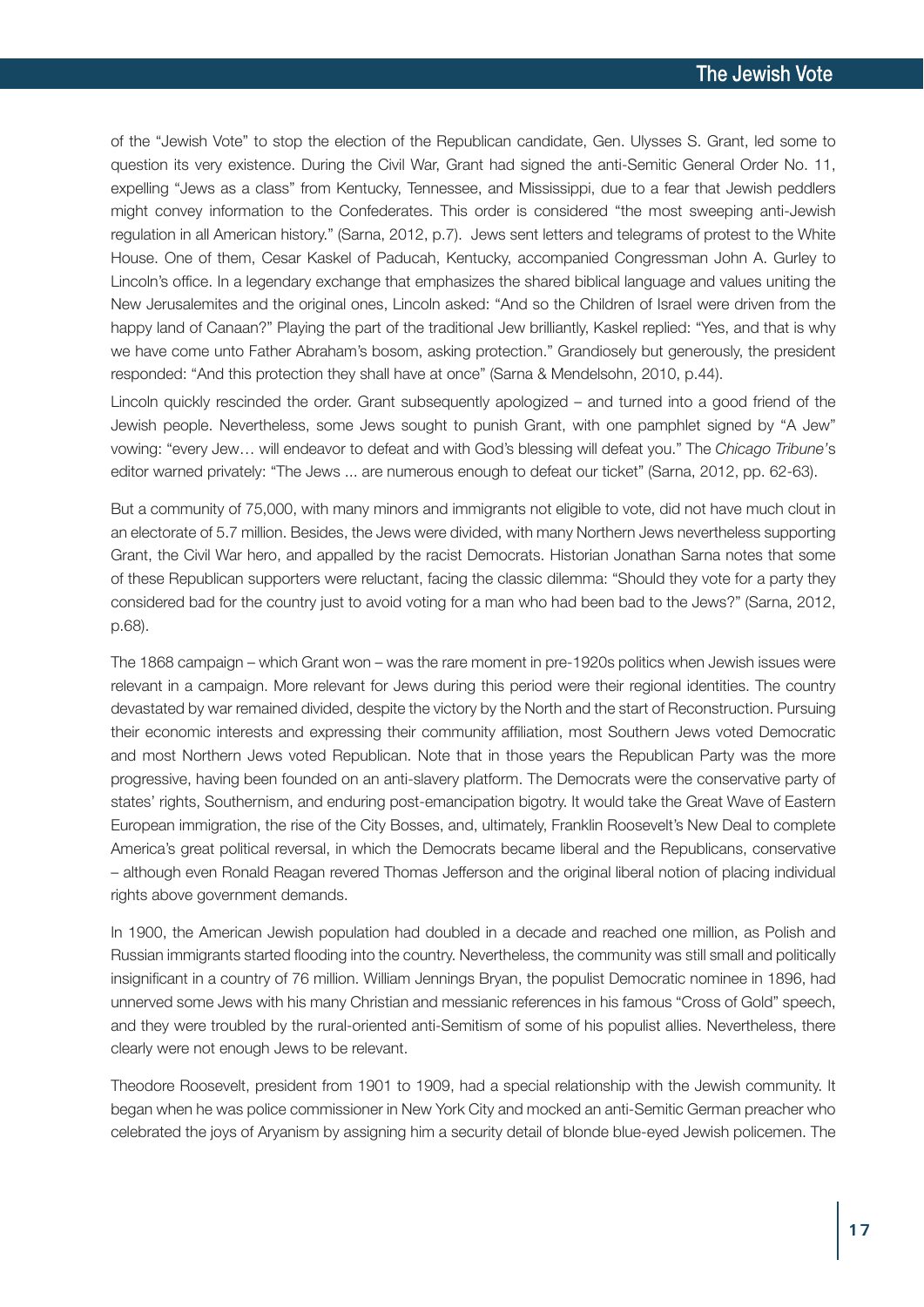mischievous TR did not introduce the officers, with their obviously Jewish last names, until the end of the trip, embarrassing the anti-Semite.

As president, Roosevelt supported the idea of a Jewish state in Palestine and wrote a personal letter of protest to the Czar after the Kishinev pogrom of 1903. Roosevelt also appointed the first Jewish cabinet secretary, Oscar Straus, a member of the prominent family that owned Macy's department store. A tale, perhaps apocryphal but nevertheless spot-on, has Roosevelt at a banquet celebrating his decision to appoint Straus because "he was the best man for the job," which was what the Jews wanted to hear. Unfortunately, the elderly banker Jacob Schiff, hard of hearing, followed the president and told the truth – that Roosevelt had decided it was time to appoint a Jew and had asked which "Jew was best for the job."

# The Great Jewish Migration Brings Radicals Jews to America

Roosevelt's successor, William Howard Taft, lacked TR's smoothness as a politician, resulting in a bumpy ride with Jews and others, despite Taft's similarity to Roosevelt on most policies. Another legendary American Jewish story has Taft hosting the first visit by a rabbinic delegation to the White House – which definitely did take place on June 12, 1912. Taft supposedly asked how to win the Jewish vote and Rabbi Eliezer Silver replied: "Be a Zionist." When Taft responded that Silver himself was an Orthodox non-Zionist, Silver is said to have explained: "That's internal Jewish business. You be a Zionist."12

Although Rabbi Silver offered sage political advice, much of the American Jewish community at that time was more Socialist than Zionist, especially on Election Day. Jews might vote Republican or Democrat, like other Americans, but they voted Socialist and Progressive far more enthusiastically than most. In one mostly Jewish precinct in Boston, the Socialist presidential candidate Eugene Debs won 4.5 percent of the Jewish vote in 1908, 8 percent in 1912, and 24 percent in 1920 – and an estimated 38 percent of all Jewish voters that last year. Among all American voters, however, Debs attracted only 2.8 percent in 1904, 6 percent in 1912, and 3.4 percent in 1920. In many ways, then, the answer to the mystery of American Jews' perennial left-leaning tilt may be that they are voting neither Israeli nor American, but Russian.

Some theorists do believe that at the core of the American Jewish liberal identity is an alliance with the enlightened forces that emancipated the Jews in Europe. The liberal regimes that granted equal rights to Jews released them from the ghetto and helped create the modern American Jewish experience. But modern Jews are so distant from that collective immigrant experience that although the liberal identity has remained prominent, the explanation feels insufficient. Yes, many of the Jews who arrived in America arrived with Socialist ideals along with their accents and their Yiddish. But the American Jewish ideology that emerged from those roots had an American accent and was ultimately more about the New World's possibilities than the Old World's scars.

<sup>12</sup> Singer, Saul Jay, "President Taft and the Jews: A Remarkable Friendship," *The Jewish Press*, December 23, 2015. http://www.jewishpress.com/indepth/front-page/president-taft-and-the-jews-a-remarkable-friendship/2015/12/23/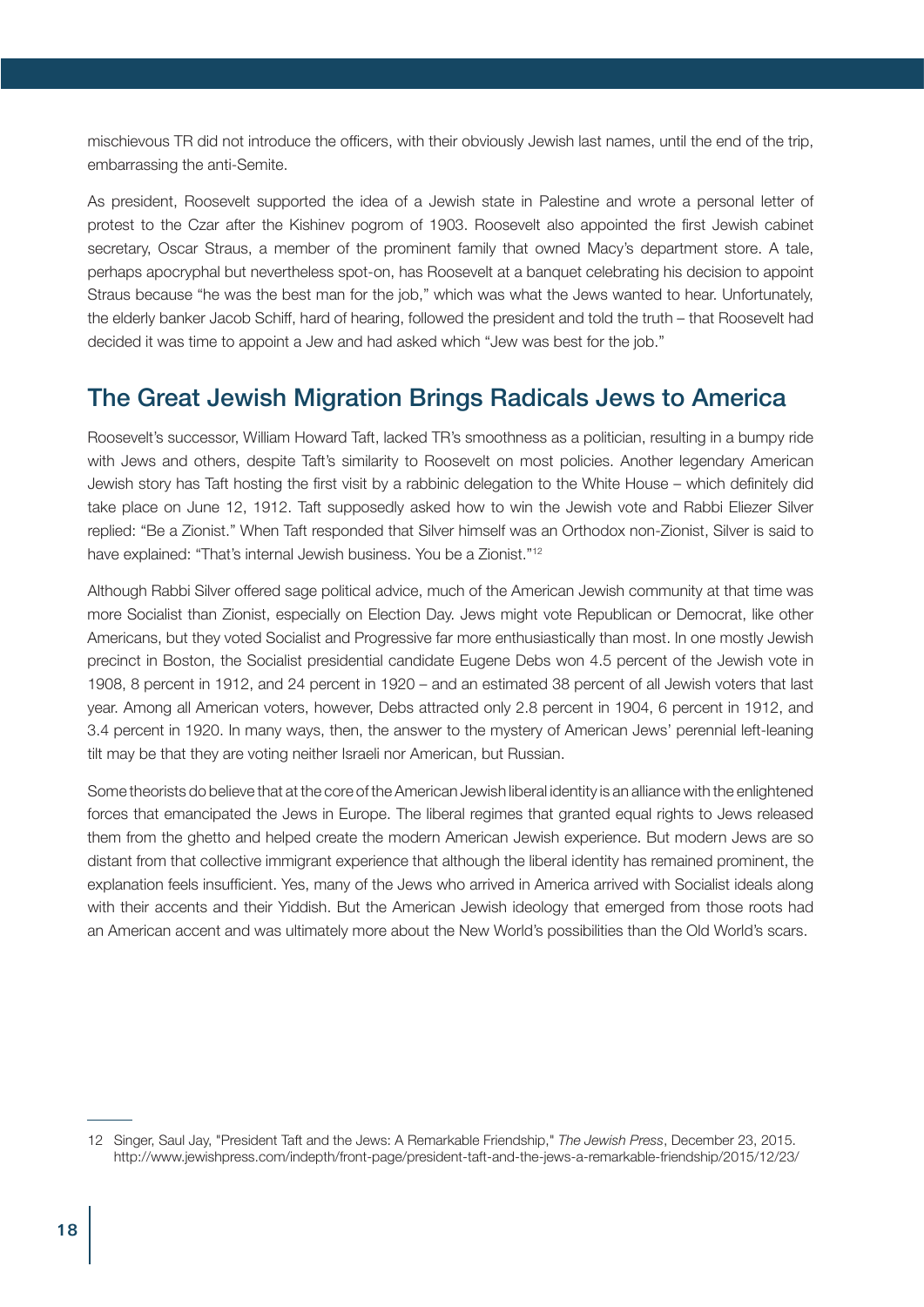# FDR and the Great American Jewish Realignment: When Jews go Democratic

The Great American Jewish Realignment in which American Jews became stalwart Democrats began in the 1920s and culminated in the 1930s with the New Deal. The trend started in 1924: some estimates (Maisel & Forman, 2003, p.153) are of a jump from 19 percent of Jews who voted for the Democrat James Cox in 1920 to 51 percent who voted for the Democrat John W. Davis in 1924 (with 22 percent voting for the Progressive Robert M. La Follette). By 1928, 72 percent voted for New York governor Al Smith, a tough-talking Irish Catholic ethnic who epitomized the reason for the shift: the Democrats were now the party of the immigrant outsiders while the Republicans were the party of the native insiders.

A most unlikely Democrat and hero to the Jews, the aristocratic, High Protestant Franklin D. Roosevelt cemented the Jewish-Democratic alliance. Despite sounding like the American grandees who always recoiled from Jews as beneath them, Roosevelt was the first president to denounce anti-Semitism formally. He hired many Jewish advisers – some estimate up to 15 percent of his appointees. And he made the Democratic Party the tribune of "the Forgotten Man" and woman.

The New Deal expanded government dramatically. Many Jews were happy to join up in various New Deal agencies, leaving what the historian Marc Dollinger calls "an unmistakable Jewish imprint on the national landscape" (Dollinger, 2000, p.20). Now Jews were helping to draft progressive public policies in Washington and implementing them throughout the country, especially in the cities. As a group, Jews became what Dollinger calls "white America's leading opponents of institutional discrimination and affirmed a tenet central to modern American Jewish liberalism: protection of individuals victimized by social factors beyond their control." (Dollinger, 2000, p.21) This role as inside critics solidified the American Jewish liberal ideology, cemented the Jewish ties with the Democratic Party, and made Jews feel American. They used their particularities to integrate into this great national project of relief, recovery, and reform after economic devastation. Franklin Roosevelt's New Deal helped this generation of American Jews achieve what they never achieved in Eastern Europe, a mixture of acceptance and respectability, thereby reinforcing the Jewish reverence for Roosevelt.

Nasty anti-Semites called the president Franklin D. "Rosenfeld," the head of the "Jew Deal." Judge Jonah J. Goldstein joked in Yiddish that the Jews now had three *velten* (worlds): *di velt*, this world; *yene velt*, the world to come, and Roosevelt. In 1940, when Roosevelt ran for an unprecedented third term, he won 90 percent of the Jewish vote, a feat he repeated four years later; only Lyndon B. Johnson has done so since, in 1964, against the arch-conservative Barry Goldwater.

During the 1944 campaign, when Franklin Roosevelt was about to choose Harry Truman as his running-mate and told his advisers, "Clear it with Sidney," the Jewish community was transitioning. As an Eastern European– born labor leader and Roosevelt adviser, Sidney Hillman continued the tradition of the *shtadlan*, the intercessor, the Court Jew. Hillman worked Roosevelt and Roosevelt responded. At the same time, much of Hillman's standing came from his people power, the fact that he represented thousands of Jewish workers, who were acting politically in concert with millions of unionists across the country.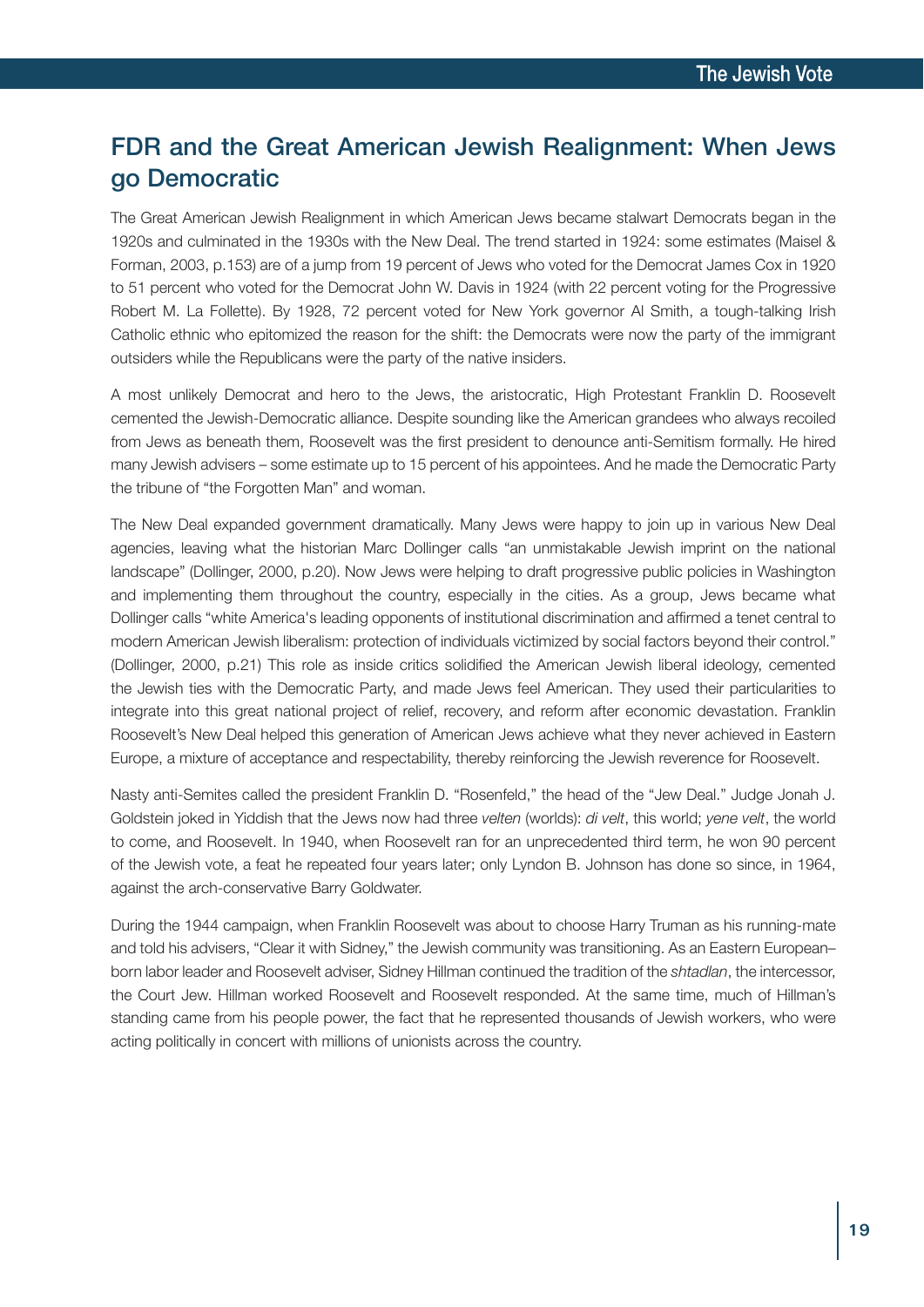# 1948: Truman Solidifies the Jewish-Democratic Alliance

In May 1948, Harry Truman reinforced the Jewish-Democratic link by recognizing Israel just minutes after David Ben-Gurion declared its independence. It was a courageous move, especially because many Administration insiders, including Secretary of State George C. Marshall, were vehemently opposed to it. Marshall could not understand the point of allying with 600,000 Jews who were opposed by tens of millions of oil-rich Arabs. Jews love to credit Truman's peppery independence and the intervention of his old friend Eddie Jacobson, who brokered a meeting between Truman and the Zionist leader Chaim Weizmann, for his decision.

Often overlooked is the obvious fact that 1948 was an election year. The memorandum that ultimately engineered Truman's come-from-behind-victory, written by Truman's aide Clark Clifford, recognized the relevance of "the Palestine problem" to the Jews. In a subtle analysis that acknowledged the limits of Jewish power even while trying to mobilize it, the Clifford Memorandum, dated November 19, 1947, declared: "The Jewish vote, insofar as it can be thought of as a bloc, is important only in New York. But (except for Wilson in 1916) no candidate since 1876 has lost New York and won the Presidency, and its 47 [electoral] votes is [sic] naturally the first prize in any election." Clifford noted that the Jewish vote was "centered in New York City" and "normally Democratic and, if large enough … sufficient to counteract the upstate vote and deliver the state to President Truman."13

A man of principle and a shrewd politico intimidated by the complexity of the issue, which triggered "dissension" over Zionism within the community, Clifford warned against deciding "some of the vexing questions which will arise in the months to come on the basis of political expediency." While Clifford subtly recommended, therefore, that "there is likely to be greater gain if the Palestine problem is approached on the basis of reaching decisions founded upon intrinsic merit," he was one of the most enthusiastic advocates for Israel in the Administration. Indeed, Truman recognized Israel, was hailed as its savior, and won 75 percent of the Jewish vote; his Republican opponent, Thomas Dewey, captured only 10 percent, while the radical former vice president, Henry Wallace, garnered 15 percent – despite (actually because of) his rumored Communist Party ties.

The Clifford memorandum zeroed in on the Electoral College distortion, which magnified the Jewish vote's importance. The Electoral College may be the most important non-existent and anachronistic institution in the world. When the Framers wrote the American Constitution, they feared dictatorship on the one hand and "mobocracy" – rule by popular emotions – on the other. They worried that giving every American a direct vote, today's popular vote, for the presidency, would weaken the system, making it susceptible to demagogues or dictators. Moreover, in that age of limited communications, when the individual states were more important in Americans' lives than the national government, the Framers could not imagine that many American candidates would be known by all the people, allowing the people to choose democratically and wisely. They decided that the president of the United States would be chosen by electors from each state, with every state assigned a number of electors based on its population. To avoid manipulations, each state presidential election would select electors who would gather in the nation's capital only once, to choose the president.

Over the years, America became more democratic. Most dramatically, whereas originally it was the state legislatures that selected the electors, now it is the citizens. Still, while election coverage today often emphasizes who is winning the national majority – meaning the majority of popular votes – the American election is essentially a series of state-by-state contests. Most states hold winner-take-all elections for their electoral votes, which

<sup>13</sup> Memo, "Clark Clifford to Harry S. Truman," *Political File, Clifford Papers*. November 19, 1947.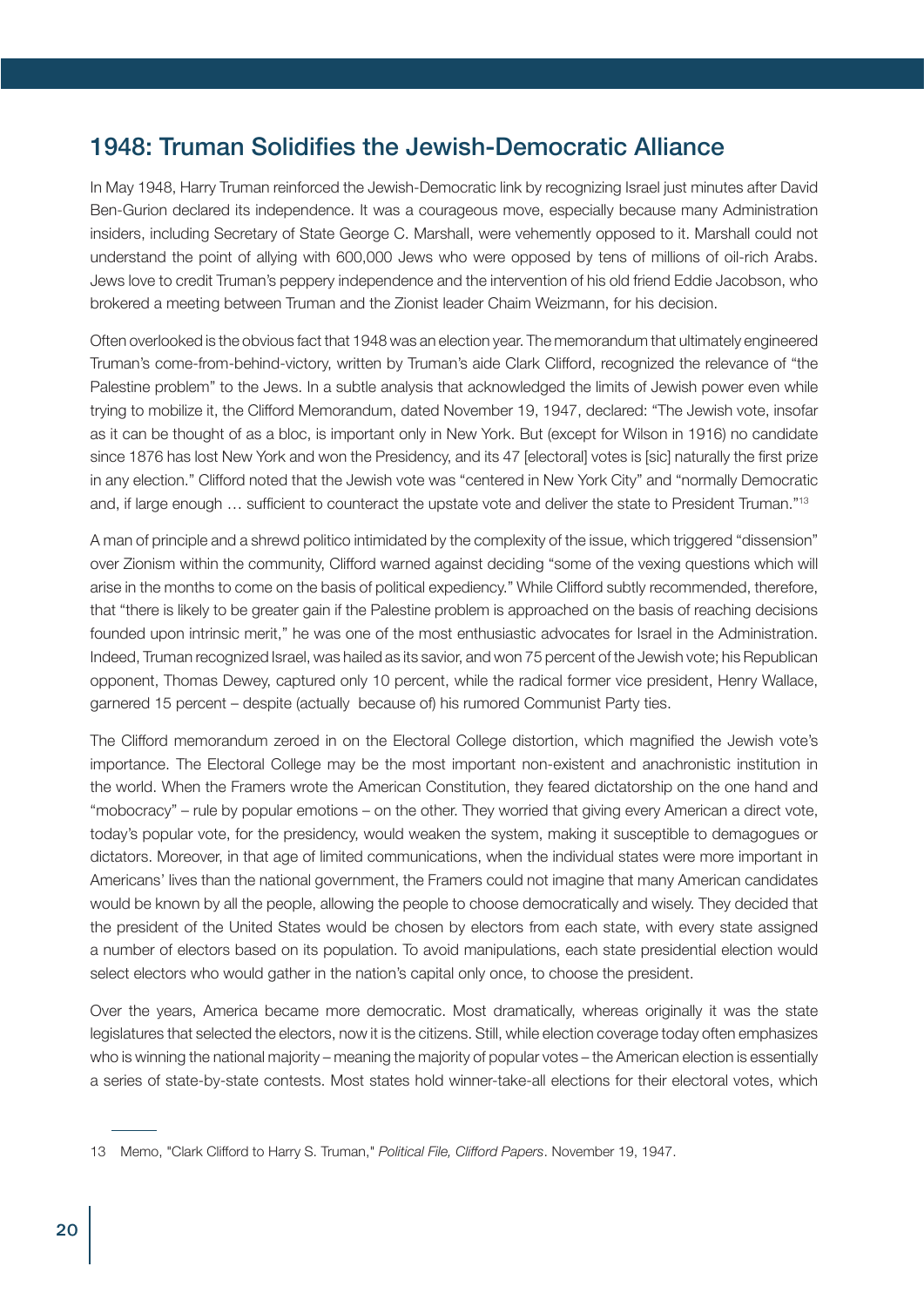increases the importance of winning the more populous states with more electoral votes. On the second Wednesday in December – December 19 this year – the electors in each state finally meet to cast votes for president and vice president, which is the Electoral College. The Congress then meets in joint session to count the electoral votes (on January 6, 2017 this election cycle).

That strange set up has helped amplify Jewish power – and perceptions of Jewish power. With Jews concentrated in electoral vote–rich states like New York, New Jersey, Pennsylvania, Ohio, Florida, and California, winning the Jewish vote had added value, as Clark Clifford recognized.

In 1948, the perception of the Jews as one key to securing New York's 47 electoral votes made them a particularly prized constituency. As New York's importance faded, other electoral vote–rich states enjoyed surges in their Jewish populations, including Illinois, New Jersey, Ohio, Pennsylvania, California, and Florida. In 2014, the religion editor of the *Atlantic*, noting that Jews constituted only two percent of the population, marveled: "Here are some of the other constituencies that make up 2 percent of the American electorate: customer-service representatives. People who participate in archery and bow hunting. AOL users. Residents of Indiana. So why all the attention" to the Jewish vote?14 The disproportionate Jewish punch in the Electoral College that Clifford identified in 1948 remained strong more than six decades later.

What we could call the Virtual Megaphone effect helped too. Jewish donors are particularly important, amplifying the emphasis on Jewish issues, especially Israel, during the "Invisible Campaign" – the fundraising, friend-raising, and confidence-building frenzy that leads up to the actual voting in caucuses and primaries. The concentration of Jews in New York, Los Angeles, and Washington means that Jews make news, in all kinds of ways, including politics. In 1992, Hollywood Jews like David Geffen, Steven Spielberg, and Barbra Streisand supported Bill Clinton enthusiastically, donating money, raising funds, hosting fundraisers. In 2016, the next generation, led by the Jewish talent manager Scooter Braun and his wife Yael Cohen, joined the now-aging Hollywood Baby Boomers in hosting for Hillary.

The Roosevelt-cemented, New Deal–validated Jewish Democratic alliance has been deep, enduring, and multi-dimensional. It extended to Congressional races, where the Jewish vote was even more solidly Democratic than in presidential contests. In the 2006 midterm elections, 87 percent of Jews voted for the Democratic candidates for Congress. Even the drop to 66 percent in 2014 demonstrated remarkable unity for an increasingly diverse community. It extended to the disproportionate number of Jewish members of the House of Representatives and Senate, which, starting in the 1970s, has greatly exceeded the small Jewish demographic slice. Extending far beyond politics – but reinforcing the political act – the Jewish-Democratic alliance became a mentality, a sensibility, an ideology, a cultural identity. In the 1980s, the emergence of the Reagan Democrat phenomenon lured many Irish and Italian Democrats to vote Republican. But the Jewish-Democratic alliance held, almost as solid as the Black-Democratic alliance that became entrenched in the 1960s, after Lyndon Johnson made the Democrats the party of civil rights and the Great Society.

<sup>14</sup> Green, Emma, "Are Democrats Losing the Jews?" *The Atlantic*, November 13, 2014. http://www.theatlantic.com/ politics/archive/2014/11/are-democrats-losing-the-jews/382665/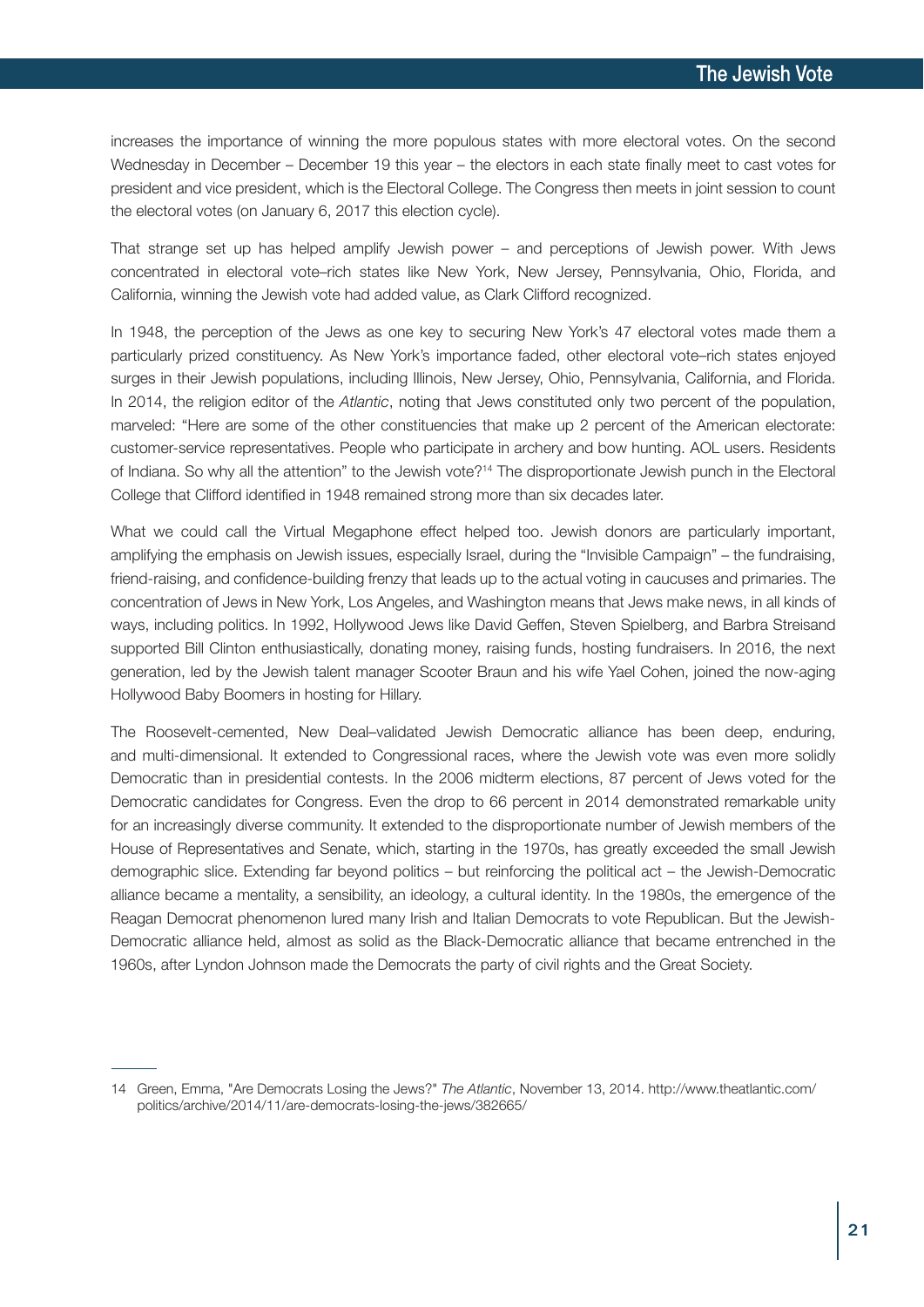#### The American Jewish Liberal as Cultural Icon

The Jewish-Democratic alliance became a cultural given in America and the liberal Jew became an American Jewish given and a pop culture icon. In 1961, the crude and crusading Jewish comedian, Lenny Bruce, developed his famous routine contrasting what was "Jewish" with what was "goyish." Bruce's monologue became one of the most famous takes on American Jewry because it zeroed in on the central question of American Jewry and American Jewish history: do we belong? Israeli Jews know they belong in Israel; it's the Jewish state in the Jewish homeland. As a people with immigrant roots and ties all over, as not just the Wandering Jews but also the long-oppressed Jews, Jews outside of Israel have long wondered, "Do we belong?" "Do we fit in?" "Are we accepted?" Only a decade and a half after the Holocaust, when many more American Jews than today had accents or were at best one generation off the boat from Russia or Poland, Lenny Bruce emphasized both how much American Jews were assimilating – and just how unassimilable they were. His notion of "Jewish" extended the American Jewish presence far beyond the Jewish ghetto of the Lower East Side, saluting American Jews' magic-carpet ride from European outsiders to American insiders. But his notion of "Jewish," emphasizing Jewish culture, Jewish ethnicity, and Jewish sensibility, also showed how different American Jews remained and how quixotic was the quest of many American Jews to disappear: they would, Bruce suggested, never be "goyish."

"If you live in New York or any other big city," Lenny Bruce riffed, "you are Jewish. It doesn't matter even if you're Catholic; if you live in New York, you're Jewish. If you live in Butte, Montana, you're going to be goyish even if you're Jewish. Kool-Aid is goyish. Evaporated milk is goyish even if the Jews invented it. Chocolate is Jewish and fudge is goyish." Extending it, he could have added: the Fifties were goyish – a time of uptight dress codes and carefully choreographed relationships; the Sixties, Jewish – a time of the great rebellion, led by many Jews and perpetuating an edgy, *chutzpadik* Jewish creativity. And, Bruce could also have added, Republicans are goyish, Democrats are Jewish.

A decade and a half later, in 1977, the Oscar-winning Woody Allen movie *Annie Hall* offered its own confirmation, revitalization, and popularization of the liberal-Jewish alliance. When the balding, twitchy, horn-rimmed glasses– wearing Alvy Singer, played by Allen, meets the frizzy-haired woman who will become his first wife, Allison, played by Carol Kane, she says: "I'm in the midst of doing my thesis" on "political commitment in twentiethcentury literature." Singer riffs: "You, you, you're like New York, Jewish, left-wing, liberal, intellectual, Central Park West, Brandeis University, the socialist summer camps and the, the father with the Ben Shahn drawings, right, and the really, y' know, strike-oriented kind of, red diaper, stop me before I make a complete imbecile of myself." "No, that was wonderful," she replies, in one of the movie's many oft-repeated lines. "I love being reduced to a cultural stereotype." Singer ends it by saying: "Right, I'm a bigot, I know, but for the left."

Thirty-five years later, in 2012, Lawrence Bush, the editor of the progressive magazine Jewish Currents, celebrated Bruce's still-remembered routine as expressing "a Jewish consensus about American Jewish identity, a consensus that equates Jewishness with liberalism, authenticity, soul, universalism, urbanism, and atheism." Adapting Judge Goldstein's *velten* joke, Bush characterized this as "the world of Roosevelt – the world of a liberal Jewish consensus identity ... a land of cities, of ethnic mixing, of everyone-is-human humanism."<sup>15</sup> In essence, then, Jewish liberalism was really American Jewish Fundamentalism, a core identity.

<sup>15</sup> Bush, Lawrence, "O My America: Lenny Bruce and the Golden Age," *Jewish Currents*, August 2, 2012. http://jewishcurrents.org/o-my-america-lenny-bruce-and-the-golden-age-11378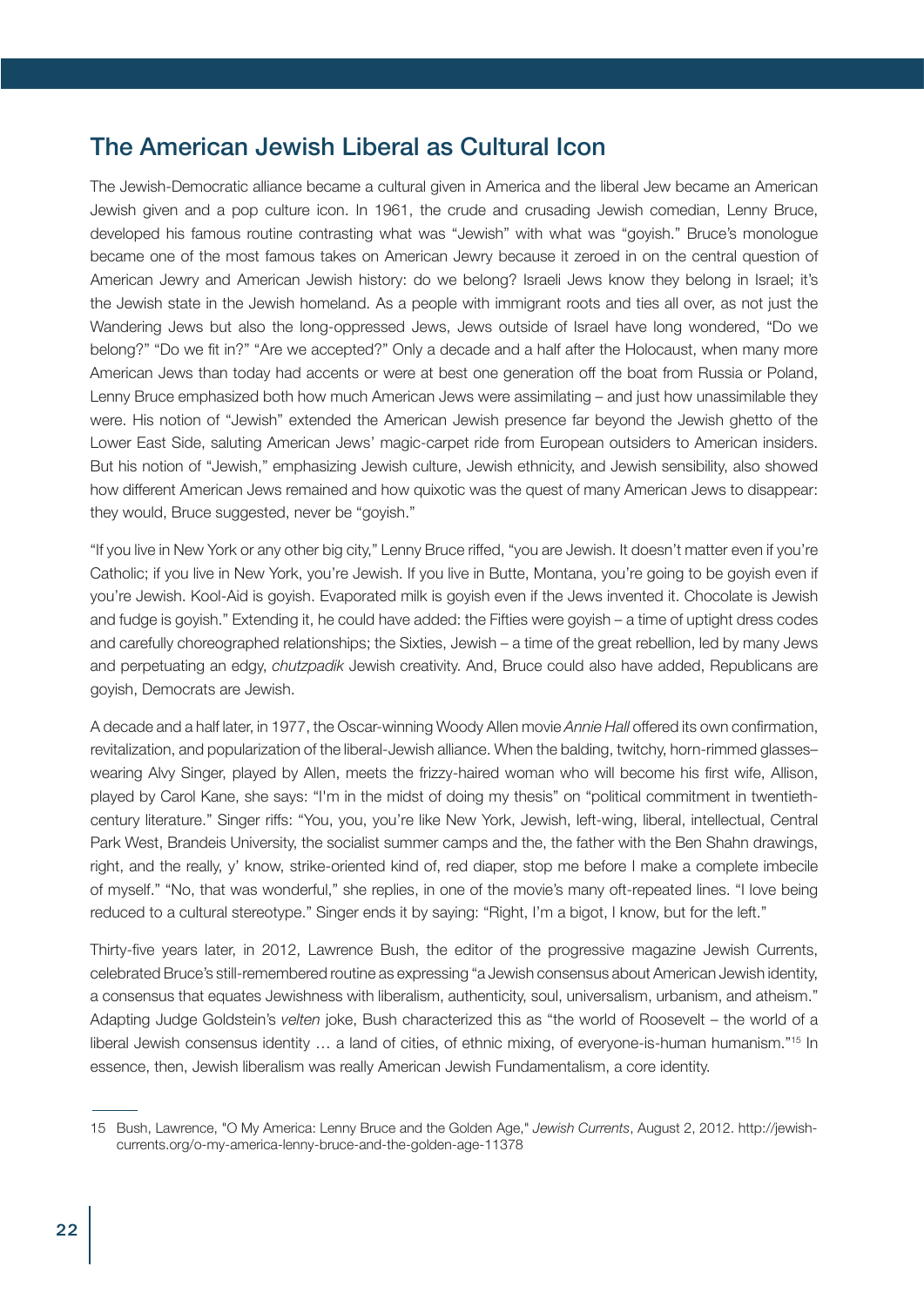#### American Jewish Isaiahans and Israeli Davidians

At the same time, two historical shocks gave this American Jewish liberalism added dimensions. The trauma of the murder of six million Jews, combined with the exhilaration of Israel's birth, emboldened American Jews to plunge into American politics and fight passionately for Jewish survival. This renewed particularism, the New Jewish Politics, would result in an unapologetic Zionism, demanding support for Israel; starting in the 1960s, it also helped launch the movement for Soviet Jewry. At the same time, and somewhat paradoxically, American Jews drew universalist and liberal lessons from the Holocaust about the importance of defending the civil rights of the most unfortunate, both because it was the right thing to do and because it was a self-protective move. Because they understood that they were only as strong as the weakest minority, even in America, many Jews came to support the black civil rights movement and many other movements to protect downtrodden minorities, out of a blurry mix of idealism and self-interest.

While this fierce sense of survivalism and Zionism bonded Israeli and American Jews, two very different politics developed in their respective countries. Ultimately, American Jews would be Isaiahans, most moved by the prophetic teachings, including the harsh critiques of power and the status quo. Israeli Jews would be Davidians, following the realpolitik of the kings, especially David, who was pious, poetic, and principled – but ready to use force when necessary. Lawrence Fuchs, the immigration scholar wrote about American Jewish political identity: "*Zedakeh, Torah*, and this-worldliness have, along with the insecurity of the group, all promoted political liberalism among Jews in our time. Their liberalism and internationalism have favorably disposed them to a Democratic choice in recent presidential elections and largely explain the resistance of Jews to class politics" (Fuchs, 1955, p.401). A scholar skeptical about this argument, Kenneth Wald, noted that "American Jews seem to have foregrounded only those aspects of the tradition that comport with liberal values, suggesting that theology is not the cause but a consequence of other factors peculiar to the American Jewish experience" (Wald, 2015, p.8).

In the 1930s and 1940s, Jews joined most other Americans in supporting winners like Franklin D. Roosevelt and his successor Harry Truman. Jews had many reasons for sticking with the majority. But in the 1950s, when Dwight Eisenhower, the hero of the Second World War, handily won two presidential campaigns, but not the Jewish vote, it became clear that the Democratic-Jewish alliance was firm. Eisenhower, a stolid, trim Kansan, was indeed goyish – as was his snarling partisan hatchet man vice president, Richard Nixon. At the same time, despite being another aristocrat, Adlai Stevenson, the articulate, brainy, idealistic High Protestant Democratic nominee in 1952 and 1956, was definitely culturally "Jewish" in Lenny Bruce's term – as was John Kennedy in 1960 – for all that he was the first Catholic president and the son of a notorious anti-Semite, Joseph P. Kennedy.

Eisenhower treated Israel coolly, explaining to his Secretary of State John Foster Dulles, "We conduct our policy as if there were not one Jew in the country. They don't vote for us anyway."<sup>16</sup> Eisenhower's administration encouraged a regional defense organization without Israel, which the great Israeli diplomat Abba Eban called "unjust and inexpedient" refused to give a formal security guarantee to Israel, and forced Israel to withdraw from the Sinai Peninsula after the lightning 1956 Sinai campaign.<sup>17</sup> Eisenhower was particularly incensed by that move, which was coordinated with Great Britain and France but kept secret from the United States, and launched during Eisenhower's campaign for re-election.

<sup>16</sup> Chanes, Jerome, "For Israel, A Foreign Policy Camelot," *The Jewish Week*, November 11, 2013. http://www.thejewishweek.com/news/national-news/israel-foreign-policy-camelot

<sup>17</sup> Eban, Abba, to United States Section, ISA 40/18/B, January 29, 1954.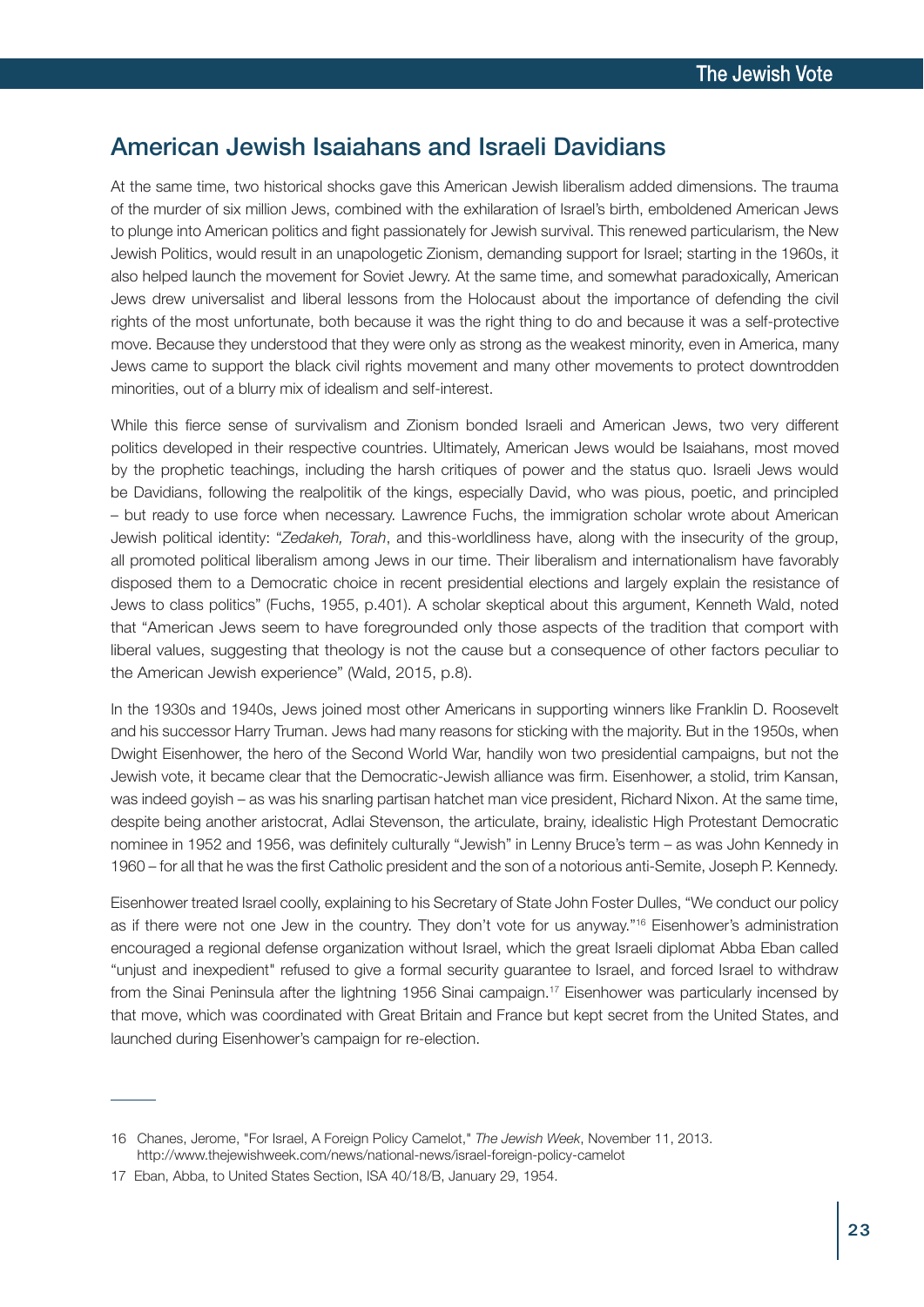# LBJ Outdoes JFK as pro-Israel – but JFK remains more loved

By contrast, Kennedy, who visited Palestine in 1939 and the new state of Israel in 1951, was an Israel enthusiast. Recalling his second trip in a 1960 campaign speech, he said: "I left with the conviction that the United Nations may have conferred on Israel the credentials of nationhood; but its own idealism and courage, its own sacrifice and generosity, had earned the credentials of immortality." He defined Israel as not just "a Jewish cause – any more than Irish independence was solely the concern of Americans of Irish descent." Although he insisted that "friendship for Israel is not a partisan matter. It is a national commitment," he also emphasized Democrats' "special obligation." Remembering the support for Zionism offered by Woodrow Wilson, Franklin Roosevelt, and Harry Truman, Kennedy "pledge[d] to continue this Democratic tradition – and to be worthy of it."<sup>18</sup>

Kennedy was beloved in Israel and by the Jewish community. He won 82 percent of the Jewish vote, appointed two Jews to his cabinet, and began formal American arms sales to Israel – starting cautiously with defensive anti-missile systems. When he was assassinated in November 1963, Jews and Israel joined the Western world in days of mourning. Israel planted a million trees in the Kennedy Forest outside Jerusalem. Composer and conductor Leonard Bernstein led the New York Philharmonic in a performance of a memorial piece on national television and dedicated his Kaddish Symphony to the slain leader. Three days after the president's death, Bernstein addressed the United Jewish Appeal's annual fundraising event and quoted Kennedy's call for "America's leadership" to be "guided by learning and reason." Reflecting his own American Jewish liberalism, Bernstein defined "learning and reason" as "the two basic precepts of all Judaistic tradition, the twin sources from which every Jewish mind from Abraham and Moses to Freud and Einstein has drawn its living power."19

Israel's foreign minister at the time, Golda Meir, told her fellow cabinet members: "I believed him that he was a friend, regardless of people saying he needed Jewish support. Let's assume [he] needed the support of Jews, but I did not doubt his friendship." Noting an American Jewish insecurity easier for the former Goldie Meyerson of Milwaukee to see now that she was no longer living there, Meir was struck by how relieved Jews were when it became clear that the assassin Lee Harvey Oswald was not Jewish: "Why do you need to think that a Jew would murder Kennedy? I do not know, but they were relieved that he was not."<sup>20</sup>

Still concentrated in the Northeast, anxious to break into Ivy League circles, charmed by an elegant New England–born ethnic, many Jews were naturally drawn to Kennedy – and instinctively wary of his crude, toughtalking, Texan successor, Lyndon Johnson. If Kennedy was Jewish, Johnson seemed goyish. Johnson seemed to be a man of the provinces where Jews fared worse than in the genteel haunts of the cosmopolitan Kennedy. But Johnson genuinely loved the Jewish people, had worked hard to save Jews from the Nazis, and ultimately cemented the alliance between the United States and Israel during the 1967 war. "You have lost a very great friend, but you have found a better one," Johnson told Israeli diplomats shortly after becoming president. His wife, Lady Bird, later added: "Jews had been woven into the warp and woof of all [Lyndon's] years."<sup>21</sup>

<sup>18</sup> Kennedy, John F., "Speech by Senator John F. Kennedy, Zionists of America Convention, Statler Hilton Hotel, New York, NY." Online by Gerhard Peters and John T. Woolley, *The American Presidency Project*, August 26, 1960. http://www.presidency.ucsb.edu/ws/?pid=74217

<sup>19</sup> Bernstein, Leonard, "Tribute to John F. Kennedy," *leonardbernstein.com*, Accessed September 11, 2016. http://www.leonardbernstein.com/response\_to\_violence.htm

<sup>20</sup> Mandel, Roi, "Report: Golda Meir doubted motive behind JFK murder," *Ynet*, November 19, 2013. http://www.ynetnews.com/articles/0,7340,L-4455473,00.html

<sup>21</sup> Ben-David, Lenny, "A friend in Deed," *The Jerusalem Post*, September 9, 2008 http://www.jpost.com/Features/A-friend-in-deed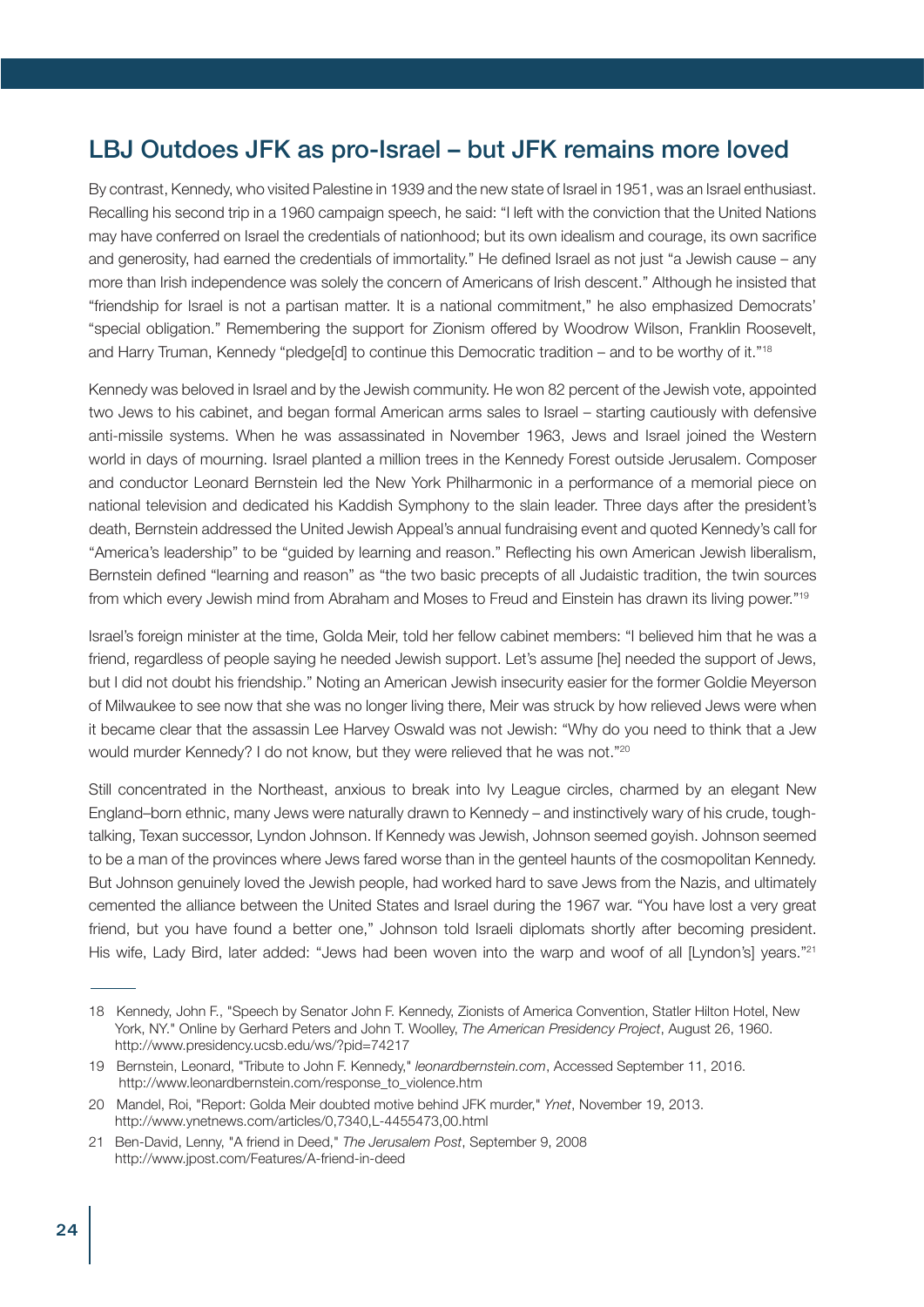Lyndon Johnson's great domestic project, the Great Society, seemed to emerge from the same Prophetic values American Jews defined as quintessentially Jewish. Johnson even enjoyed quoting Isaiah. In the great fault line that emerged during the tumultuous 1960s, the overwhelming majority of American Jews allied with the cosmopolitan and progressive values that Johnson surprisingly represented, along with the civil rights movement, the feminist movement, and the movement for sexual and cultural liberation. The 1960s provided Jews with liberal martyrs, especially the civil rights activists Andrew Goodman and Michael Schwerner, who were murdered by Ku Klux Klansmen along with a young black man James Chaney in Neshoba County, Mississippi, in June 1964. The 1960s provided Jews with religious-secular saints like Rabbi Abraham Joshua Heschel, who famously marched with Martin Luther King, Jr., in Selma, Alabama, in March, 1965, and paralleled King by citing biblical values in his call for modern American political reform. The 1960s also provided Jews with the founding mothers of feminism, including Betty Friedan, Gloria Steinem, and Bella Abzug; Hippie subversives like Abbie Hoffman, Jerry Rubin, and Allen Ginsburg; literary giants like Norman Mailer, Saul Bellow, and Philip Roth; and singing sensations like Barbra Streisand, Bob Dylan, Carole King, and Paul Simon. These powerhouses – at home enough in America to demand that it change – became American icons who helped American Jews feel thoroughly and proudly American, while also serving as powerful embodiments of the liberal American Jewish sensibility and reinforcing a particular take on American and Jewish identity.

Given all these currents, a Republican presidential nominee whose half-Jewish father bequeathed him a Jewish last name and a proud retailing tradition attracted few Jewish voters. One of the central assumptions about the Jewish vote is that Jews always vote for their own and their own narrow interests. In fact, in 1964, the Jews did what they normally do: vote for the liberal candidate over the conservative candidate. Lyndon Baines Johnson won ninety percent of the Jewish vote against Barry Goldwater, because the grandson of the Jewish founder of the Arizona-based Goldwater's Department Stores was far too conservative. Jews – distancing themselves from the rightwinger and mocking the American mixed message about voting for the best man or the one most like you – joked that Republican rallies had posters that read "Goldwater – LBJ" – where LBJ stood not for Lyndon Baines Johnson but a "Little Bit Jewish."

Johnson was very close to a number of Jewish donors, especially the power couple of Arthur and Mathilde Krim. Arthur Krim was a New York lawyer and movie executive who was president of United Artists from 1959 until 1969, and then served as its chairman until 1978, when he founded Orion Pictures. Krim, who was also close to Kennedy, chaired the Democratic National Finance Committee from 1966 to 1968. Krim was following other generous Jewish Democrats, notably August Belmont, a Rothschild representative and banker who chaired the Democratic National Committee in the nineteenth century. "The Jewish vote" was often catered to as a delicate way of soliciting Jewish cash. Jews were disproportionately wealthy, charitable, Democratic, and politically engaged, making them critical donors, standing out both among wealthy donors and among more modest mass donors, especially at the start of election cycles.

#### Jewish Donors as a Major Source of Jewish Power

Jewish donors have had an outsized impact on Democratic Party politics. For example, Hollywood mogul Haim Saban (through the Saban Capital Group) contributed \$9,280,000 of the \$162,062,084, the Democratic National Committee and its affiliates raised in the 2001–2005 election cycle. Jewish money deviates from the usual Jewish Vote script in two critical ways. First, wealthy Republican donors, especially Sheldon Adelson over the last decade or so, have been able to shape Republican politics too, feeding the repeated incorrect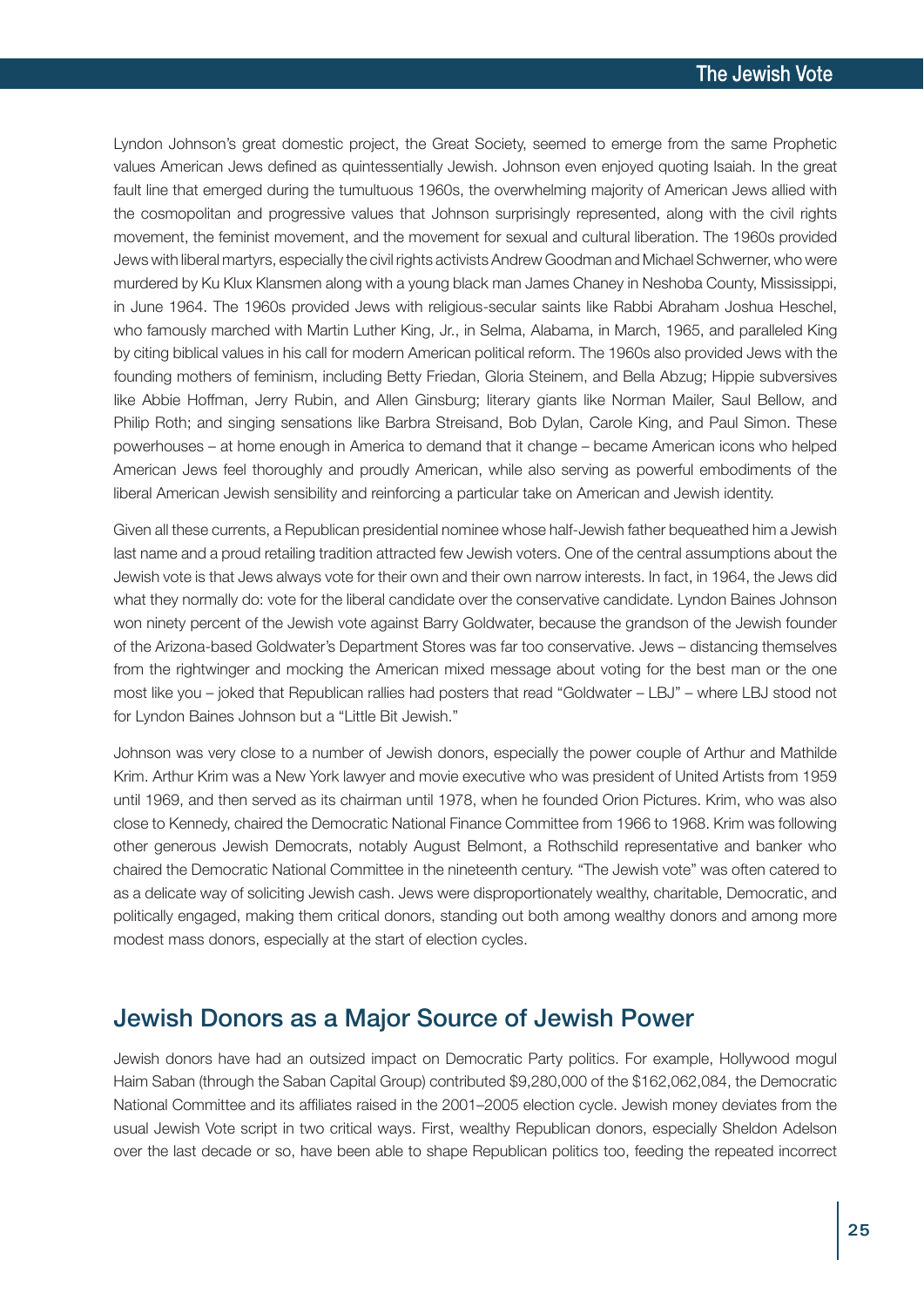predictions that "the Jews" – rather than "some Jews" – were veering right. Second, single-issue politics, especially support for Israel, often counts more during the fundraising sweepstakes than on Election Day. The pro-Israel lobby AIPAC, dozens of other Jewish political action committees (PACs), and individual Jewish donors like Saban the Democrat and Adelson the Republican earmark campaign funds for candidates who pass either explicit or implicit pro-Israel litmus tests.

Such targeted support is, of course, a legitimate democratic exercise, engaged in by most donors. But thanks to the growing toxicity of the Israel debate and traditional anti-Semitic tropes about Jews, money, and power, critics have been far quicker to denounce the Israel case. Academics like John Mearsheimer and Stephen Walt led the charge against "the Israel Lobby" and it's supposed undue influence on American foreign policy – even though the broad-based support for Israel over decades has been organic and natural, more grassroots than Astroturf. When they caught rival candidates in the act of appealing to Jews directly about Israel – rather than some other issue – opponents acted scandalized. Early in Democrat Michelle Nunn's losing 2014 campaign for the U.S. Senate from Georgia, a fundraising memo her consultants wrote that targeted pro-Israel Jews and noted that "Michelle's position on Israel will largely determine the level of support" in the "Jewish community" was leaked to *National Review*. More sophisticated observers, including a blogger on *Vox*, noted that "this is getting spun in certain circles as a damning indictment of Nunn or her staff, as if she is planning to tailor her entire foreign policy around fundraising concerns. ... But really, it's just people doing their jobs."<sup>22</sup>

Beyond the dollars and cents involved, which are particularly important in the "Invisible Primary" – the period before the actual primaries and caucuses – there is also symbolic value to gaining Jewish support. Benjamin Ginsberg, a professor of political science at Johns Hopkins University, explained that Jews "account for a huge share of the activist base of the Democratic Party and account for much of the money available to Democratic candidates. If you are a Republican strategist, it seems fairly obvious that if you can shift Jewish support even a little bit away from the Democrats, it makes the Democratic Party less competitive."23

# The New Left Challenge to American Jewish Liberalism

During the volatile 1968 campaign, when many young Jews were incensed by the Vietnam War and the Democratic candidate, Vice President Hubert Humphrey, the Jewish-Democratic alliance held. Of the 21 people who loaned the Humphrey campaign \$100,000 or more that year, 15 were Jews. Even many who doubted Humphrey detested his opponent Richard Nixon ever more intensely. The (then) left-leaning intellectual Irving Kristol wrote in *The New Republic*: "The prospect of electing Mr. Nixon depresses me. Suffice it to say that he appeals to the wrong majority to govern the United States in these times – a majority whose dominant temper will be sullenly resentful of the social changes we have been experiencing and impulsively reactionary toward the crises we shall inevitably be enduring."24 Kristol and 81 percent of the Jews who voted preferred Humphrey's "liberal pragmatism" (Maisel & Forman, 2003, p.153).

<sup>22</sup> Yglesias, Matthew, "One reason Congress is so pro-Israel? Fundraising," *Vox*, July 28, 2014. http://www.vox.com/2014/7/28/5945235/one-reason-congress-is-so-pro-israel-fundraising

<sup>23</sup> Green, Emma, "Are Democrats Losing the Jews?" *The Atlantic*. November 13, 2014. http://www.theatlantic.com/politics/archive/2014/11/are-democrats-losing-the-jews/382665/

<sup>24</sup> Kristol, Irving, "Why I Am For Humphrey," *The New Republic*, June 8, 1968. https://newrepublic.com/article/69463/why-i-am-humphrey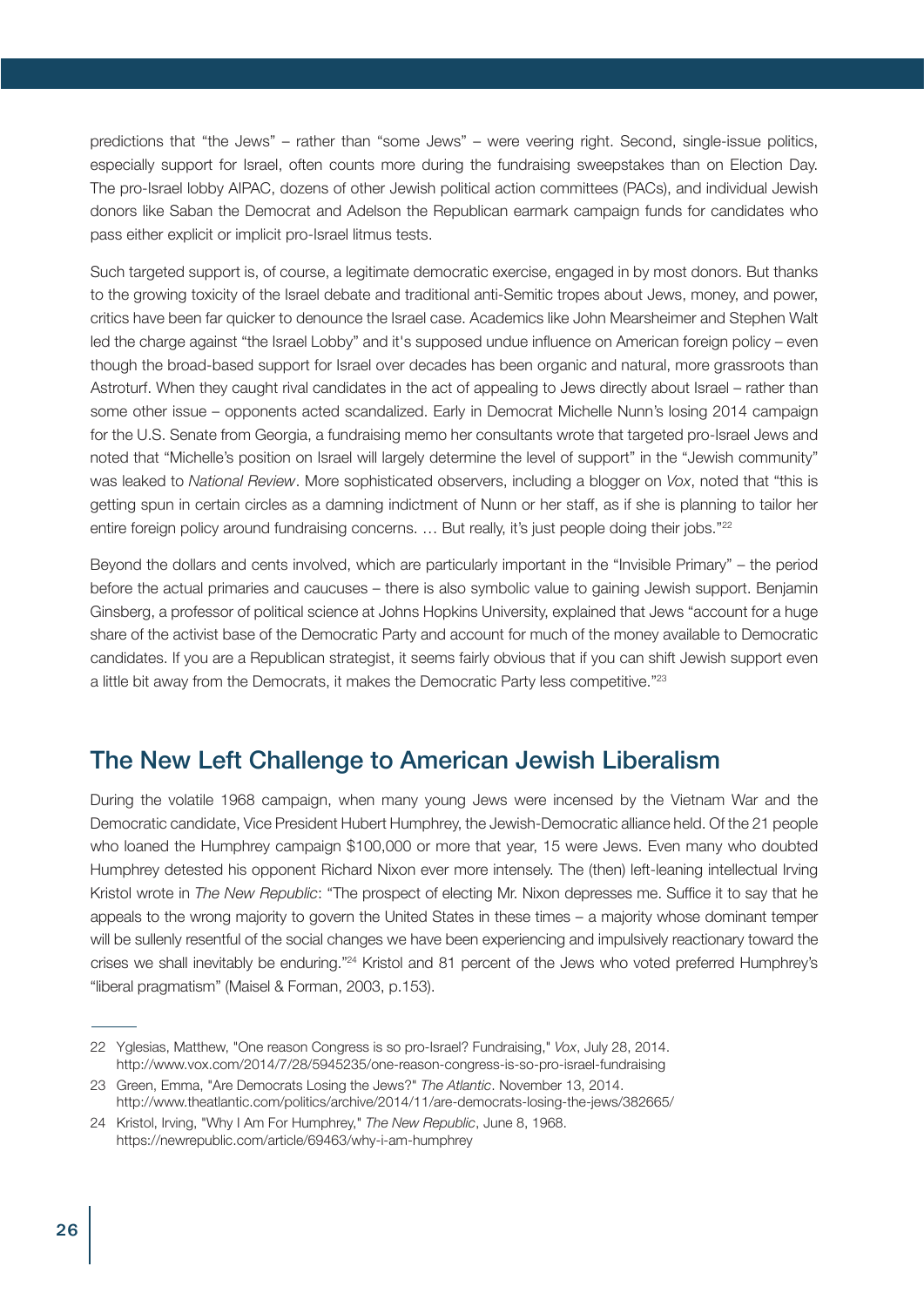This continuing alliance led to Himmelfarb's quip, cited above, that Jews earn like the rich and vote with the poor. Despite centuries of being called greedy, Jews do not vote their pocketbooks. Of course, critics can still call them "clannish" and power-hungry. Moreover, there is a strange tendency, even among sympathetic observers and Jews themselves, to talk about "the Jews" as if they were a coherent mass acting in concert, partially because this voting pattern has been so persistent and the voting behavior so monolithic.

Nevertheless, the anger and confusion of the 1960s produced great fissures in the Black-Jewish alliance and the Jewish-Democratic coalition. The Arab world had always been hostile to Israel but the Jewish state's victory in the Six Day War triggered a major ideological and not just geopolitical shift. Israel-the-strong was a more popular target than Israel when thought weak and vulnerable. Anti-Semitism and anti-Zionism, considered after the Holocaust to be right-wing and lower-class phenomena, appeared in the New Left and among some Western elites. The growing opposition to Israel and Zionism added a racial component, with opponents denouncing Zionism as racist while accusing Israel of practicing apartheid like the despised South African regime. The Soviet propagandists hit an ideological gusher. "It was these two ideas – the Israelis as Nazis and the Israelis as white imperialists – which were brought together with such brazen neatness in the identification of Zionism with racism," wrote Norman Podhoretz in *Commentary*. 25

Princeton historian Bernard Lewis noted that by making Israel into a "fashionable enemy," the charge resonated with the times even as it deviated from the truth. After colonialism collapsed and America's civil-rights movement succeeded, the liberal intellectual Daniel Patrick Moynihan noted that "racism was the one offense international society universally condemned" (Moynihan, 1984, p.41). The Holocaust made the equation of Zionism with racism particularly perverse. After the Nazis used their Volkish Master Race ideology to murder six million Jews they deemed subhuman, most Jews recoiled from calling themselves a race. Still, the Zionism-racism charge stuck. Passed by the United Nations as Resolution 3379 in 1975, it outlasted its own repeal and the collapse of the Soviet Union, within weeks of each other, in 1991.

Israel's 1967 triumph and subsequent boom stirred its enemies in profound ways. The Palestinians emerged more galvanized – and more popular in a world increasingly sympathetic to the underdog, especially if the conflict could be cast as people of color under the yoke of Western whites. Disappointed by the Arab states' failures, disillusioned by Pan-Arabism as their hope for salvation, Palestinian leaders became more autonomous and more aggressive. They also became angrier. The number of Palestinians under Israeli rule had grown. The Palestinians in the West Bank and Gaza Strip were in legal limbo, not citizens like their Israeli Arab cousins within the "Green Line" (the 1949 armistice borders). Israel did not annex the West Bank or Gaza Strip, although it did annex East Jerusalem and, eventually, the Golan Heights. "Israel became an occupying power," not "simply a Jewish state," the Palestinian intellectual Edward Said would note, and thus an easier target (Said, 1992, p.137).

Under the leadership of the charming and ruthless Yasser Arafat, the Palestinians hijacked, kidnapped, and bombed their way onto the world's agenda. In addition to terrorist attacks and diplomatic moves, Arafat and his allies fought an ideological war to shape world opinion. Exploiting the rise of a global mass media and what Said called the twentieth century's "generalizing tendency," the Palestinians framed their local narrative as part of a global struggle. They invested heavily in research centers, think tanks, and publishing houses to tell their story and link it to broader trends. As a result, Said noted in 1979, "the Palestinians since 1967 have tended to

<sup>25</sup> Podhoretz, Norman, "The Abandonment of Israel," *Commentar*y, July 1, 1976. https://www.commentarymagazine.com/articles/the-abandonment-of-israel/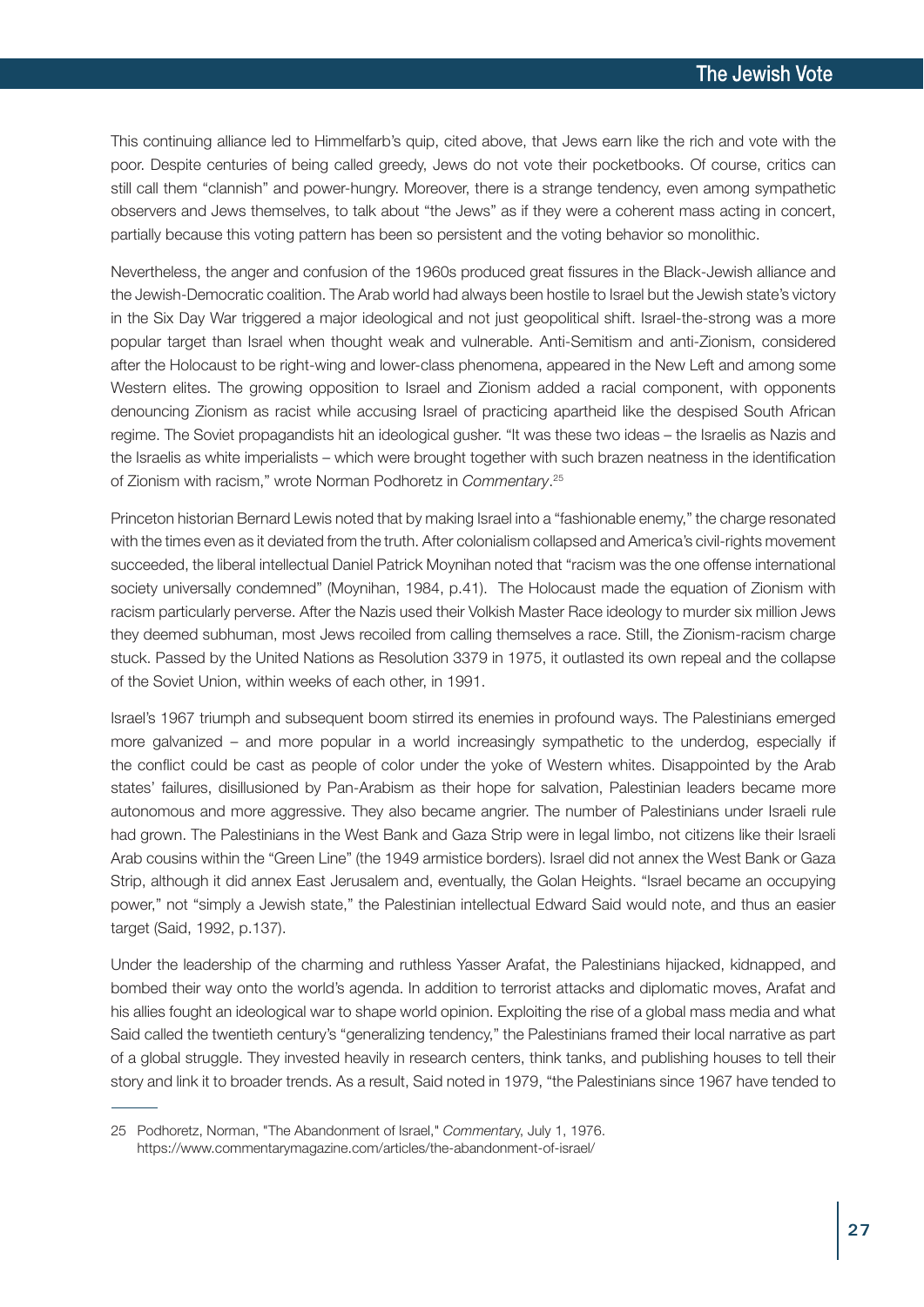view their struggle in the same framework that includes Vietnam, Algeria, Cuba, and black Africa," joining "the universal political struggle against colonialism and imperialism" (Said, 1992, p.140).

Meanwhile, the Palestinian and Soviet strategy to woo the Arab world and the rest of the Third World found surprising resonance on the American Left. The 1967 war had transformed attitudes about Israel in the New Left and parts of the African American community. Black radicals took the lead, feeling the greatest sense of solidarity with the Third World, and with the Palestinians in particular. While most of the black leadership supported Israel in 1967, SNCC – the Student Non-violent Coordinating Committee, a leading black civil rights group – repudiated it.

A SNCC pamphlet circulated just weeks after the Six-Day War asked a series of "Do you know" questions, including: "Do you know" that "Israel was planted at the crossroads of Asia and Africa without the free approval of any Middle-Eastern, Asian, or African country?" The pamphlet – echoing a 1966 PLO diatribe – featured gruesome photos from the 1956 Suez war, which SNCC called the "Gaza massacres 1956." The caption condemning "Zionist Jewish terrorists" read: "Zionists lined up Arab victims and shot them in the back in cold blood. This is the Gaza Strip, Palestine, not Dachau, Germany." One cartoon depicted a hand marked with both a Jewish star and a dollar sign, tightening a rope around the necks of President Gamal Abdul Nasser of Egypt and the controversial African American boxer Muhammad Ali. This caricature blurred anti-Zionism with anti-Semitism, as greedy Jews replaced southern rednecks in the lynching of an iconic black figure and an iconic Arab leader. SNCC's program director Ralph Featherstone insisted that the message was not anti-Semitic but was "only" targeting Jewish oppressors – both those in Israel and "those Jews in the little Jew shops in the [Negro] ghettos." Featherstone celebrated this emerging "Third World alliance of oppressed people all over the world – Africa, Asia, and Latin America."26

While developing a sense of Third World solidarity, black radicals used attacks on Zionism to test whether whites would let blacks "assume leadership." A unique phenomenon was emerging. After the Holocaust, studies showed that anti-Semitism tended to be a lower-class phenomenon, most potent among the least educated and least well-off in society. The pattern was the same in Europe and the United States, even though American anti-Semitism was far less prevalent or poisonous. Now, starting in the African-American community, black Anti-Semitism became more common among the better educated and more politicized.

Meanwhile, anti-Semitic rhetoric, using "Zionist" to mean unappealing American Jew and calling Vietnam a "Zionist imperialist war," escalated. The power struggles between whites and blacks – but particularly between black radicals and Jewish liberals – intensified. In 1968, during the teachers' strike in New York City, angry blacks clashed with New York's heavily Jewish teachers' union, while black radicals wondered whether "the Middle East murderers of colored people" could teach young blacks effectively. <sup>27</sup> These radicals also denounced the Jewish union leader Albert Shanker and his mostly Jewish colleagues as "racist, ruthless, Zionist Bandits." The Black Panthers' weekly newspaper frequently called greedy Jewish slumlords "racist Zionists" and started linking tensions in the Middle East with tensions in American's urban ghettoes (Troy, 2013, p.81).

<sup>26</sup> Roberts, Gene, "S.N.C.C. charges Israel atrocities; Black Power Group Attacks Zionism as Conquering Arabs by 'Massacre," *New York Times*, August 15, 1967: p.1.

<sup>27</sup> Kovach, Bill, "Racist and Anti-Semite Charges Strain Old Negro-Jewish Ties; Bitterness Is Now Straining Old Negro-Jewish Ties," *New York Times*, October 23, 1968: p. 32.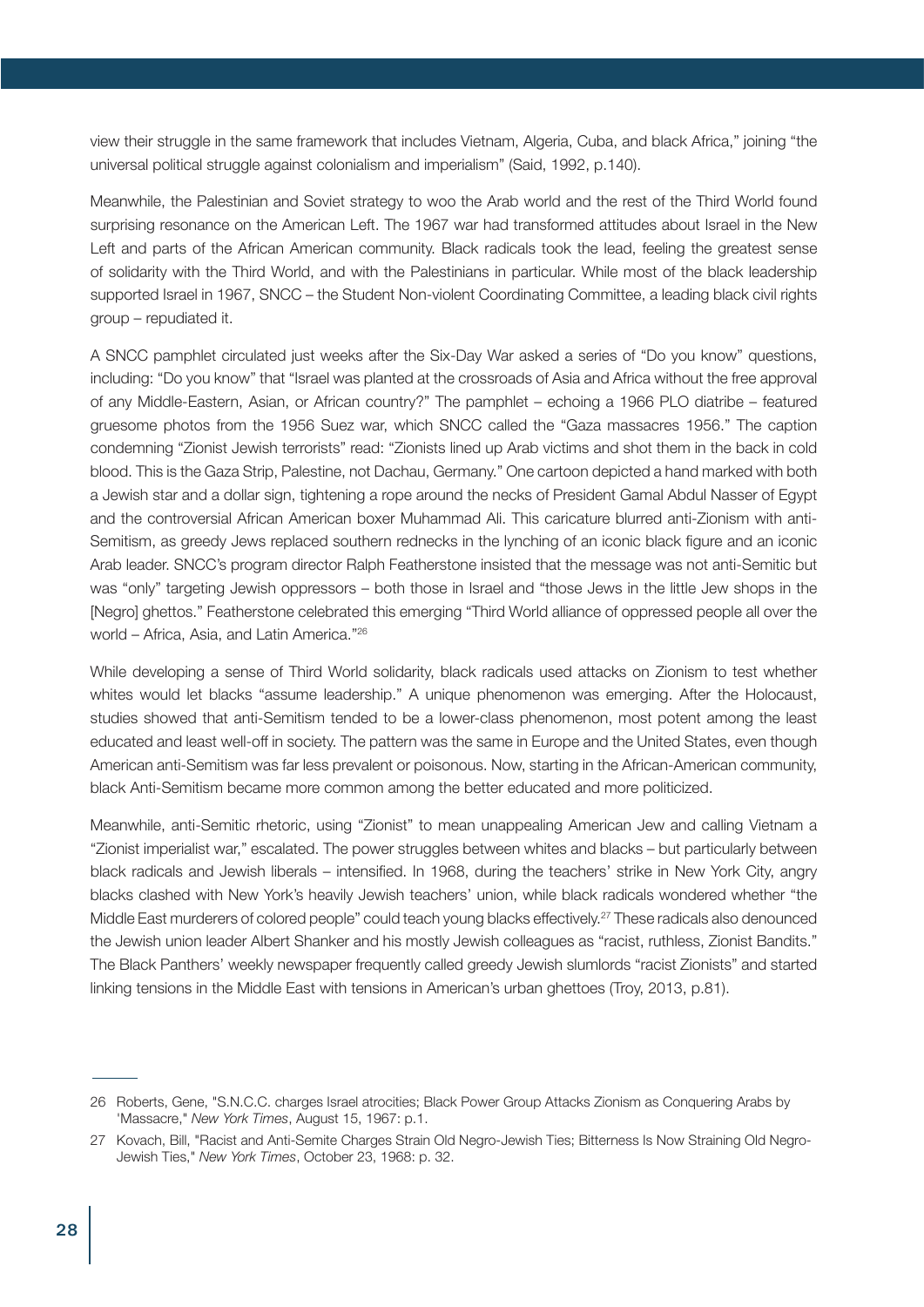As New Leftists excused dictators' crimes and exaggerated democracies' mistakes, and as the US-Israel friendship warmed, American – and European – radicals soured on Israel. Bashing Israel became – according to the liberal Harvard law professor Alan Dershowitz – "the litmus test" of ideological bona fides. It allowed authoritarian leftists – especially many radical Jews – to prove their ideological purity, as others like Dershowitz and Martin Peretz of the *New Republic* broke with the movement over the issue. Peretz recognized this growing link between radical anti-Americanism and anti-Zionism. He also sensed the particular "biological" zeal that children of Communists and radical Jews brought to their Israel-bashing. Those raised to idolize Joseph Stalin or Fidel Castro had an easier time idolizing Yasser Arafat, just as those repudiating their Jewish heritage took special delight in denouncing Israel. With New Left posters claiming: "ZIONISM (KOSHER NATIONALISM) + IMPERIALISM = FASCISM," the lynch-mob mentality against Zionists grew.

At the same time, the idea of affirmative action – granting preference to minorities in school admissions and hiring – began to spread. This issue became a wedge dividing the black and Jewish communities. Having been the victims of quotas in university admissions in the 1920s, and in hiring through the 1950s and even into the 1960s, most Jews detested quotas as un-American. They viewed the meritocracy as the key to Jewish success and the ultimate expression of American fairness and liberalism. Increasingly, however, blacks saw the racism they faced as so systemic, the legacy of slavery so devastating, that they considered a leg-up in admissions and hiring a minimal first step.

Finally, many Jews and black leaders began to tell clashing stories about crime, especially in urban areas. Terrified by the surge in muggings, robberies, rapes, and murders – all too often by blacks against whites – many Jews felt personally betrayed. The fact that this Great American Crime Wave occurred after the Great Society tried to solve the underlying social injustice seemed to repudiate the Jewish and liberal contribution to the civil rights movement. In contrast, even though African-Americans were and remain the greatest victims of African-American crime, and even though most blacks were furious about the crime surge, blacks were very sensitive to the white politicians who used "law and order" as code words to blame blacks and incite whites. Black leaders and intellectuals tended to ignore the misery caused by black-on-black crime. And, as always, the media could find radical blacks to politicize and sensationalize the crime story as a well-deserved payback punishing whites in general, and rich Jewish "slumlords" in particular.

The "Black is Beautiful" and Black Power movements that underlay this lashing out at Jews also inspired Jews – along with other ethnic groups. Michael Novak's 1972 book, *The Rise of the Unmeltable Ethnics*, showed how Irish pride, Polish pride, and Slovak pride, too, surged in the 1960s. Jews were empowered by the overall shift from an American "melting pot" to "salad bowl" vision, meaning from an obsession with fitting in ethnically and communally to a new comfort with standing out. At the same time, the challenge issued by author Elie Wiesel and others to free Soviet Jews, who should not be, in Wiesel's pungent, Holocaust-evoking title, *The Jews of Silence*, along with the fear-to-exhilaration cycle experienced during the 1967 and 1973 wars, propelled Jews onto the American political stage. Vowing "Never Again," Jews refused to let Soviet Jews be forgotten or Israel be destroyed. Symbols of this new openness ranged from huge Israel Independence Day parades down New York's Fifth Avenue and Solidarity Sundays outside the UN to the rise of the organization that best epitomized Jewish power, AIPAC, the American Israel Public Affairs Committee.

AIPAC, the pro-Israel lobby, grew with the community. From a sleepy, behind-the-scenes, Washington DC "inside job," in the 1950s and 1960s, the organization blossomed into a public, prominent, pro-Israel powerhouse. Today, AIPAC mobilizes financial and grassroots support for hundreds of members of the House and Senate, emphasizing the importance of "bipartisan support" for America's "only democratic ally in the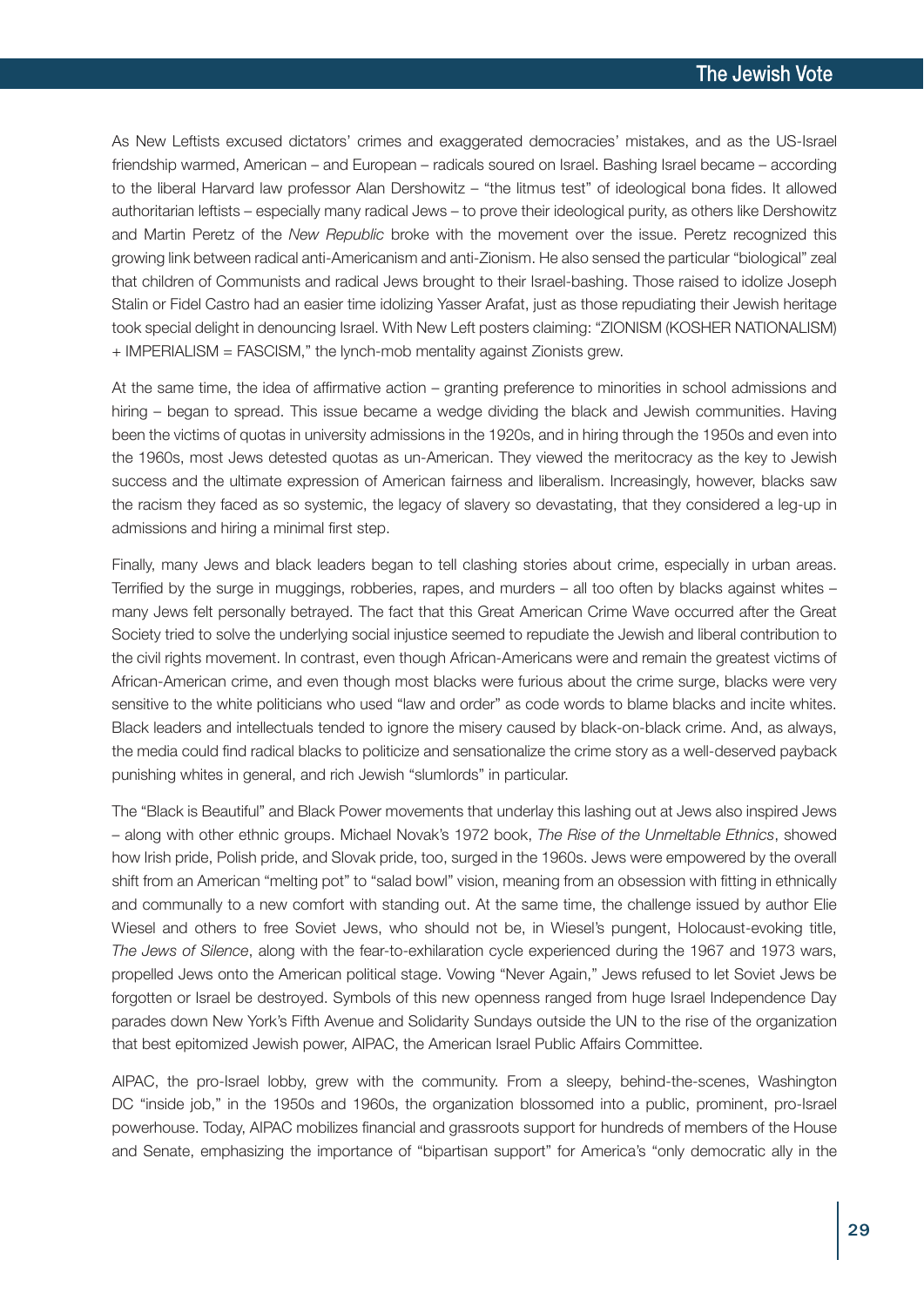Middle East." In addition to its strong Washington presence, AIPAC has 100,000 members nationwide; its annual policy conference brings at least 15,000 pro-Israel activists to Washington every spring. AIPAC is often caricatured as the classic Jewish monolith, bullying America into supporting Israel; today it is often caricatured, especially by the leftwing upstart lobby J-Street, as conservative or "neo-con" (neo-conservative). In fact, AIPAC has many non-Jewish members and allies, is filled with domestic policy liberals because it reflects the American Jewish population, and is as effective as it is only because most Americans and their politicians are instinctively pro-Israel and anti-terrorism, without any pushing or peddling.

# The rise of Jewish neo-conservatives doesn't break the Jewish-Democratic bond

Reflecting this spirit of greater comfort and assertion, by 1972 Irving Kristol, Norman Podhoretz, and other intellectual Jewish liberals had grown disillusioned with the New Left, the rising black radicalism, and, increasingly, liberalism itself. Kristol's famous aphorism, that a "conservative is a liberal who has been mugged" (Kristol, 1983, p.75) heralded the rise of an unapologetic cadre of former liberals who abandoned the Democratic Party and no longer felt constrained by the Black-Jewish alliance.

In the February 1972 issue of *Commentary*, the influential magazine he edited, Norman Podhoretz asked a traditional Diaspora question that had long been dismissed as outmoded, and unnecessary in American Jewish discourse: "Is it good for the Jews?"28 For the first time in the American experience, Podhoretz was saying, the poisons of anti-Semitism were flowing so intensely that Jews had to be more self-protective. "If one made a simple numerical tally of references unfriendly to Jews in the public prints since, say, 1967 – the date of the Six-Day War when so many intellectuals of radical stripe or sympathy responded to the victory of Israel with an 'anti-Zionism' which was not always easy to distinguish from the anti-Semitism of old, and the date as well which marked the beginning of the terrible struggle over the New York schools," he wrote, one would certainly find a spectacular increase in the volume of anti-Jewish utterance as compared with any period of similar length in the 50s or early 60s. He insisted that he was not "counseling the Jews to withdraw into a self-regarding parochialism." But he advised that Jews start taking "the Jewish interest into account and "that they should bethink themselves long and hard before agreeing to see it compromised or altogether bargained away."

Podhoretz was not alone. That year he and tens of thousands of other Jews chose not to vote for George McGovern, the Democratic candidate whose anti-Vietnam isolationism suggested a kind of hostility to Israel and whose sympathy for blacks in general and the quota issue in particular seemed to go against the "Jewish interest." Nevertheless, the liberal Jewish leader and Zionist, Rabbi Arthur Hertzberg, boasted that "the Jews were still more than 60 percent for McGovern, and in a very bad year," emerging as "the only white 'have' group voting for" McGovern amid Nixon's landslide. Jews "were willing to swallow even him," Hertzberg wrote. "I see this as a continuing stability for the kind of Jewish politics I stand for" (Podhoretz, 2009, p.171).

<sup>28</sup> Podhoretz, Norman, "Is it good for the Jews?" *Commentary*, February 1, 1972. https://www.commentarymagazine.com/articles/is-it-good-for-the-jews/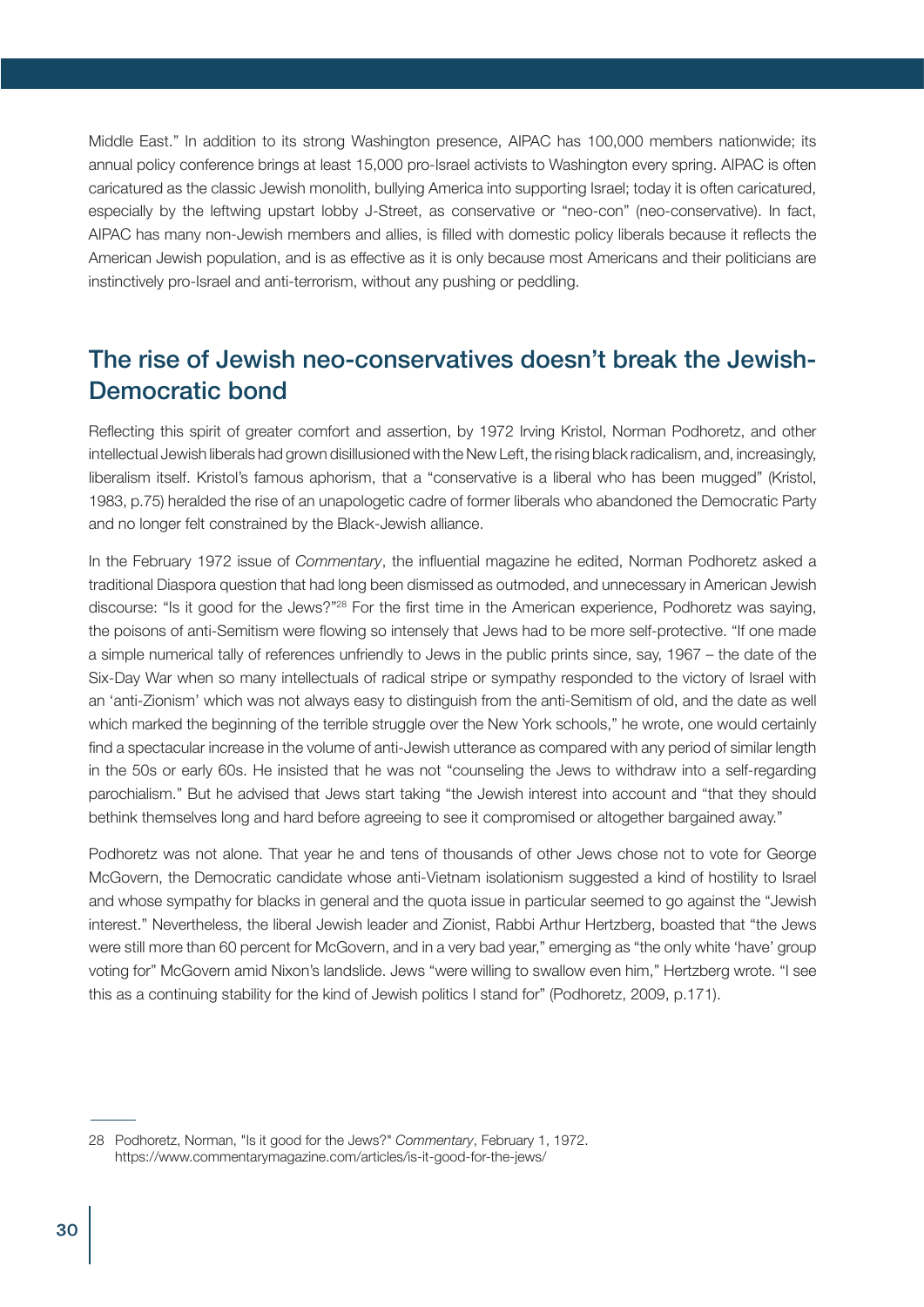For Podhoretz, this kind of stubbornness – which he noticed among the "well-educated" and "middleclass suburbanites" rather than "more ethnic Jews" – was self-destructive. Years later he would lament that "identifying themselves as liberals had become so important to most American Jews that for the sake of it they were willing to swallow even ideas and politics that were virtually the opposite of the ones that had only yesterday been defined as liberal by the Democratic Party itself, and that had been as good for the Jews as they were for America" (Podhoretz, 2009, p.171).

### Richard Nixon's Mixed Message – Regarding Jews, Too

President Richard Nixon confused American Jews – along with the rest of his fellow Americans. Many American Jews, their radar finely honed, sensed a Nixonian anti-Semitism that was eventually confirmed when his taping system exposed him. "No Jews. Is that clear?" he instructed an aide when discussing potential judicial appointments. "We've got enough Jews. Now if you find some Jew that I think is great, put him on there." At the same time, Nixon appointed the first Jewish secretary of state, Henry Kissinger, and supported Israel throughout his presidency, including massive arms shipments to the country during the Yom Kippur War. And this snarling conservative made all kinds of classically "liberal" moves: It was Nixon who initiated détente with the Soviet Union and China, negotiated a truce in Vietnam, established the Environmental Protection Agency, and expanded affirmative action.

Moreover, the Israel ambassador in Washington, Yitzhak Rabin, indicated that he and his government favored Nixon's re-election. When the *Washington Post* reported that unprecedented intervention on its front page, under the headline "Israeli Preference for Nixon Hinted,"<sup>29</sup> Rabin angrily denied it. Quoted as saying "while we appreciate support in the form of words we are getting from one camp, we must prefer support in the form of deeds from the other camp," Rabin insisted he was "misquoted" and his words were taken "out of context." Rabin's indelicate two-step, followed by his backpedaling, revealed another essential, overlooked truth: Israelis and Americans frequently meddle in each other's elections, always deny it, and critics often call the move "unprecedented."

The fact that Nixon, despite his reassuring actions and George McGovern's worrisome stands, won only a third of the Jewish vote demonstrated that, indeed, many Jewish voters were impervious to the particulars of the Republican or Democratic candidate. Political scientist Daniel Elazar subsequently estimated that "Nixon was thought to be better on Israel by about 64 percent of the Jewish voters, yet he received only 35 percent of their votes" (Elazar, 1981, p.338). Clearly, supporting Israel did not make Nixon a liberal, especially because conservatives were starting to appreciate Israel as a bulwark against the Soviets and a critical military, diplomatic, and ideological ally in a polarized and hostile world. Nixon, Kissinger, and Nixon's successor in 1975, Gerald Ford all recognized this Jewish political pigheadedness, adding to their frustration about the intense Jewish politics around Israel as they tried negotiating a Middle East peace.

Still, while the Jewish vote was overwhelmingly liberal and Democratic, there were important Jewish Republicans, too. Max Fisher lived a classic American Jewish success story; this son of immigrants parlayed a string of gas stations and shrewd real estate investments into a fortune estimated at \$775 million. Starting with the Eisenhower Administration, Fisher, who was very generous with his time and money, was the living bridge between Republican presidents and Israel. Fisher understood that Jews had to donate to both parties

<sup>29</sup> "Israeli Preference for Nixon Hinted," *Washington Post*, June 11, 1972: A1.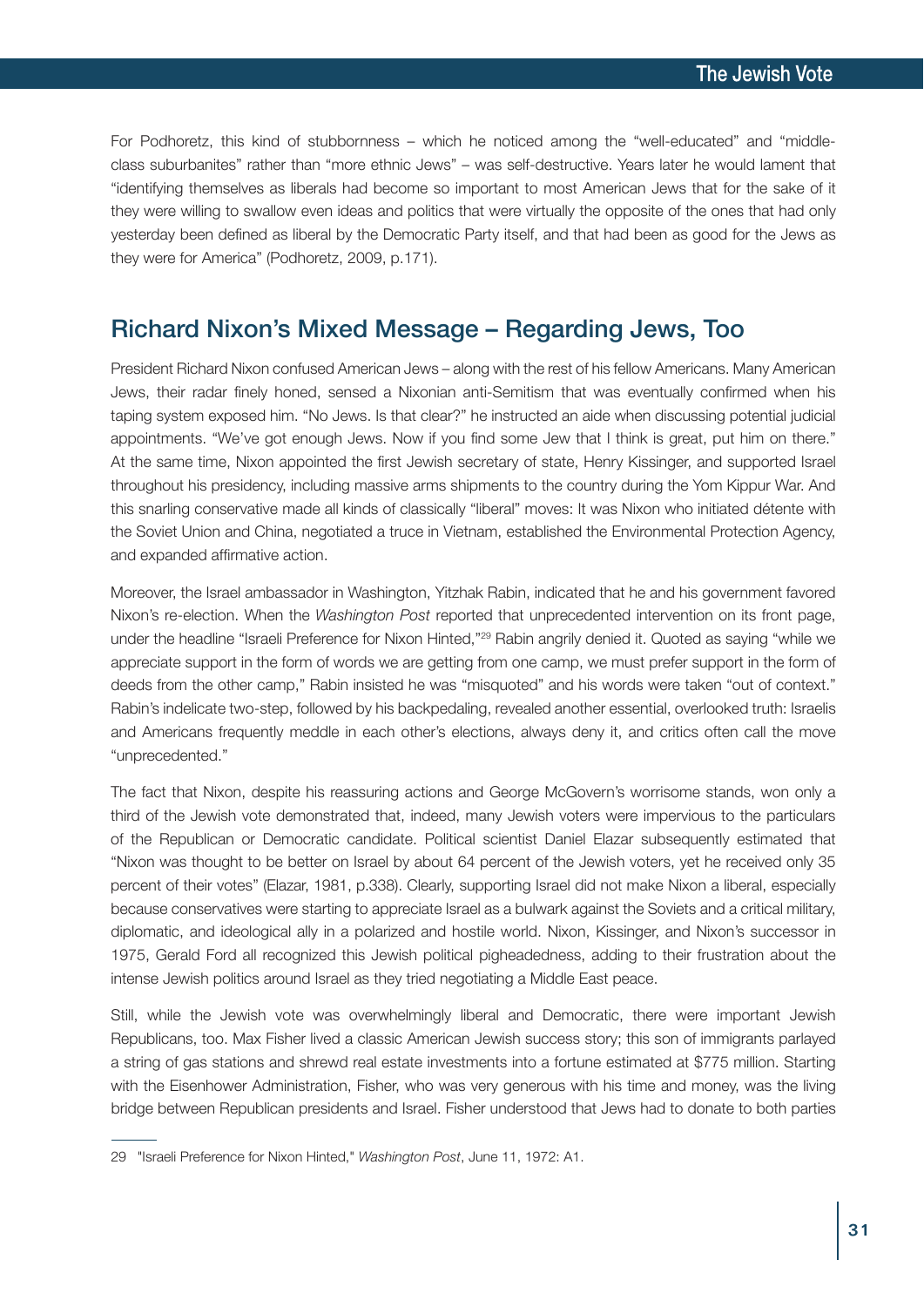and to reward pro-Israel behavior, even among Republicans. As a typical American Jew, for all his interceding, he knew exactly where his loyalties lay: "My fundamental responsibility was as an American," he was quoted as saying in his biography. "Then as an American Jewish leader. And finally, I had my love for Israel" (Golden, 1992, p.323).

#### The Kissinger Conundrum

As an American official actively negotiating with Jews and Arabs, Henry Kissinger's loyalties were similar but his relationships were far more brittle. Kissinger's conflicted relationship with his own tradition resulted in a conflicted relationship with the Jewish community that intensified the clash between the Nixon Administration and the Jews. A Jewish refugee from Nazi Germany who lost more than a dozen relatives in the Holocaust, towards the end of the Second World War he returned to Germany wearing an American army uniform and then worked his way through Harvard, where he became a world-renowned professor. Kissinger's was an extraordinary achievement. At his swearing in as secretary of state, to which his Orthodox Jewish parents walked because it occurred on a Saturday, Kissinger exulted "there is no country in the world where it is conceivable that a man of my origin could be standing here." Jews and Israelis joked about his dual loyalties, with the popular joke having Kissinger tell Israel's Prime Minister Golda Meir: "I'm first an American citizen, second secretary of state, and third a Jew." Golda responds: "Don't worry, in Israel we read starting from the other direction."30

At the same time, with an anti-Semitic boss who doubted Kissinger's objectivity when it came to the Middle East, Kissinger often bullied the Israelis – after Nixon bullied him. In all fairness, the Soviet-American military tensions during the 1973 Yom Kippur War and the Arab oil embargo afterwards terrified Kissinger. He feared international instability and economic fragility. As the price of oil quadrupled from \$3 a barrel to \$12 within a few months, the devastating American inflation of the 1970s began. Exxon chairman J. Kenneth Jamieson warned the secretary of state that the United States faced "the possible breakdown of the economy." In one of his first briefings to Gerald Ford in August 1974, days after Nixon resigned in disgrace over the Watergate scandal, Kissinger warned: "The Middle East is the worst problem we face. The oil situation is the worst we face. We … can't afford another embargo. If we are faced with that, we may have to take some oil fields."31

To the extent that he had any ethnic solidarity, Kissinger felt Israel was acting foolishly and dangerously. At one point, he condemned Israel's leaders as "a sick bunch"; another time he called them "the world's worst shits," for some of their backstage maneuvering to mobilize members of Congress and influential journalists against him (Troy, 2013, p.35). Moreover, as a proud American and an ambitious leader, he resented this small country's disdain for his own country's big-picture needs. Kissinger brooded over his failure in this arena in particular, when only months earlier, after the 1973 Yom Kippur War, he had been touted as the genius peacemaker, shuttling step-by-step towards the Middle East peace that eluded mere mortals.

<sup>30</sup> Richer, Stephen, "American Jew: A dilemma?" *The Daily Calle*r, March 18, 2010. http://dailycaller.com/2010/03/18/american-jew-a-dilemma/

<sup>31</sup> Ford, Gerald R., Kissinger, Henry A., and Scowcroft, Brent., 9:21 A.M.-9:54 A.M., p. 4, National Security Adviser's Memoranda of Conversation Collection at the Gerald R. Ford Presidential Library, Ann Arbor, Michigan. March 24, 1975.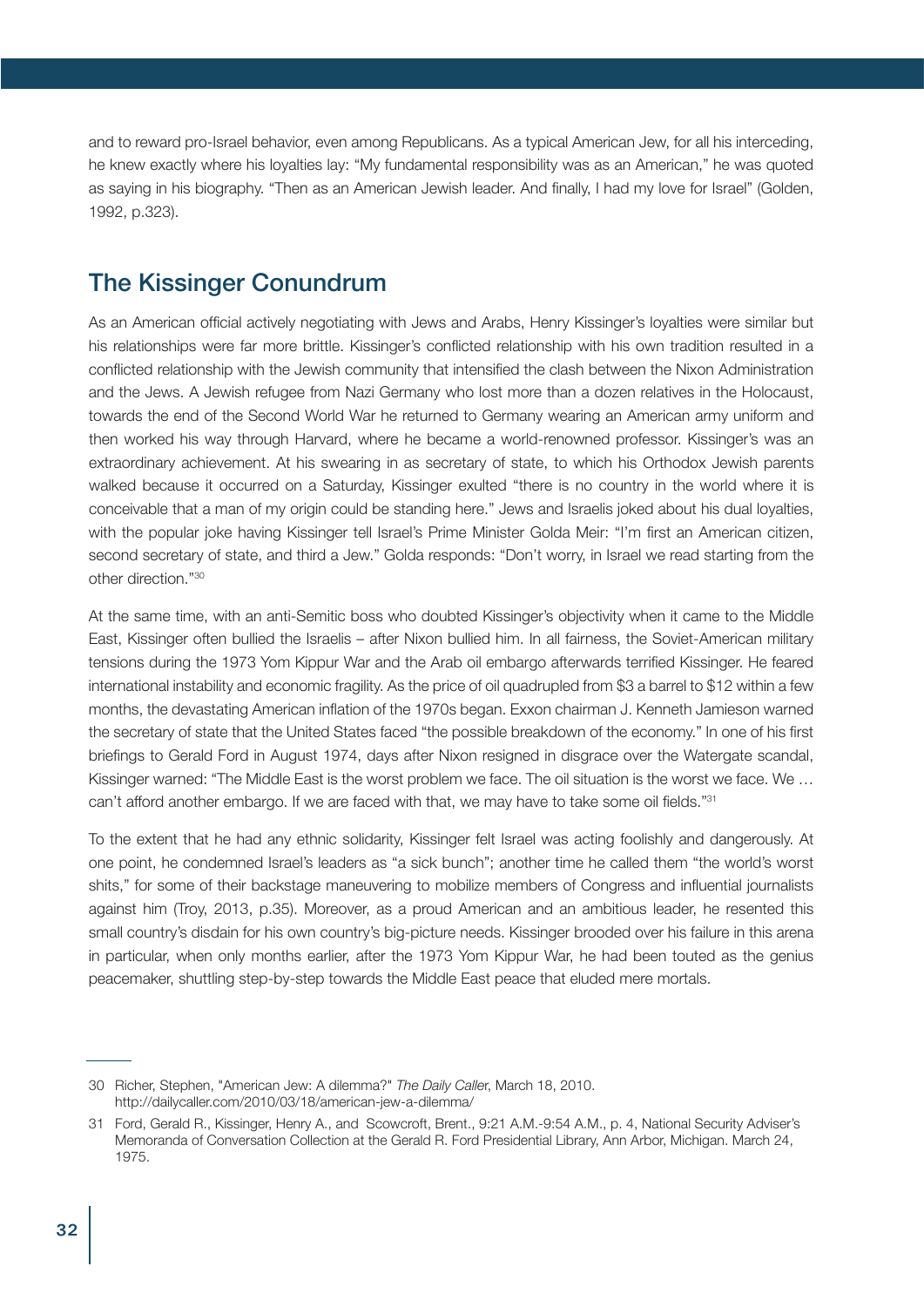As both courtier and careerist, Kissinger absorbed the anti-Semitism around him and encouraged it, to prove his independence from his "co-religionists." Mid-1970s America was far more welcoming to Jews than it had been thirty years earlier. Still, a Waspish distaste, which saw Jews as foreign and disloyal, lingered, even when they had Kissinger's government credentials or lacked his heavy accent and exotic résumé.

The Arab oil embargo convinced some Americans that US interests now clashed with Israel's needs and American Jews' desires. In October 1974, the chairman of the Joint Chiefs of Staff, Air Force General George S. Brown, publicly speculated that another oil embargo might encourage Americans to "get tough-minded enough to set down the Jewish influence in this country and break that lobby." Brown attributed American support for Israel – and Jewish power – to "where the Jewish money is," saying, "They own, you know, the banks in this country, the newspapers" (Spiegel, 2014, p.221). President Ford reprimanded his top general but retained him.

A month after the media exposed Brown's remarks, Kissinger echoed them while briefing the President aboard Air Force One. Speaking of American Jews, Kissinger said: "Their power in the United States derives from campaign financing. It is not easy to explain to the American people why we must oppose 115 million Arabs who possess all the world's oil, permanently, on behalf of a nation of 3 million."<sup>32</sup> Kissinger's toadying, while contagious, did not inoculate the supplicant against similar treatment. In December 1975, Max Fisher offered Gerald Ford an explanation of Israelis' feelings of skittishness, mistrust, and isolation after the UN passed the infamous "Zionism is Racism" resolution, telling the President of the United States in the Oval Office: "you know how they are – like Henry is as a person. It's a national trait."33

By March 1975, Kissinger had persuaded Ford to twist the Israelis' arms by declaring a "reassessment" of bilateral relations. Ford reminded his advisers that his record on Israel during his long years in Congress was of being "so close" to Israel that he had a black reputation with the Arabs.<sup>34</sup> He instructed his cabinet members to "be business-like but arms-length and aloof" when dealing with Israeli officials. The President expected pushback. "I know they will hit us," Ford told Kissinger, "but I kind of enjoy a fight when I know I am right."35 By September, the Israelis had caved in, leading to the interim agreement with Egypt that paved the way for the Camp David breakthrough in 1978.

During the 1976 presidential campaign, Ford tried to bury the friction and emphasize his support for Israel. The language he used to describe the United States celebrated the centrality of its Judeo-democratic liberalism as he called the "traditional Jewish concepts of justice, liberty, family, and citizenship … part and parcel of the American heritage." Celebrating America's Judeo-Christian heritage, he said, "when America's founders created this Republic 200 years ago, they saw it as a promised land. They were inspired by moral and ethical values of the Old Testament as well as by the teachings of Jesus."36

<sup>32</sup> Ford, Gerald R, Kissinger Henry A., Scowcroft, Brent., et al., 9:00 A.M.-10:00 A.M., p. 3, National Security Adviser's Memoranda of Conversation Collection at the Gerald R. Ford Presidential Library, Ann Arbor, Michigan. December 17, 1974.

<sup>33</sup> Ford, Gerald R, Scowcroft, Brent., and Fisher, Max., 7:00 P.M.-7:50 P.M., p. 2, National Security Adviser's Memoranda of Conversation Collection at the Gerald R. Ford Presidential Library, Ann Arbor, Michigan. December 12, 1975.

<sup>34</sup> Minutes, National Security Council Meeting, 3:15 P.M.-6:15 P.M., pp. 2, 9, National Security Adviser's Memoranda of Conversation Collection at the Gerald R. Ford Presidential Library, Ann Arbor, Michigan. March 28, 1975.

<sup>35</sup> Ford, Gerald R., Scowcroft, Brent, and Fisher, Max, 9:22 A.M.-10:18 A.M., p. 3, National Security Adviser's Memoranda of Conversation Collection at the Gerald R. Ford Presidential Library, Ann Arbor, Michigan. March 26, 1975.

<sup>36</sup> Ford, Gerald R., "Remarks at the Annual Meeting of the American Jewish Committee," *The American Presidency Project*, May 13, 1976. http://www.presidency.ucsb.edu/ws/?pid=5992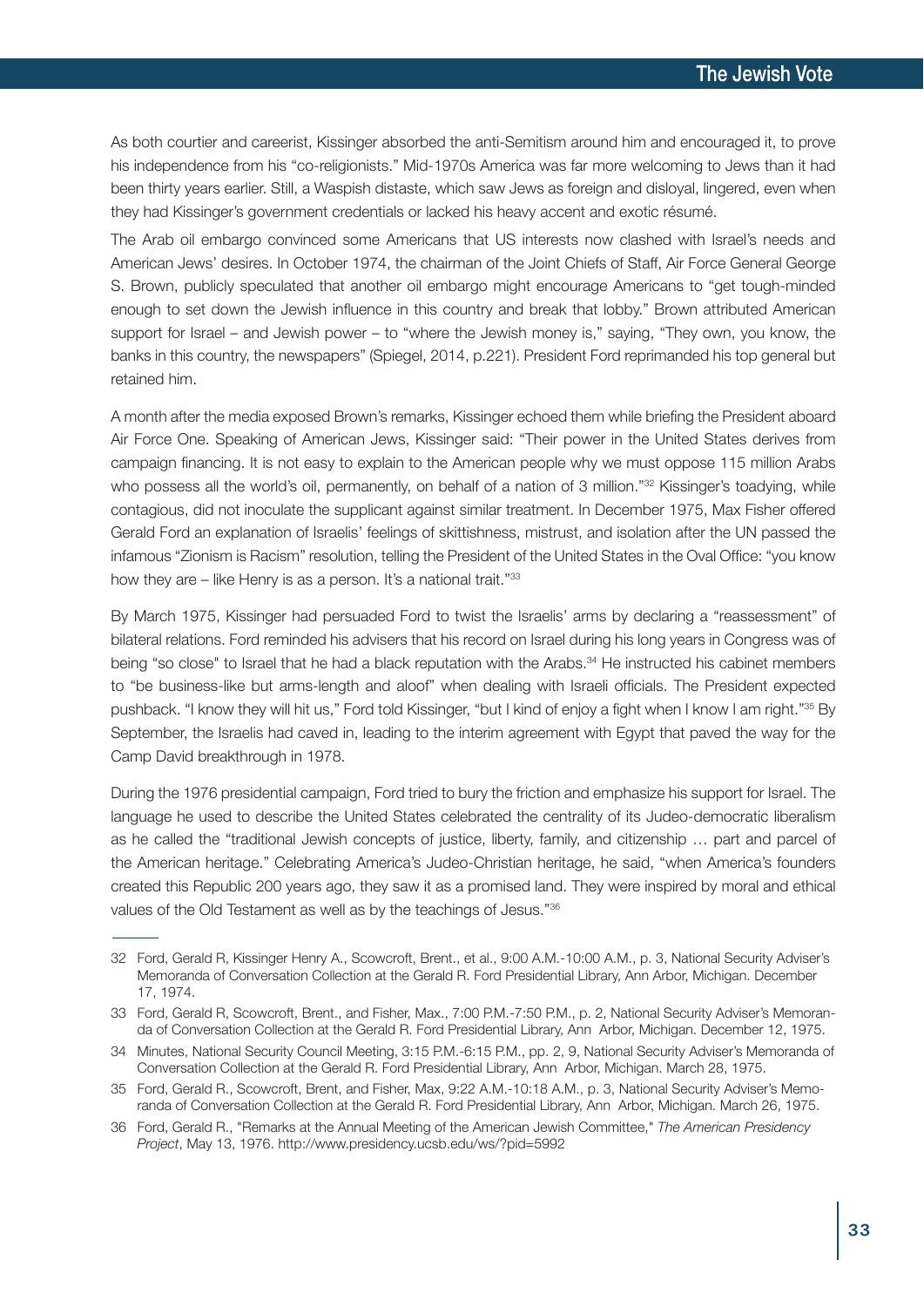More pointedly, just weeks before the election, believing that the Jewish vote was in play, Ford spoke at the Yeshiva of Flatbush in Brooklyn. There he embraced the entire Jewish agenda. He opposed "terrorism in our own streets and neighborhoods," saying "there have been too many muggings and too many murders." He "totally opposed … arbitrary quotas in hiring and in education" and wholeheartedly supported the "emigration of Jews from the Soviet Union." And he stood "firm in my commitment to Israel," boasting that "forty percent of the total American aid to Israel since 1948 was authorized during the Ford administration."37

### Jimmy Carter's Coolness

Seeking to ensure Jewish support for their candidate, a born-again Christian who had failed to woo many Jews during the primaries, Democrats encouraged Jimmy Carter to be equally enthusiastic in supporting Israel. Linking it to his Christian identity, Carter proclaimed: "I have an absolute, total commitment as a human being, as an American, as a religious person to Israel. ... Israel is the fulfillment of biblical prophecy." The Democratic platform declared: "We recognize and support the established status of Jerusalem as the capital of Israel, with free access to all its holy places provided to all faiths." And echoing an innovation from the 1972 McGovern platform it proclaimed: "As a symbol of this stand, the U.S. Embassy should be moved from Tel Aviv to Jerusalem." For many pro-Israel Jews this pledge, which the Republicans would add to their platform in 1996 – and every president since has ignored once in office – became a litmus test for their support. It is also an indicator of the glib vows that both parties make to woo Jews and other interest groups at election time, with no intention of keeping them.

Carter had to work hard to squelch rumors that his postures were hiding more hostile sentiments. Speechwriter Bob Shrum lasted only a few weeks on the Carter campaign because he doubted Carter's credibility. Shrum also revealed that Carter, convinced that Senator Henry Jackson would win the Jewish vote in the 1976 Democratic primaries, had told his staff to focus elsewhere: "Jackson has all the Jews anyway," Carter supposedly said, "We get the Christians."38

The assault on liberalism by a small but influential cadre of Jewish intellectuals continued. By this time, the label that social democrat Michael Harrington had affixed to the liberal renegades in 1973, "neoconservatives," had come to define the movement, which included Jews and non-Jews. Daniel Patrick Moynihan always bristled when called a neocon, understanding that the term was "coined in epithet." Irving Kristol, by contrast, embraced it. Kristol insisted, however, that it was more a "tendency" or a "persuasion," than a movement – and quite a varied one at that. All the same, in 1976 he identified five key neoconservative tenets: accepting the idea of a welfare state but not the "Great Society version"; respecting "the power of the market"; championing "traditional values and institutions"; believing in equality but not the rigid dehumanizing doctrine of "egalitarianism"; and fearing a new post-Vietnam isolationism or American defeatism in a dangerous world hostile to democracy (Troy, 2013, p.47). In the persistent "tension between liberty and equality," Moynihan believed that he and his closest friends tended towards "liberty," which is why he preferred to see himself as a Woodrow Wilson progressive, a Franklin Roosevelt liberal, a liberal asking "What happened to liberalism?" or, more simply, an

<sup>37</sup> Ford, Gerald R., "Remarks at Yeshiva of Flatbush High School in Brooklyn, New York," *The American Presidency Project*, October 12, 1976. http://www.presidency.ucsb.edu/ws/?pid=6448

<sup>38</sup> Maoz, Jason, "Jimmy Carter's Jewish Problem," *The Jewish Press*, November 22, 2011. http://www.jewishpress.com/indepth/media-monitor/jimmy-carters-jewish-problem/2006/11/22/0/?print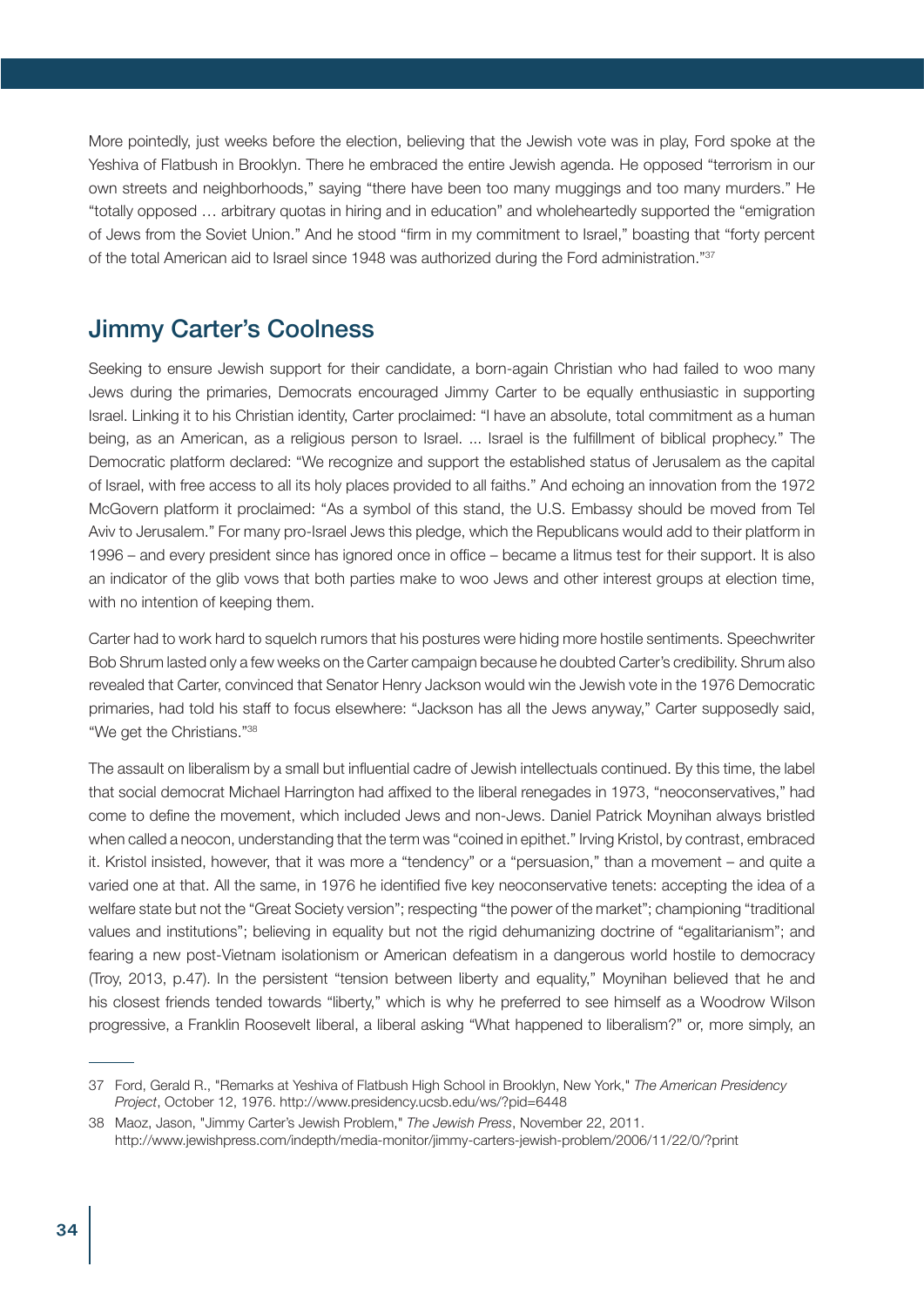American patriot. Still, as in 1972, despite many Jewish doubts about the born-again Carter and growing faith in the Republicans, Gerald Ford won only 31 percent of the Jewish vote, a two percentage point drop from Nixon four years earlier.

# Begin's Israeli Electoral Earthquake Rattles the Jewish-Democratic Alliance

Early in Carter's term, Israel experienced an electoral earthquake that would prove particularly unnerving to American Jewish liberals. The election of Menachem Begin and his right-wing Likud coalition – after 29 years mostly in opposition – upset a happy alliance between a left-leaning Israel and left-leaning American Jews (cheered on by left-leaning media). Many reporters condemned Begin as a "terrorist" who "blew up the King David Hotel," ignoring the warnings Begin's Irgun issued before the bombing and the hotel's use as British military headquarters. Time infamously explained how to pronounce the new Israeli prime minister's name with the quip that Begin "rhymes with Fagin". Fagin being Charles Dickens' stereotypically anti-Semitic character in *Oliver Twist*.

Some American Jews were willing to condemn Begin as "inflexible" or "intransigent," but in general, the *New York Times* reported in a front-page news story, Begin's harder line on peace and his more conservative vibes left many American Jews "confused, uneasy, distressed, or even angry."<sup>39</sup> The president of the Conference of Presidents of Major American Jewish organizations, Howard Squadron, acknowledged "considerable division of opinion" in the community – but tried to minimize it by saying that "the only thing two Jews agree on is how much a third Jew should give to charity."

Begin's election, a year after Carter's, was the start of a long, slow lament by some that the Israeli and American Jewish communities were diverging over values. The earlier differences between Israel and America charmed Americans, who romanticized the Israeli pioneers, and overlooked complexities such as the military government to which Israeli Arabs were subject until 1966. Now, even as modernization, Westernization, prosperity, technology, and a turn to capitalism were making the two countries more similar, an increasingly critical media and community exaggerated whatever political, ideological, and moral differences emerged.

Carter's more aggressive stance towards Israel intensified the distress and confusion. "You are more stubborn than the Arabs, and you put obstacles on the path to peace," Carter admonished Israel's legendary war hero and new foreign minister Moshe Dayan during their first White House meeting in July 1977. Dayan remembered the hour-long talk as "most unpleasant," as Carter "launched charge after charge against Israel."40 On October 1, 1977, the Americans called for a Geneva Peace Conference in a joint statement with the Soviets – bringing them back into the process – and for the first time using the phrase the "legitimate rights of the Palestinian people."

<sup>39</sup> Charlton, Linda, "Jews in America Now Worried By Both U.S. and Israeli Policies; American Jews, No Longer Seeming Predictable and Cohesive, Assail U. S. and Israel," *New York Times*, April 5, 1978.

<sup>40</sup> Maoz, Jason, "Jimmy Carter's Jewish Problem," *The Jewish Press*, November 22, 2011. http://www.jewishpress.com/indepth/media-monitor/jimmy-carters-jewish-problem/2006/11/22/0/?print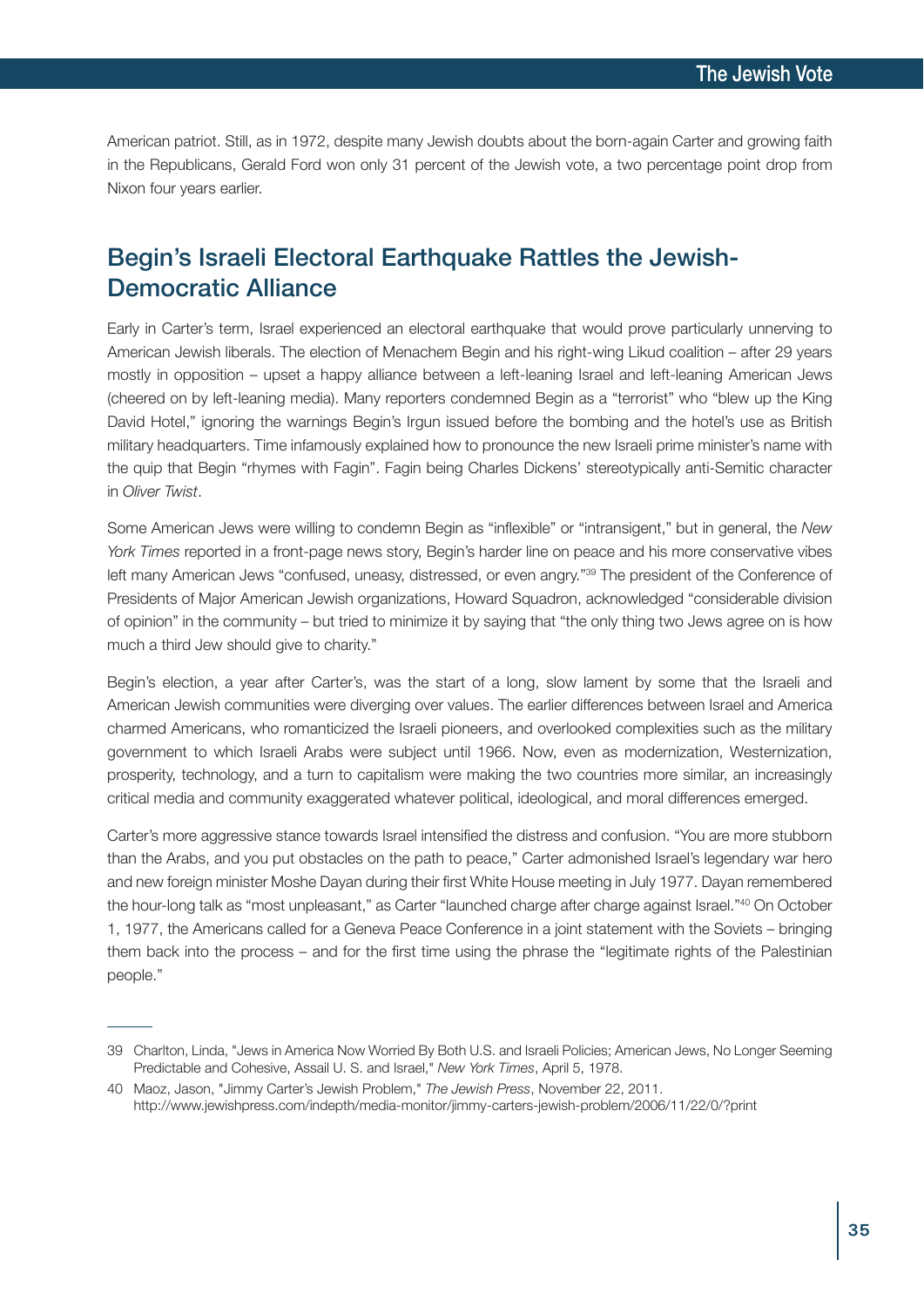Even Ford's 1975 reassessment had not stirred the same kinds of concerns among rank and file Jews as did Carter's pressure on Israel and arms sales to Arabs, especially 60 F-15s warplanes to Saudi Arabia for \$2.5 billion and 50 F-5Es to Egypt for \$400 million. "If another presidential election were held today," *Newsweek* reported, "some experts report that disaffected Jews might turn the tide against Carter in crucial states such as New York, California, Illinois and Michigan" (Dalin & Kolatch, 2000). Some Jews called him "pro-Arab," as leaders admitted, more delicately, "there is certainly a feeling of disappointment." The editor of *Moment* magazine, Leonard Fein, wondered if believing that "both leaders are wrong" made it easier, because it "takes you off the psychological hook," particularly so that American Jews didn't feel disloyal to Israel. In fact, Begin's election and the resulting frictions did lead to an era of greater tension within the American Jewish community, and dissent – especially among radicals.

Even Jimmy Carter's heroic diplomatic efforts at Camp David failed to reassure many American Jews – or win him re-election. The Egypt-Israel peace treaty Carter helped negotiate represented a remarkable breakthrough. But even amid the euphoria and the ongoing negotiations, many Israelis and their supporters grumbled about the President's clear attraction to Egypt's Anwar Sadat and visceral dislike for Menachem Begin. Carter believed that Begin was the obstacle to progress and pressured him aggressively, repeatedly. "Mr. President, we shall sign only what we agree to, and we shall not sign anything to which we do not agree," Begin lectured the President shortly before the signing of the 1979 treaty. In his biography of Begin, Daniel Gordis reports that Jimmy Carter told his wife Rosalynn that the pedantic and intransigent Begin was a "psycho" (Gordis, 2014, p. 171).

The anger festered during the hard-fought 1980 campaign, as did Carter's "disgust" with the American Jewish community. Looking back, Carter felt frustrated by his efforts to win the Jewish vote: "I would have been better off if I had ignored them" (Carter, 2010, p.485). Before the election, New York Mayor Ed Koch explained to Carter's former secretary of state, Cyrus Vance, that many American Jews would not vote for Carter, fearing "that if he is reelected he will sell them out." Koch recalled: "Vance nodded and said, 'He will" (Koch, 2011).

Tensions with the Carter administration often pivoted around the United Nations. In August 1979, Andrew Young's tenure as the US ambassador there ended abruptly when he violated American policy by meeting secretly with Zehdi Labib Terzi, the PLO's observer at the UN, and then lied about the encounter. Young's successor, Donald McHenry, was a soft-spoken career diplomat, not a firebrand, but both Young and McHenry wanted to woo the anti-Israel Third World. McHenry started abstaining on controversial Security Council resolutions denouncing Israel – at a UN that never even endorsed the Camp David accords.

In March 1980, two weeks before Carter faced Senator Ted Kennedy in the New York primary, McHenry actually voted *for* Security Council Resolution 465, condemning Israeli settlement as a "flagrant violation of the Fourth Geneva Convention." Because the Fourth Geneva Convention was passed in response to Nazi crimes, Ford's UN Ambassador Daniel Patrick Moynihan complained that the language implicitly compared Israel's policies "to the Nazi practice of deporting or murdering vast numbers of persons in Western Poland – as at Auschwitz – and plans for settling the territory with Germans." The Israeli case differed in many ways, especially because Jewish rights to settle in this disputed territory remained in force from the British Mandate days. The false comparison, noted Moynihan, now a liberal democratic senator from New York, played "perfectly into the Soviet propaganda position that 'Zionism is present-day fascism."41

<sup>41</sup> Moynihan, Daniel Patrick, "Joining the Jackals: The U.S. at the UN 1977-1980," *Commentary* 71:2, February, 1981.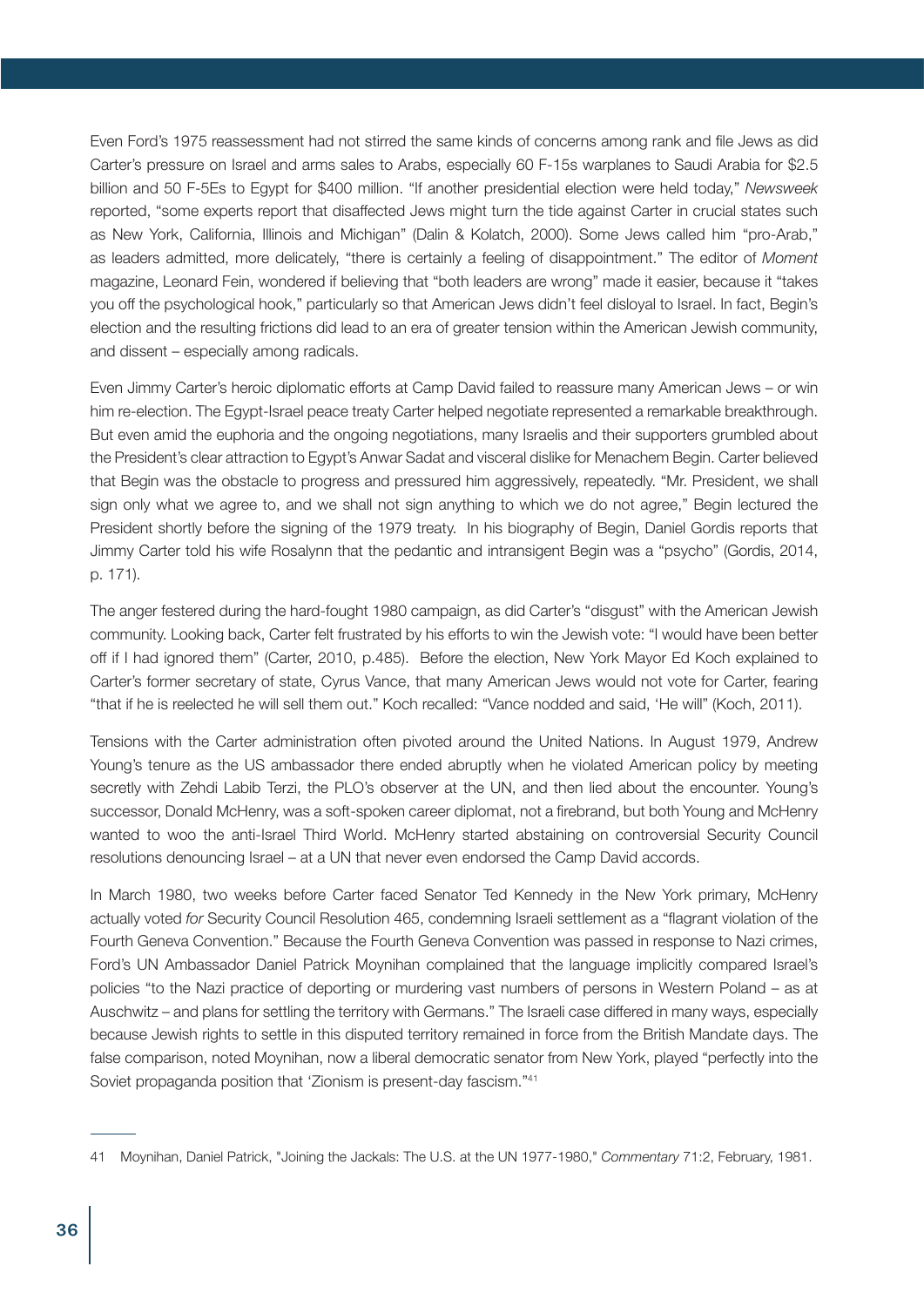Fearing the political damage, Carter claimed a miscommunication and had McHenry veto the next anti-Israel resolution, on April 30. But it was too late, and Carter paid the price during the New York primary. Jews, in particular, were furious – even booing Vice President Walter Mondale at a banquet every time he mentioned the president's name. New York Jews voted for Massachusetts senator Ted Kennedy 4 to 1, helping Carter lose the state by 59 percent to 41 percent. When the New York state campaign chairman, Lieutenant Governor Mario Cuomo, called him to apologize for the loss, Carter waved him off. "No," the president answered, knowing the Jews had abandoned him, "it was the United Nations vote." New York helped Kennedy stay in race long enough to cripple Carter's fall campaign. "New York was our chance to knock Kennedy out of the box early," Carter's national campaign chair Robert S. Strauss griped. "We blew it with that vote."<sup>42</sup>

Unfortunately for Carter, his opponent, former California governor Ronald Reagan, had a long record of being pro-Jewish, pro-Israel, anti-Soviet, and willing to fight for Soviet Jewry. Reagan often recalled when he first saw newsreel footage of the concentration camps in 1946. "From then on," he said, "I was concerned for the Jewish people." The experience was so vivid – and Reagan's imagination so real to him – that he would tell Israeli Prime Minister Yitzhak Shamir that he had actually been to the camps (McCrisken, 2003, p.86).

As an actor in the 1940s and 1950s, Reagan had many Jewish friends and colleagues. "He just fell in love with the Jews," explained Ozzie Goren, a real estate developer and community leader. <sup>43</sup> Reagan was one of the first non-Jewish actors to appear at an Israel Bonds dinner and he resigned from a country club that refused to accept Jews. Reagan's intense anti-Communism and his criticism of Carter's foreign policy as appeasement also meant that his support for Israel and Soviet Jewry fit naturally into a broader vision calling for a more assertive American foreign policy, in the Middle East, in favor of democracies like Israel, and against the Soviets. Reagan attacked the PLO as a terrorist organization, praised Israel as "a strategic asset," and blasted the Carter administration's abstention at the UN on a resolution condemning Israel's proclamation of Jerusalem as its united capital. "Jerusalem is now, and should continue to be, undivided," Reagan said. "An undivided city of Jerusalem means sovereignty of Israel over that city" (Slonim, 1998, p.249).

# A Growing Holocaust Consciousness

In addition to the growing tensions with liberals – and the general disaffection from liberalism that elected Ronald Reagan – American Jews were motivated by a growing Holocaust consciousness. For the first two decades after the Second World War, the mass murder of six million Jews hovered like the cloud of air pollution that blanketed many American cities but was mostly ignored, even as it started to affect individuals' health. Elie Wiesel's memoir *Night*, published in English in 1960, sold only 1,046 copies in the first eighteen months. Gradually, however, the conversation began. The first studies of American Jewish silence during the Holocaust encouraged mass communal guilt, while the growing movement to free Soviet Jewry offered a constructive alternative: Never Again! In 1978, the four-part television mini-series *The Holocaust*,

<sup>42</sup> Moynihan, Daniel Patrick, "Joining the Jackals: The U.S. at the UN 1977-1980," *Commentary* 71:2, February, 1981.

<sup>43</sup> Finnigan, David, "Reagan Had Strong Ties to Jewish L.A." *Jewish Journal*, June 10, 2004. http://www.jewishjournal.com/politics/article/reagan\_had\_strong\_ties\_to\_jewish\_la\_20040611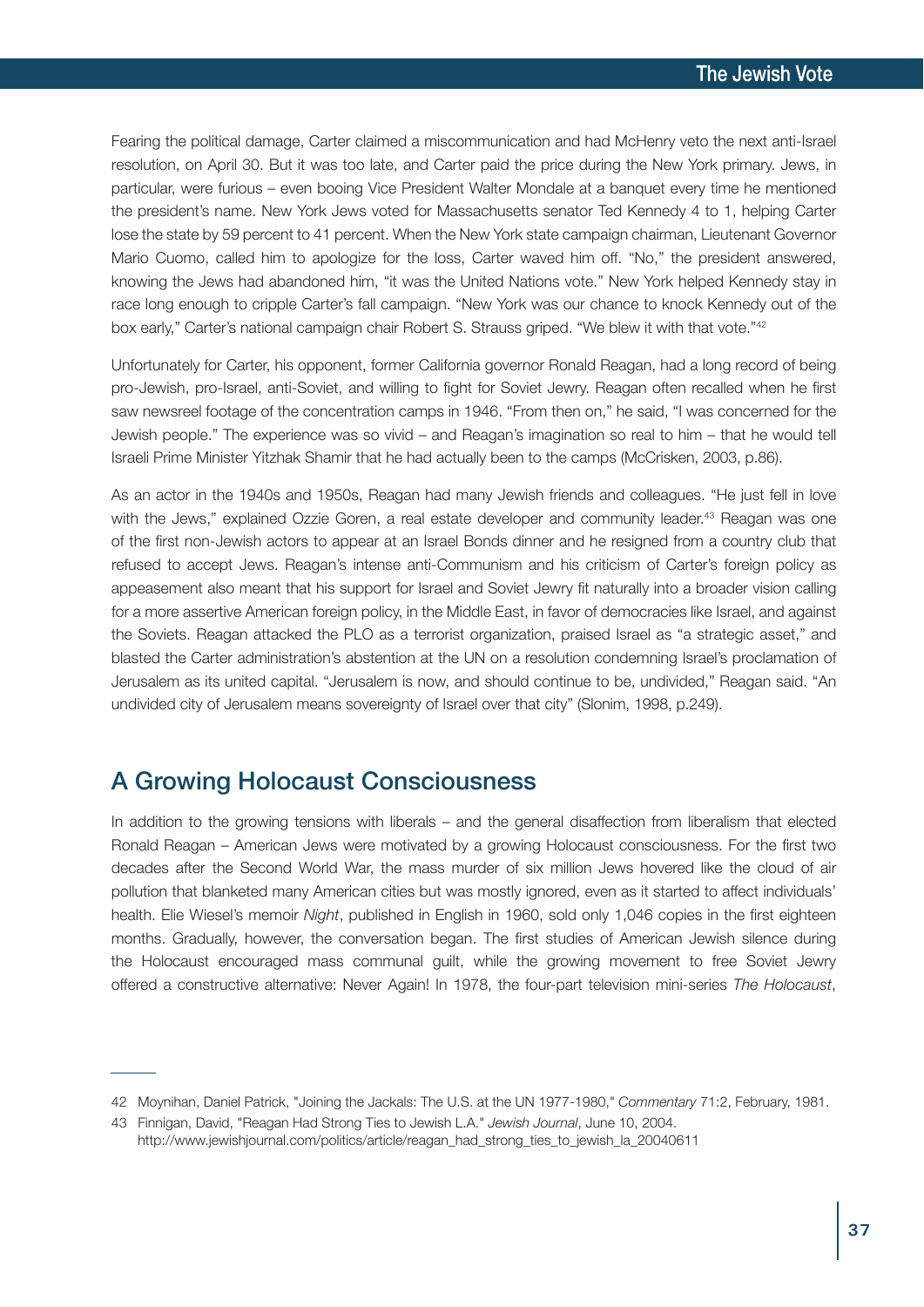fascinated – and informed – millions, despite concerns that it popularized and trivialized this sacred subject Holocaust consciousness would grow over the ensuing 3 decades, and with it the American Jewish paradox of fighting ardently for Israel as a response to the Holocaust while also embracing universalist liberal values. Israelis visiting Auschwitz would often wrap themselves in the Israeli flag, shouting "Never Again," meaning "never should we be so weak and without an army to protect us that we would be led like lambs to the slaughter." American Jews visiting Auschwitz would often eschew Israeli flags or any other nationalist displays, shouting "Never Again," meaning "never should humans be so evil – or nationalism so intense – as to slaughter anyone like lambs."

# Reagan's Rise: And the Jewish Turn to the Right … that Never Was

As a result of Reagan's track record – and Carter's – Reagan garnered an impressive 36 percent of the Jewish vote – the best Republican outcome since 1916; the urbane, soft-spoken third-party liberal John Anderson won 19 percent. But even with all the Jewish doubts about him, Carter still won a plurality of the Jewish vote, with 44 percent.

Reagan's rise, and his appointment of many Jewish neoconservatives to senior positions, convinced many analysts that the Jews were ready to shift right. There was, after all, the phenomenon of the Reagan Democrat, the working-class urban ethnics who had belonged to unions in the 1930s and worshiped Franklin Roosevelt, but were now, after the 1960s and 1970s, abandoning the Democratic Party, and watching their more prosperous kids do the same thing. Many analysts predicted Jews would follow the trend, especially when Carter's vice president, Walter Mondale, won the 1984 Democratic nomination.

But Jews perceived Mondale as Hubert Humphrey's pro-Israel, classically liberal protégé more than as Jimmy Carter's tough-on-Israel vice president. Moreover, during the first two years of the Reagan administration, relations between Reagan and Israel had turned surprisingly rocky. Israelis feared the sale of the sophisticated AWACS airborne early warning and control system to Saudi Arabia, and Reagan objected vehemently to Israel's bombing of the Iraqi nuclear reactor at Osirak, and Israel's invasion of Lebanon in 1982. Reagan, like many presidents, grew less critical and more appreciative of Israel while in office. He also was able to convey his longstanding, genuine affection for Israel and a commitment to Soviet Jewry that defused some of the tensions over specific flashpoints.

Nevertheless, most American Jews detested Reagan's domestic policies and many of his supporters, especially the Evangelicals. American Jewish resistance to Reagan's presidency from 1981 to 1989, and later George W. Bush's presidency from 2001 to 2009, demonstrated that the American Jewish majority was more pro-choice than pro-Israel in the voting booth, with a deep cultural aversion to the overall domestic package of these two pro-Israel presidents.

Despite the initial tensions, Reagan's presidency, on the heels of Carter's realigned partisan political dynamics regarding Israel. Before the 1970s, the world was an easier place for the typical American Jewish voter and everything lined up neatly. Israel was semi-socialist and run by the Left. Most liberals were pro-Israel, the anti-Zionist Communist Left having been eclipsed by the Holocaust. Anti-Semitism and anti-Zionism were the province of the far Right. Fundamentalist Christians were not politically engaged and were perceived as anti-Semites who believed that the Jews had been "replaced" or "superseded" by the Christians and the original Biblical covenant broken, leaving the Jews in need of salvation.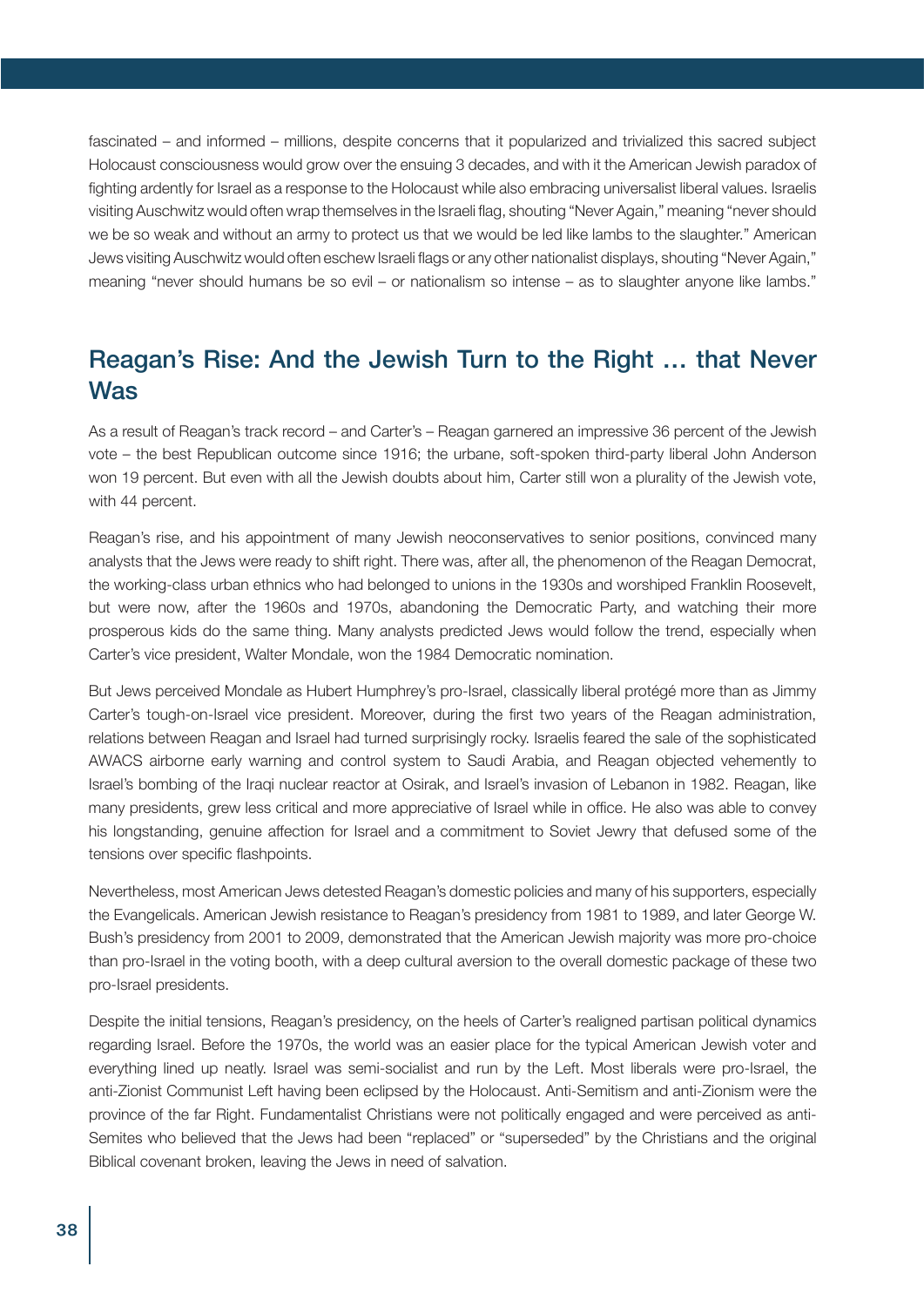By the 1980s, the world had changed and become much more confusing. Israel was increasingly capitalist and run by a right-leaning coalition. The Left was turning on Israel, buying the Palestinian propaganda line that Israel was a racist, colonialist, imperialist project oppressing the Palestinians. This made anti-Semitism and anti-Zionism more common on the radical Left than the Far Right. And thanks to preachers like Jerry Falwell and John Hagee, the Moral Majority, Ronald Reagan, and others, Fundamentalist Christians were not only politically active – they were passionately pro-Israel.

### The Jewish Question about Evangelical: To Trust or not to Trust

Fundamentalist Christians embraced Israel for many reasons. Most of all, their deep relationship with the Bible and the Promised Land forged an ideological bond with the Land of Israel and its people. Theologically, they saw Israel's establishment as an essential first step towards the fulfillment of the eschatological vision of the End of Days. Tactically, they viewed Israel as a reliable democratically for the United States and a bulwark against Soviet Communism. They liked the enemies Israel made, from radical Arab and Islamic regimes to the United Nations. They, unlike many American Jews, appreciated the more traditional and conservative bent of leaders like Menachem Begin, and, later, Benjamin Netanyahu.

This alliance was possible because, just as Catholics after the Second Vatican Council denounced anti-Semitism, most modern Evangelicals rejected the "supersessionism" of replacement theology. As David Brog, a former Senate staffer and the executive director of CUFI, Christians United for Israel, explained, "just because evangelicals believe that Judaism has been 'perfected' by the coming of Christ does not mean that they view the Jews as having been superseded or cast aside. Because most evangelicals reject replacement theology; they believe that the Jews are still in covenant in God and still have a central role to play in God's plan for humanity. The Jews are, in a sense, seen as allies of the Church in bringing about the salvation of humanity, and each has a distinctive role to play."44

Just as the rise of the Moral Majority intensified the domestic American culture war, it changed the electoral dynamics around Israel. Millions of American non-Jews were pro-Israel, but the Evangelical support was more organized, orchestrated, and organic. The Republican Party became increasingly pro-Israel, not to woo the Jews but to keep 80 million politically active, deeply passionate, highly engaged, and enthusiastically pro-Israel Evangelical Christians happy.

Menachem Begin, seeing the rise of Christian influence, especially after their successful championing of Reagan in 1980, embraced the Christian Zionists. When asked about their religious agenda – expecting that at the Second Coming the Jews would be "saved" and accept Jesus – Begin sighed. He said they would figure it out when the Messiah came. Meanwhile, he appreciated the support.

Living 6000 miles away from Israel and its enemies, most American Jews had a different calculus. They viewed Evangelicals as a major threat, ideologically, politically, and culturally. Most Jews were on the opposite side of the political battles with Evangelicals about the church-state balance, Reagan's budget cuts, taxes, and the role of government in American life. Similarly, most Jews were on the opposite side of the Culture War with Evangelicals when it came to Hollywood, pop music, the changing family, women's roles, the sexual revolution, gays, and, most dramatically, whether America would be a center of lifestyle innovation or a bastion of tradition. Amid this lineup of potent issues, perhaps the most emotionally charged issue was abortion.

<sup>44</sup> Q&A, "David Brog on Why Christians Support the Jewish State," *Haaretz*, May 7, 2006. http://www.haaretz.com/news/david-brog-on-why-christians-support-the-jewish-state-1.186992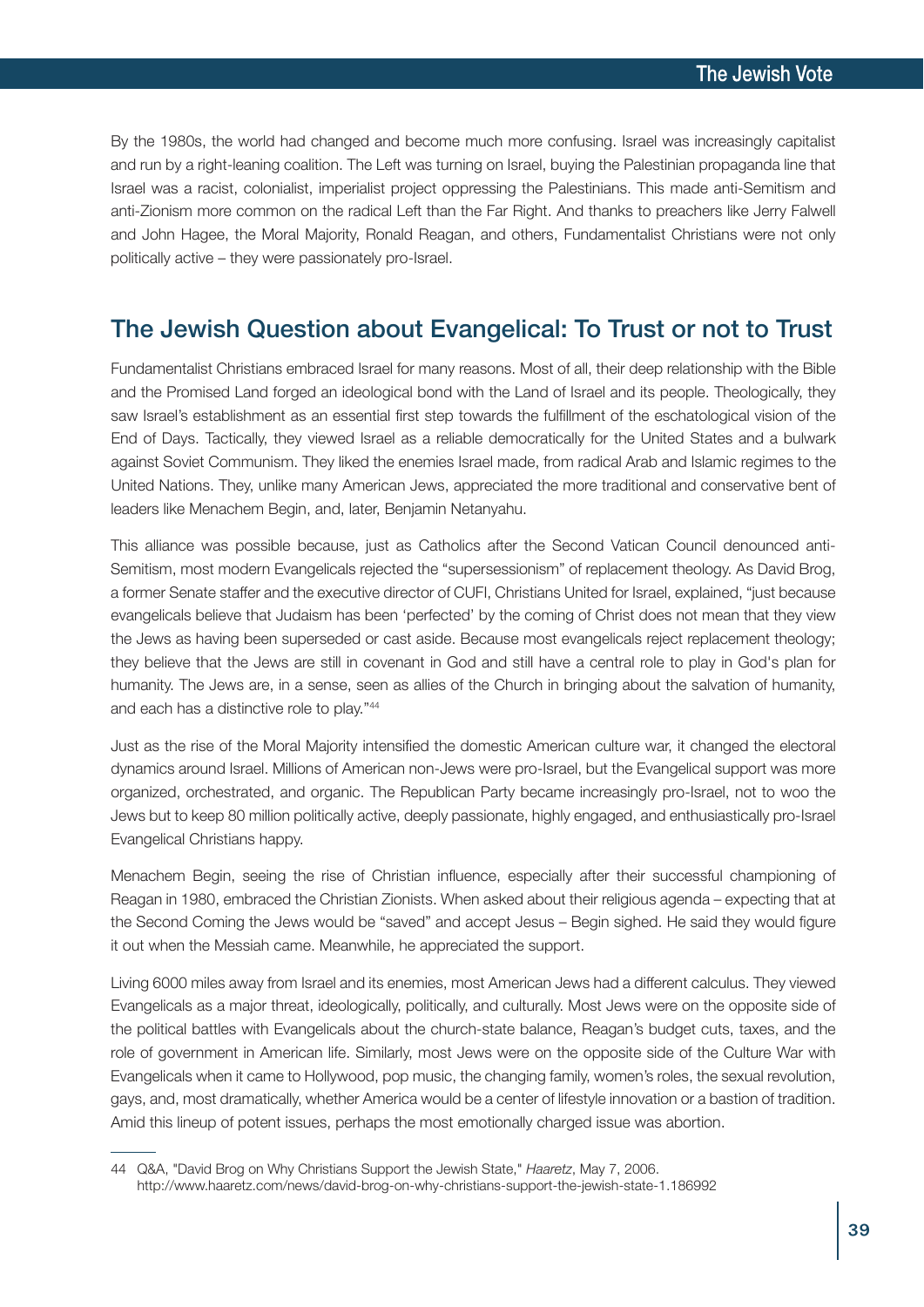## American Jews as more pro-choice than pro-Israel when voting

On many levels, the fight over abortion was more symbolic than real. In 1973, the Supreme Court settled the dispute, ruling, in *Roe v. Wade*, that the Constitution guaranteed a woman's right to have an abortion. By the 1990s there was a rough and often tacit American consensus: according to opinion polls, most Americans disliked abortion and considered it a form of homicide. But most Americans – even those living in the most conservative states – wanted it as an option if they, their wives, or their daughters needed an abortion – and frequently resorted to it.

Despite the court ruling and mass acceptance of the practice, a person's stand on abortion became – in some ways like the Jewish-liberal alliance itself – more a matter of one's core identity and political theology. As a result, the fight to restrict abortion has been prolonged and nasty.

To Evangelicals and their allies, it is simply about "life." A society with an average of a million abortions a year – a total of more than 50 million between 1974 and 2016 – is a sick society that kills infants when they are inconvenient. This logic views abortion just as slavery was seen two centuries ago – a barbaric practice that society must outgrow – and is burdened with ongoing shame about the lives destroyed until enlightenment arrives. The signs pro-lifers wave say it all: "Abortion Kills Babies," "Jesus is Pro-Life": "Abortion Does Not Make You 'Unpregnant'; It Makes You the Mother of a Dead Child."

To most Jews and their pro-choice allies, the abortion issue was, just as simply, a question of freedom. In the words of Sen. Bernie Sanders, it is a decision "for a woman and her doctor to make, not the government."45 A society that robs women of the power to make the most basic decisions about their bodies, their health, and their future is not a free society. If a state – or a society – can impose an unwanted pregnancy on an unwilling mother, it can micromanage every other aspect as well. Katha Pollit of the *Village Voice* asked, "if you can't determine such a basic, life-transforming thing as when and if you bear a child, what freedom do you really have? At any moment you might have to drop out of school, leave your job, lose your income, be stuck in an abusive relationship, or be tied for the next two decades to a man who is totally wrong for you (and maybe for your child as well)."46 Therefore, the feminist activist Sarah Seltzer noted, people cannot live up to their full human potential without control over their own reproduction, their own bodies, and their own fertility.<sup>47</sup> This logic views abortion as the keystone of the sexual revolution and the Bill of Rights itself. The pro-choice signs say it all: "Her Body, Her Choice"; "Get Your Laws Off My Body"; "My Uterus My Business"; and "Against Abortion? Don't Have One."

Over the decades, the pro-choice position came to be more broadly accepted in the American Jewish community and more central to American Jewish ideology. To Rabbi Jay Michaelson, a Forward columnist and gay activist, the pro-life position was rooted in the Christian interpretation of when life begins. Christians are free to follow that personally, but it is un-American for them to deploy the "apparatus of the state – crime and

<sup>45</sup> Moyer, Justin, "Clinton, Sanders asked about abortion at Fox News town hall – some say too late," *The Washington Post*, March 8, 2016. https://www.washingtonpost.com/news/morning-mix/wp/2016/03/08/clinton-sanders-asked-about-abortion-at-foxnews-town-hall/

<sup>46</sup> Metal, Tara, "Pro: An Interview with Katha Pollitt," Blog: Jewesses with attitude, *Jewish Women's Archive*. October 12, 2014. http://jwa.org/blog/interview-with-katha-pollitt

<sup>47</sup> Seltzer, Sarah, "On Being Jewish and Pro-Choice," *The Forward*, June 19, 2012. http://forward.com/sisterhood/158015/on-being-jewish-and-pro-choice/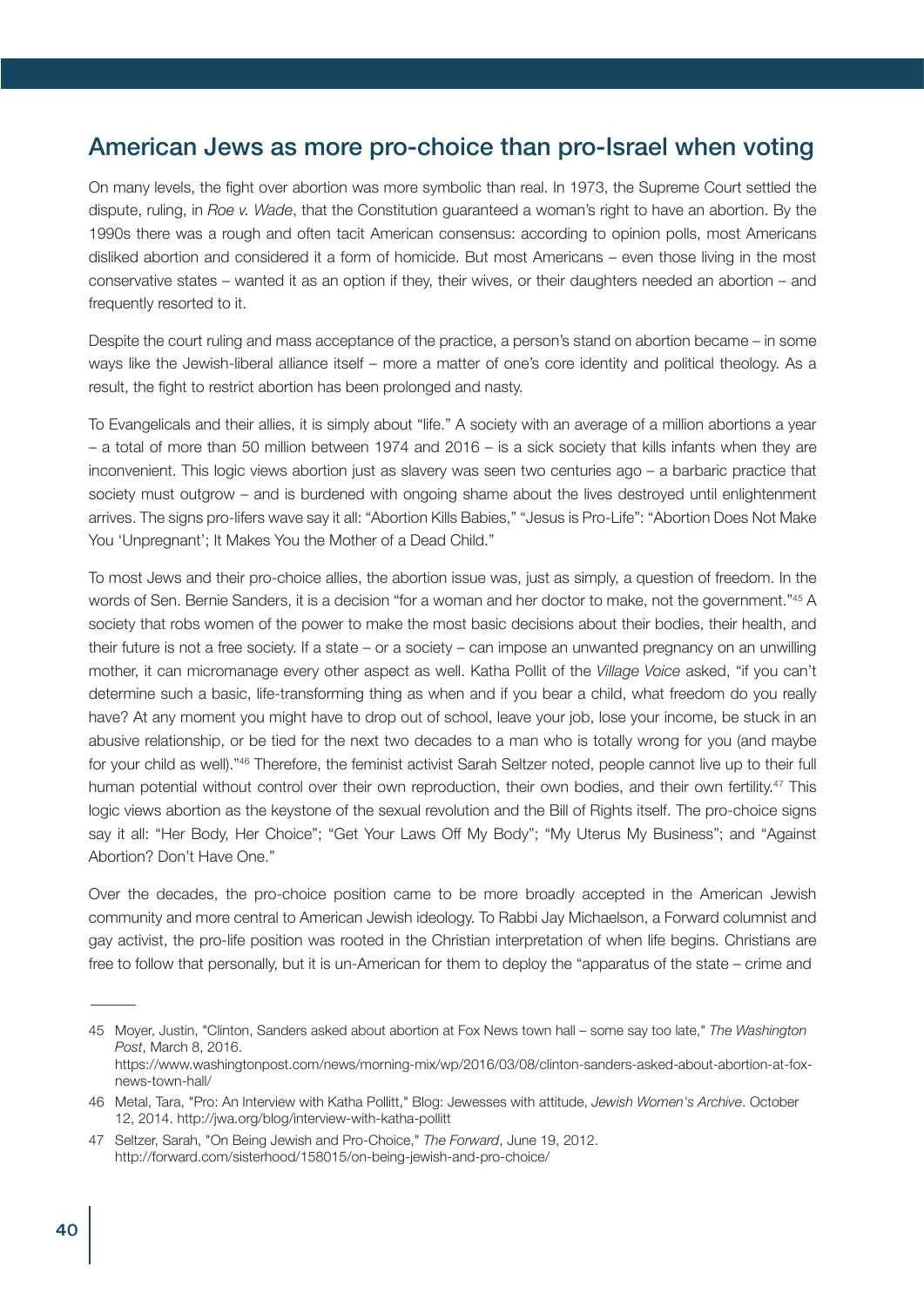punishment, prisons and guns – … to enforce a point of Christian religious dogma."48 The fight for abortion rights – and against any state restrictions – is "a moral issue." In 2012, a member of the Michigan House of Representatives, Lisa Brown, became a national leader of the pro-choice crusade by emphasizing Jewish law's preference for the life of the mother rather than the fetus and challenging her colleagues: "I have not asked you to adopt and adhere to my religious beliefs. Why are you asking me to adopt yours?"49

After the 1980 elections, some pro-choice and pro-Israel activists established the Joint Action Committee for Political Affairs (JAC), essentially saying that you do not have to choose between being pro-Israel and pro-choice. JAC and its fundraising arm, JACPAC, saw themselves as upholding the "values of mainstream American Jewry," defining their mission as being "committed to the US-Israel relationship as its core issue, while defending social policies consistent with the priorities of the American Jewish community, principally reproductive rights and separation of religion and state." 50

Even though Orthodox Jews drew closer to Evangelicals, they were far less anti-abortion than their Christian allies. The Jewish position that the mother's life takes precedence over the fetus's undercuts the clear Christian approach. As a result, abortion was not an inflammatory issue in Israel's often-volatile political system, while some polls found that as many as 93 percent of American Jews accepted the legalization of abortion in some form.<sup>51</sup> Other polls found that 76 percent of Jews view abortion as "morally acceptable," a much more passionate stance. <sup>52</sup> Only Americans with no religious preference matched American Jews in their approval of abortion. The pro-choice stance was part of a broader package of overwhelming American Jewish community support for gay rights, pre-marital sex, out-of-wedlock births, and physician-assisted suicide.

The abortion debate between liberal Jews and Evangelicals has grown so angry and alienating that many liberal Jews continue to believe that most Evangelicals still hold to Replacement Theology, as a way to avoid the cognitive dissonance that would otherwise stem from Evangelicals' pro-Israel stance. Most Jews' prochoice political theology became the keystone to a broader political identity that emerged in the 1980s. If the "Greatest Generation" Jews were social justice–oriented Franklin Roosevelt liberals, Baby Boom and Millennial Jews were social justice–Oriented Cosmopolitan Howlers, the children of Allen Ginsberg's poem "Howl," Betty Friedan's feminism, and Oprah Winfrey's nonjudgmental "I'm Okay You're Okay," everything goes lifestyle.

As a result, despite the expectations in the 1980s and thereafter that Jews were now ready to veer right, they became even more solidly liberal. Many Jews returned to the Democratic Party in 1984, despite Reagan's overall popularity and efforts to show that he was conservative but not anti-Semitic. This result was surprising – and disappointing to Republicans, who invested over \$2 million in phone banks alone to mobilize Jews to re-elect Reagan – especially because at their 1984 convention Walter Mondale and the Democrats warmly welcomed an increasingly powerful national figure, Jesse Jackson.

49 Peralta, Eyder, "Michigan State Rep Barred From Speaking After 'Vagina' Comments," *NPR,* June 14, 2012. http://www.npr.org/sections/thetwo-way/2012/06/14/155059849/michigan-state-rep-barred-from-speaking-aftervagina-comments

- 51 Jones, Robert & Cox, Daniel, "Chosen for what? Jewish values in 2012," *Public Religion Research Institute*. April 3, 2012. http://www.prri.org/wp-content/uploads/2012/04/Jewish-Values-Report.pdf
- 52 Jones, Jeffrey, "U.S. Religious Groups Disagree on Five Key Moral Issues," Gallup Poll, May 26, 2016. http://www.gallup.com/poll/191903/religious-groups-disagree-five-key-moral-issues.aspx

<sup>48</sup> Michaelson, Jay, "It's Time for Jews To Pray and Preach About Abortion – Like Christians Do," *The Forward*, February 24, 2016.

http://forward.com/opinion/333790/its-time-for-jews-to-pray-and-preach-about-abortion-like-christians-do/

<sup>50</sup> Joint Action Committee for Political Affairs," About JAC, History and Mission," https://www.jacpac.org/about-jac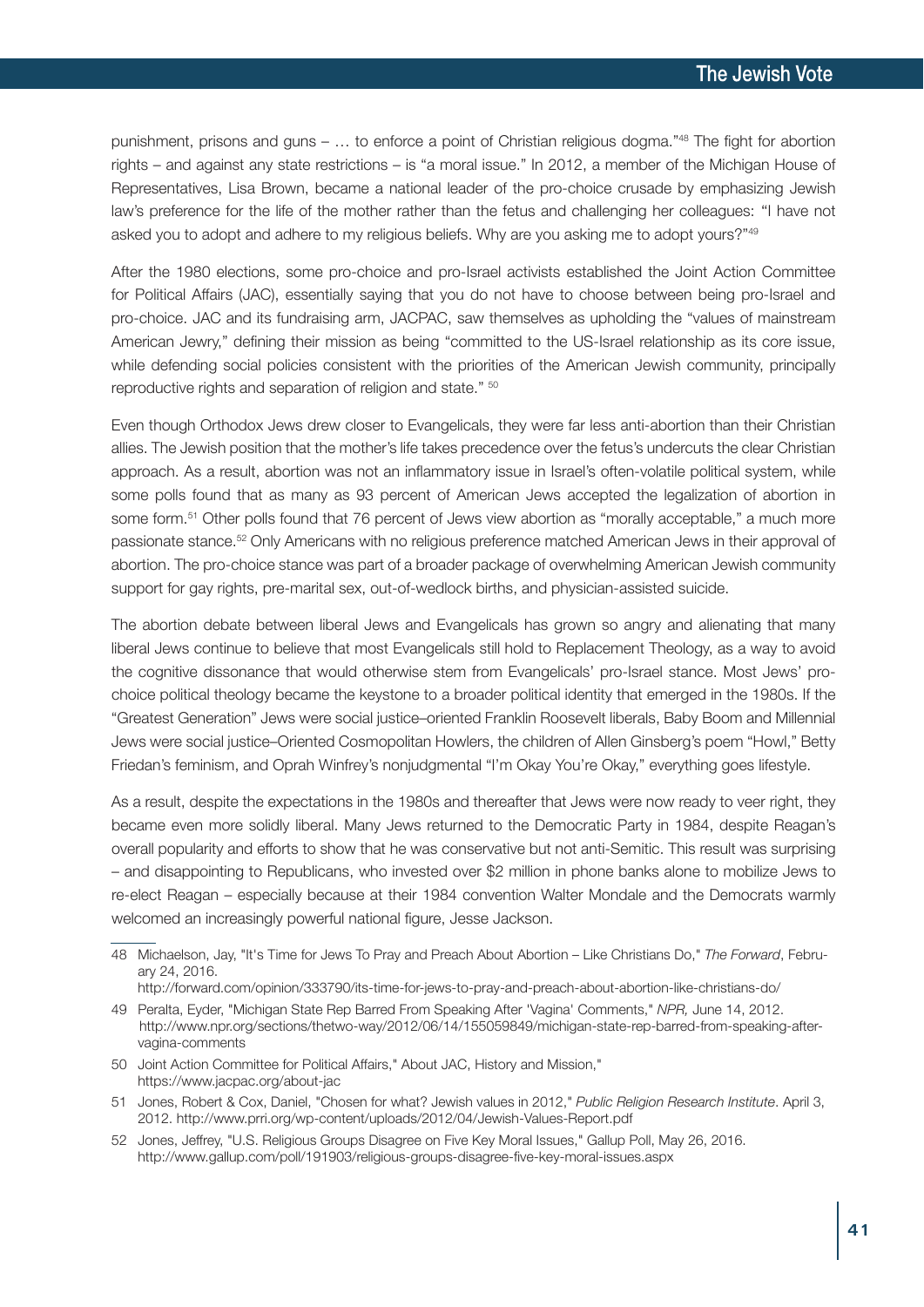During this first serious attempt by an African-American to win the presidency, Jackson had referred to New York as "Hymietown," a clear anti-Semitic slur. Jackson insisted the remarks were off the record and apologized, but many Jews were offended. They also worried about Jackson's friendship with the anti-Semitic demagogue Louis Farrakhan and Mondale's unwillingness, in an attempt to mollify Jackson, to allow a plank condemning anti-Semitism to be included in the party platform. Jackson's 3.2 million primary votes, his 466 delegates, and especially his eloquence and standing as a black leader made him a formidable force. He also imposed a more enthusiastic endorsement of affirmative action on the Democratic platform.

But whereas liberals Jews could not pardon Evangelicals for their supersessionism and saw the non-anti-Semitic Evangelical Jerry Falwell as an evil force, they could forgive Jesse Jackson and the Democrats. This inconsistency became easier to pull off with a Republican platform that opposed abortion and gay rights, endorsed school prayer, and supported tax benefits for private-school tuition. Hyman Bookbinder of the American Jewish Committee called this program Reagan's attempt to "Christianize America" – despite Reagan's denials. "I have rarely seen a development in public affairs that so moved, so electrified the Jewish community as this one," Bookbinder told the New York Times.<sup>53</sup> Rabbi Louis Bernstein, president of the Orthodox Rabbinical Council of America, endorsed Mondale, singling out the issues of "church-state and religious liberty. Decades of teaching American Jewish history reinforce my conviction that this is a major factor in the security of the American Jew."

Before Election Day, "our upside potential was fantastic because of the anti-Semitism issue," according to Reagan strategist Roger Stone. However, Stone confessed, "We lost the focus and the issue became the separation of church and state."<sup>54</sup> Walter Mondale won 66 percent of the Jewish vote. Every Democratic candidate since has done at least as well. This Jewish-Democratic alliance, more solid post-Reagan than pre-Reagan, suggests that sexual, cultural, and lifestyle issues are more powerful than political issues and foreign policy.

In local and state elections, Jews sometimes voted Republican. The tension over race and crime play out more intensely in cities, and induced Jews to vote – although still less than others – for Frank Rizzo in Philadelphia, Sam Yorty in Los Angeles, and Ed Koch, Rudy Giuliani, and Michael Bloomberg in New York. But these leaders were rarely mainstream Republicans. Most, like Koch were Democrats. Others, like Giuliani and Bloomberg, were progressive on gays and abortion. Still, the laments were predictable. "This is the Reagan generation," political scientist Alan M. Fisher would write, "a generation that knows not FDR or JFK. It is three generations removed from the ferment of the Jewish labor movement; for this generation, even the civil rights and students' anti-Vietnam movements of the 1960s coincide with their birth and infancy but not with their political experience."55

<sup>53</sup> Herbers, John, "Church-State Issue may hurt Reagan's effort to attract Jews," *The New York Times*, October 18, 1984. http://www.nytimes.com/1984/10/18/us/church-state-issue-may-hurt-reagan-s-effort-to-attract-jews. html?pagewanted=all

<sup>54</sup> Clymer, Adam, "Religion and Politics mix poorly for Democrats," *The New York Times*, November 25, 1984. http://www.nytimes.com/1984/11/25/weekinreview/religion-and-politics-mix-poorly-for-democrats.html

<sup>55</sup> Fisher, Alan M., "Where the Jewish Vote Is Going," *Moment*, March, 1989.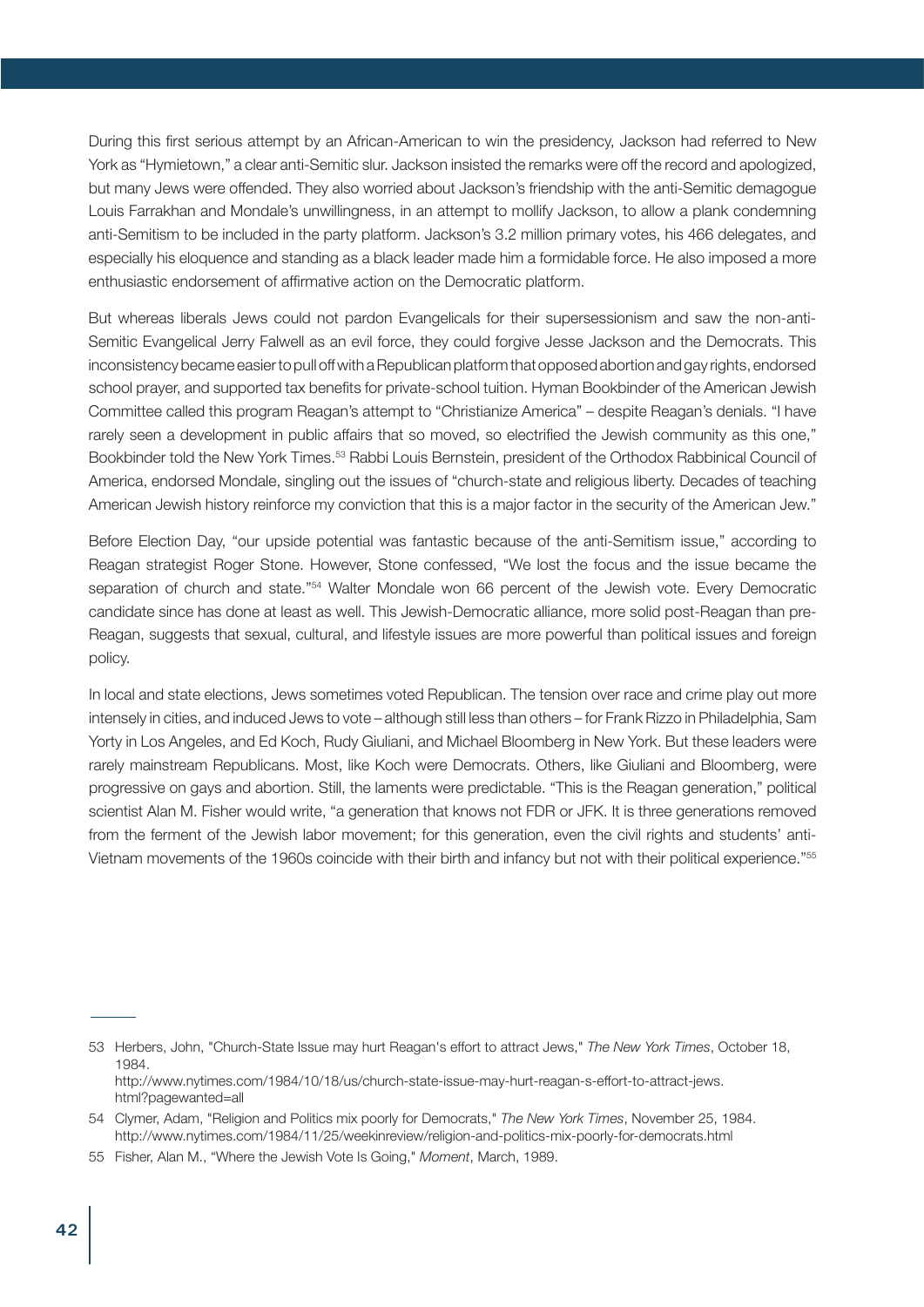#### 1988: High anxiety about the Jesse Jackson influence

Going into the 1988 campaign, Jesse Jackson was even stronger than he had been in 1984 – and harder to take for many Jews. Besides his continuing refusal to distance himself from Farrakhan, his support for Palestinian rights disturbed many Jews – and anticipated a major ideological shift on the Democratic and academic Left that would occur in the future. Jackson tripled his white vote from 1984, but received only 7 percent of the Jewish vote in New York State (where he won 15 percent of the vote overall). Micah L. Sifry of *The Nation*, a progressive magazine, celebrated Jackson's role: "For the first time in many years, a candidate of the left – and one explicitly supporting Palestinian self-determination – was able to make a serious run for the presidency" (Sifry, 1988, p.4). In reaction to Jackson's positions, 1.2 million New York Jews voted for Michael Dukakis, a significant chunk of his 9.7 million votes in that state's primary.

Looking towards the general election, the *New York Times* continued to emphasize the importance of the Jewish vote, thanks to the Electoral College enhancer. It was striking that while Jewish voters constituted merely 3 percent of the 1984 presidential electorate, they attracted much more than 3 percent of the attention.

Facing Reagan's vice president, George H.W. Bush, Dukakis worried some Jewish organizations by being a little fuzzy on the question of a Palestinian state. Republicans knew that their chances of winning the Jewish vote were limited. But the Jewish Coalition for George Bush set up organizations in states with large Jewish populations, including New York, California, Massachusetts, Florida, Illinois, and New Jersey. Gordon Zacks, who headed the coalition, tried to distinguish between most Jews' cultural liberalism and this particular election. "I don't think we're trying to convert Jews to Republicanism," he admitted. "The key is to attract Democrats and independents and I think there is concern about Dukakis's positions on the Palestinian state, and very high anxiety about the Jackson influence on the Democratic Party."56 On Election Day, predictably, 69 percent of Jews voters went for Dukakis, with only 30 percent supporting Bush.

This feeble Jewish support irked some of Bush's men. It would lead to Secretary of State James Baker's famous comment, when things grew tense with Israel later in the term, "Fuck the Jews, they didn't vote for us anyway."<sup>57</sup> Baker and Bush were far more willing at the start of Bush's term to be tough on Israel than Reagan

had been at the end of his. By 1991, they were threatening to withhold loan guarantees to Israel to stop it from settling Russian Jews in the West Bank. Bush complained about being "one lonely little guy" facing "powerful forces" after 1,200 Israel activists lobbied Congress in support of the loan guarantees.<sup>58</sup> But Bush was not anti-Israel. In fact, Bush and Baker lobbied intensively to have the UN General Assembly rescind the 1975 Zionism is Racism resolution – and succeeded in December 1991.

<sup>56</sup> Rosenthal, Andrew, "Bush and Dukakis Are Engaging in Early Battle Over the Jewish Vote," *The New York Times*, May 29, 1988. http://www.nytimes.com/1988/05/29/us/bush-and-dukakis-are-engaging-in-early-battle-over-thejewish-vote.html

<sup>57</sup> Kornblut, Anne, "The Bushes and the Jews," *Slate*, April, 17, 2002. http://www.slate.com/articles/news\_and\_politics/politics/2002/04/the\_bushes\_and\_the\_jews.html

<sup>58</sup> Apple, R.W., "Bush urges delay on aid for Israel; threatens a veto," *The New York Times*. September 13, 1991. http://www.nytimes.com/1991/09/13/world/bush-urges-delay-on-aid-for-israel-threatens-a-veto. html?pagewanted=all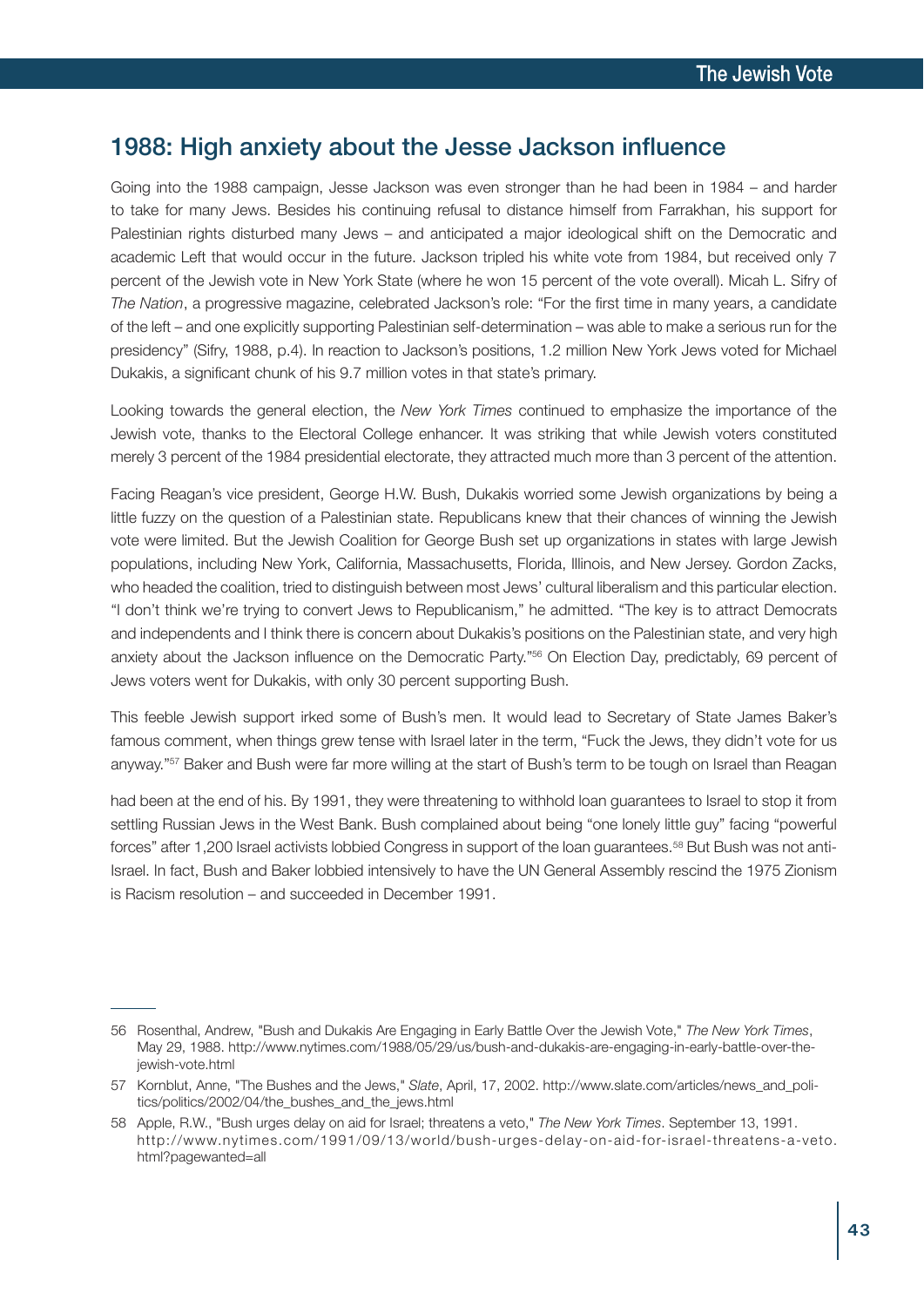# Bill Clinton: Jews' Favorite President since JFK

As a result of these clashes, and general dissatisfaction with Bush as the economy sputtered into a recession, Bush won only 16 percent of the Jewish vote in 1992. But the aging WASP Bush was outgunned by a charismatic Baby Boomer with close Jewish friends and a deep sense of mission to protect the Jewish State. Bill Clinton took 74 percent of the Jewish vote in 1992 and 78 percent in 1996. But more than that, Clinton was most Jews' favorite president since John Kennedy or even Franklin D. Roosevelt. Clinton plunged into Middle East peacemaking with the Oslo Process, investing much time and prestige. Although he occasionally clashed with Israel's leaders, Israelis loved him. Clinton understood Israelis' fears: "So long as Jews are murdered just because they are Jews or just because they are citizens of Israel, the plague of anti-Semitism lives and we must stand against it" (Rabinovich & Reinharz, 2008, p.499). He revered Prime Minister Yitzhak Rabin, leading the world's mourning after Rabin's assassination with his powerful phrase, "shalom chaver," goodbye – and peace – my friend.

Visiting Israel in March 1996, after two suicide bus bombings, Clinton defied the Secret Service by visiting Bet Chinuch, a Jerusalem high school that had lost three students. The president phoned two recovering victims. Later that day, visibly moved, he told young Israelis: "We know your pain is unimaginable and to some extent unshareable, but America grieves with you." He called terrorists "destroyers" gripped by "that ancient fear that life can only be lived ... if you're hating someone else."<sup>59</sup> He backed up his words with \$100 million in antiterrorism funding.

Israel's Prime Minister as of 1996, Benjamin Netanyahu, infuriated Clinton with his intransigence. After their first meeting, Clinton fumed to aides: "Who the fuck does he think he is? Who's the fucking superpower here?"<sup>60</sup>And during one tense exchange with Netanyahu, Clinton looked up at the Israeli and said that if he, the American president, ran for Bibi's job in Israel, he would win.

Ironically, tragically, Clinton's involvement with a young Jewish intern, Monica Lewinsky, derailed his administration – and made her possibly the most influential American Jew ever in American politics. The Lewinsky scandal distracted Clinton for more than a year and resulted in his impeachment. From the gift of a book of Jewish jokes she gave him, to her identity as a Beverly Hills Jew, with all that implied, Lewinsky's Jewishness added color and a Jewish accent to the sordid episode. The scandal showed just how mainstream Jews had become,

while highlighting how limited Jewish power had been in shaping American politics through more standard, constructive, and democratic ways.

<sup>59</sup> National Archives and Records Administration. "Public Papers of the Presidents of the United States: William J. Clinton". 1997.

<sup>60</sup> Eldar, Akiva, "Perfect English or Not, Netanyahu Shares No Common Language with Obama," *Haaretz*, February 10, 2009. http://www.haaretz.com/opinion/perfect-english-or-not-netanyahu-shares-no-common-language-withobama-1.269819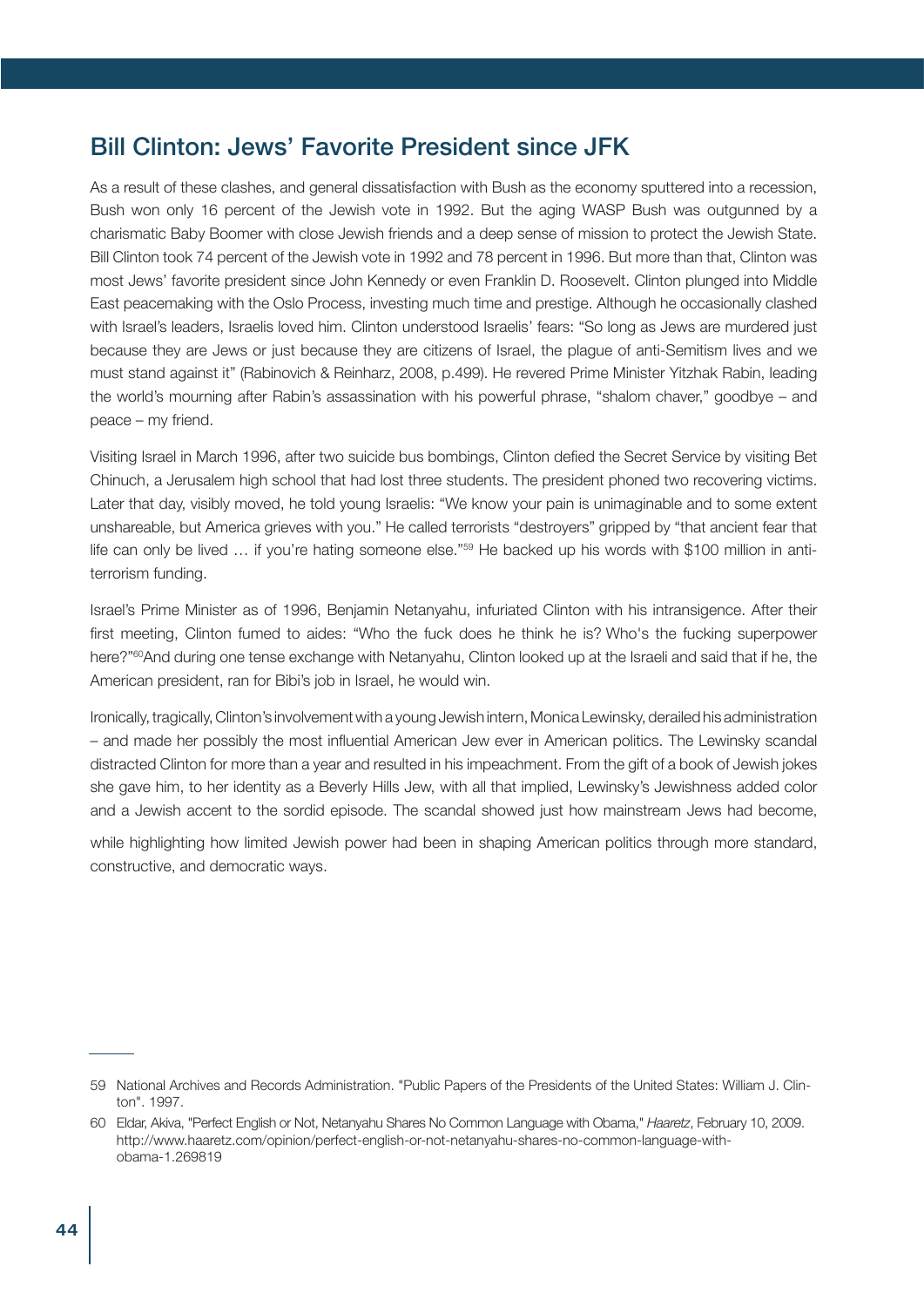# The 2000 Campaign: Florida Jews mistakenly veto a Borscht Belter in chief

Similarly, the greatest impact Jews had on the 2000 campaign was through unintended mistakes rather than strategic muscle. The contest between Clinton's vice president, Al Gore, and Texas governor George W. Bush, the son of the incumbent Clinton defeated in 1992, seemed to be yet another post-Reagan set up between a Democrat who clicked with Jews culturally and a Republican who did not. For the first time in American history, a Jew appeared on a major presidential ticket. Gore's running mate, Sen. Joseph Lieberman of Connecticut, was not merely Jewish by birth; he was an observant Jew passionately committed to Israel and Jewish causes.

Lieberman delighted in his Jewish identity. Appearing on Jon Stewart's influential political comedy show, Lieberman sounded more Catskills than Connecticut, more Borscht Belt than Beltway, when suggesting these campaign slogans: "No Bull, No Pork"; "With Malice Toward None and a Little Guilt for Everyone"; and "Lox and Load". More seriously, Lieberman emphasized the common biblical values and shared interests of all Americans, even its most religious Jews.

For all of Lieberman's obvious appeal to Jews, Gore chose Lieberman partially to reach out to more conservative swing voters. The thoughtful, ethical, Lieberman had denounced Clinton's conduct on moral grounds and had crusaded against Hollywood immorality. For Gore, selecting this Orthodox Jewish running mate was a way of distancing Democrats from Clinton's tainted legacy and reassuring traditional voters whose attitudes were far more old-fashioned than those of most American Jews.

Despite Lieberman's presence on the ticket, and Jewish wariness about the Bush family's attitudes, the Gore-Lieberman ticket won the same 78 percent of the Jewish vote the Clinton-Gore ticket had won four years earlier. On Election Day, however, thousands of Jewish voters in Florida who woke up intending to vote for Al Gore mistakenly voted for Pat Buchanan. A prickly and marginal conservative candidate, Buchanan was so hostile to Israel that the conservative columnist William F. Buckley wrote a 100-page essay denouncing Buchanan's anti-Semitism. Nevertheless, Buchanan received more than 3000 votes in heavily Jewish Palm Beach County. Buchanan himself estimated that "95 to 98 percent" of the votes he received there were "for Gore." One comedian suggested that, without the confusion, Yasser Arafat himself "would have received more votes than Pat Buchanan" in Palm Beach.

The local supervisor of elections had enlarged the printed names of candidates on the Palm Beach ballot, to help the many elderly voters voting there see the names better. The added size caused the ballot to run over onto a second page. Buchanan's name on the second page – on the right side of the "butterfly ballot" – ended up close to Gore's on the left. In addition to the voting surge for Buchanan – 20 percent of his Florida total in that county alone – another 20,000 ballots had two holes punched for Gore and Buchanan, probably many people thinking they had to vote for Gore and Lieberman. The result was a narrow victory for Bush in Florida, which in turn gave him the presidency in the Electoral College, thanks to Florida's 25 electoral votes, even though he lost the popular vote nationwide.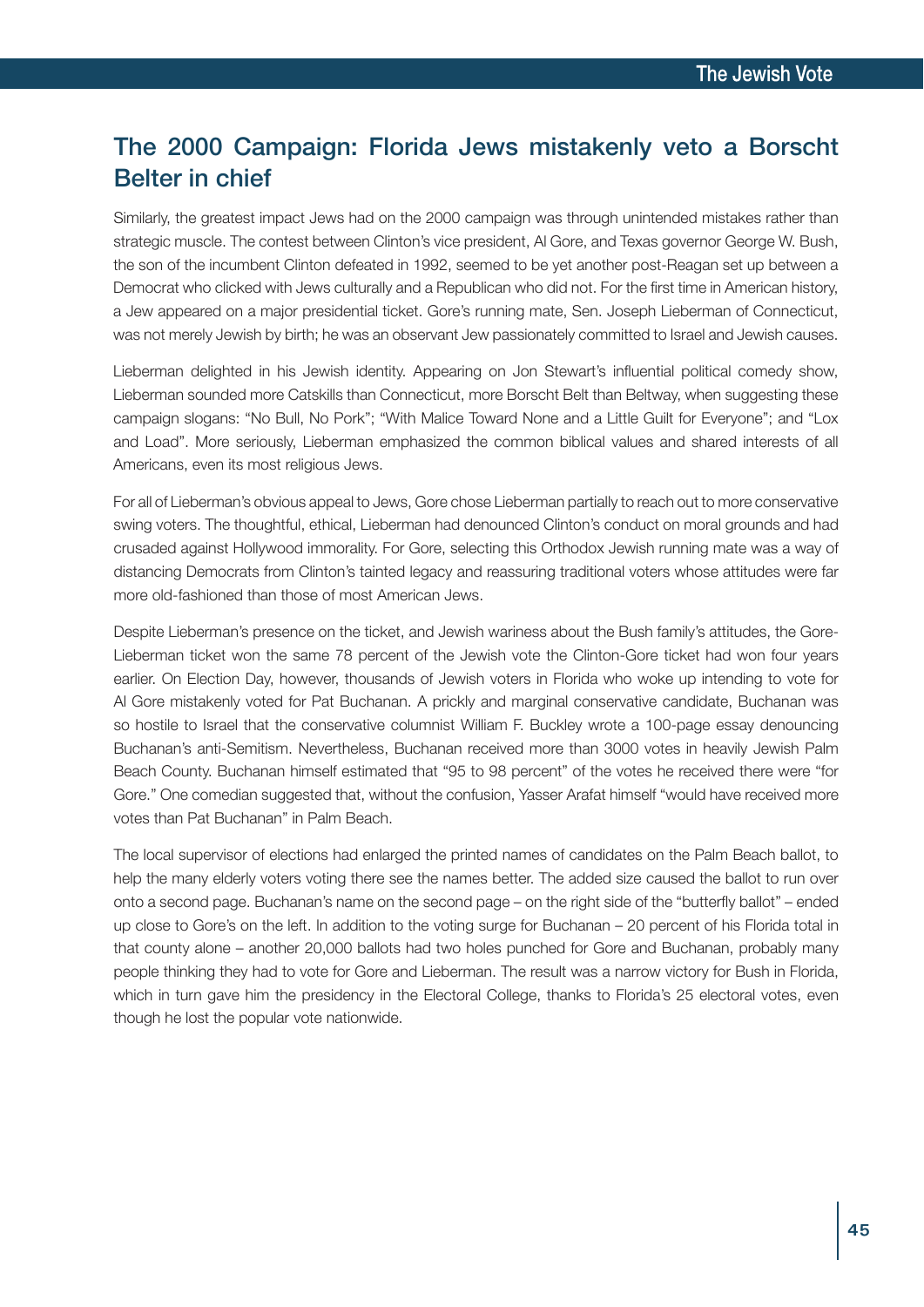# Republicans Start Positioning Themselves as the pro-Israel Party under W.

By 2004, American Jews knew that George W. Bush was far friendlier to Israel than his father had been. After the terrorist atrocity of September 11, 2001, he applied the "Bush Doctrine" to Israel: "Terror must be stopped. No nation can negotiate with terrorists." Nevertheless, Bush' opponent that year, John Kerry won 76 percent of the Jewish vote, because most Jews were more concerned by Bush's rightwing domestic policies, values, and allies than impressed by his pro-Israel stance.

During Bush's two terms, Republicans started positioning themselves as more ardently pro-Israel than Democrats, whose radical faction was increasingly critical of Israel. While the label "anti-Israel" rarely applied to any mainstream American politicians, more Democratic politicians were open to a "tough love" position, willing to squeeze Israel to force it to stop building settlements and consider withdrawing from the territories. More Republican politicians took an unconditional "love love" approach, and tried to turn support for Israel from a bipartisan tenet into a wedge issue.

### Obama: Far more Pro-Jewish than Pro-Israel

These nuanced differences had little impact on the Jewish vote in 2008. Despite the worries of pro-Israel advocates about Barack Obama's own commitment to Israel and his long ties to his anti-Semitic, anti-Israel preacher Jeremiah Wright, prominent Jews, especially from Obama's base in Chicago, vouched for him. Most Jews had soured on George W. Bush, long before the stock market crash that occurred just weeks before the election (perhaps the greatest domestic cataclysm so close to a presidential election in American history). The Republican nominee, Sen. John McCain, was a strong supporter of Israel. By any standards, McCain's record of friendship for Israel was far deeper than Obama's.

But the Jewish support for Obama was as much cultural as it was political. Comedian Sarah Silverman's "The Great Schlep" video went viral, mocking old Jews who doubted Obama and encouraging their grandchildren to insist that Jews vote Democratic. "If Barack Obama doesn't become the next president of the United States, I'm gonna blame the Jews ... I am," Silverman said, in one of her less vulgar riffs. "And I know you're saying like, 'Oh my God, Sarah, I can't believe you're saying this. Jews are the most liberal, scrappy, civil rights-y people there are.' Yes, that's true. But you're forgetting a whole large group of Jews that are not that way, and they go by several aliases. Nana, Papa, Zaide, Bubbe, plain old grandma and grandpa. These are the people who vote in Florida. And the Florida vote can make or break an election. If you don't think that's true, why don't you think back to two elections ago when a little man named Al Gore got fucked by Florida." The comedian Larry David emphasized the Jewish fear of Evangelicals, declaring at Dartmouth College: "Candidates who do not believe in evolution are not my cup of tea." When Election Day came, 78 percent of the Jews voted for Obama.

The Republican campaign made some inroads in 2012. Television ads had Jews who voted for Obama in 2008 regretting their choice. Billboards in Jewish areas cried out "Obama: Oy vay!" Barack Obama's share of the Jewish vote did drop nine percentage points, to 69 percent – after a term marked by frequent clashes with Israeli prime minister Benjamin Netanyahu. It became clear that most Orthodox Jews were now Republicans and that the less Jewishly affiliated you were, the more liberal and Democratic you became. Once again, however, the great Jewish realignment did not occur. More and more Republicans, Jewish and otherwise,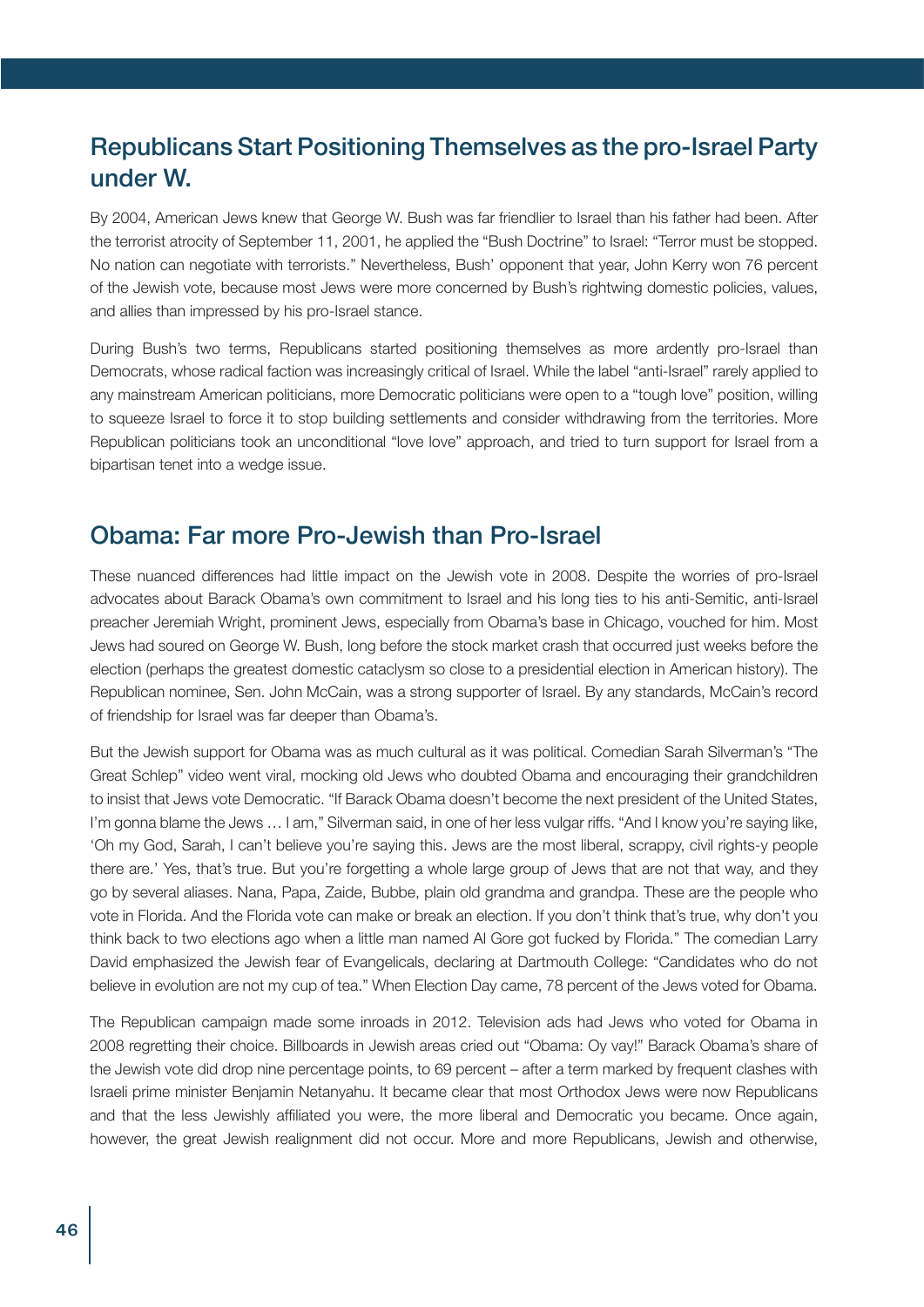marveled at the denunciations of Israel issuing from the Left, about Obama's willingness to reach out to Iran, at the tensions between blacks and Jews, and wondered, as Irving Kristol had in 1999, about "the political stupidity of the Jews."

Obama's poll ratings among Jews did drop further after the divisive debate over America's agreement with Iran about the latter's nuclear facilities. But then, as Obama's poll ratings improved overall, so did his standing with the Jews. Polls, of course, are far more volatile and far less consequential than the ballot box. Still, Obama's approval rating among Jews averaged 13 points higher than that among the population as a whole.

The Jews most supportive of Obama include the liberal, nonreligious, and highly educated. Jews continue to be nearly twice as liberal as most Americans – 41 percent versus 23 percent – and 85 percent of Jewish liberals approve of Obama. Half of all Jews define themselves as "not religious," but only 31 percent of the general population do so; 36 percent of Jews have done postgraduate work, nearly three times the rate for all Americans.

Obama's Jewish critics have been passionate. In 2014, the conservative columnist and blogger Ben Shapiro wrote a column condemning "the Jew-hating Obama Administration," charging "Jewish blood is cheap to this administration." During the heated debate over the Iran deal, others accused Obama of "dog whistling," singling out Jewish critics and emphasizing Israel's opposition as a way of tarring critics as self-involved Jews and Zionists. Brandeis University historian Jonathan Sarna speculated that Obama and some of his aides "have not been as sensitive as they should be to the ease with which a stray comment can give aid and comfort to those who believe in Jewish power, dual loyalty, and a whole variety of other anti-Semitic tropes."<sup>61</sup> But, unlike Shapiro and other critics, Sarna stopped there.

It was hard to accuse Obama of being anti-Semitic, anti-Israel, or anti-Zionist. Many Jewish supporters loved toasting him as "the first Jewish president." The Hollywood mogul Steven Spielberg said, "This president has a great Jewish soul." Obama denounced anti-Semitism by saying "I, too, am a Jew" to show solidarity. He hosted Passover seders at the White House. He was the first president to speak at Israel's embassy in Washington. He visited Buchenwald and Israel, making sure to honor Theodor Herzl as a way of legitimizing Zionism. And Obama spoke repeatedly about "the deep affinities that I feel for the Israeli people and for the Jewish people."62

Nevertheless, being so pro-Jewish and beloved by Jews did not stop Obama from becoming a tough critic of the Israeli prime minister, many Israeli policies, and Israel's continuing presence in the West Bank. The result was an occasionally testy relationship with Israel and many Jews, even though the liberal Jewish majority remained loyal, especially because of Obama's support for gay marriage, abortion, national health care, and other liberal agenda items.

<sup>61</sup> Wilner, Michael, "An ugly fight on Iran," *The Jerusalem Post*, August 13, 2015. http://www.jpost.com/Middle-East/Iran/Special-Report-An-ugly-fight-on-Iran-412059

<sup>62</sup> Friedman, Thomas, "Iran and the Obama Doctrine," *The New York Times*, April 5, 2015. http://www.nytimes.com/2015/04/06/opinion/thomas-friedman-the-obama-doctrine-and-iran-interview.html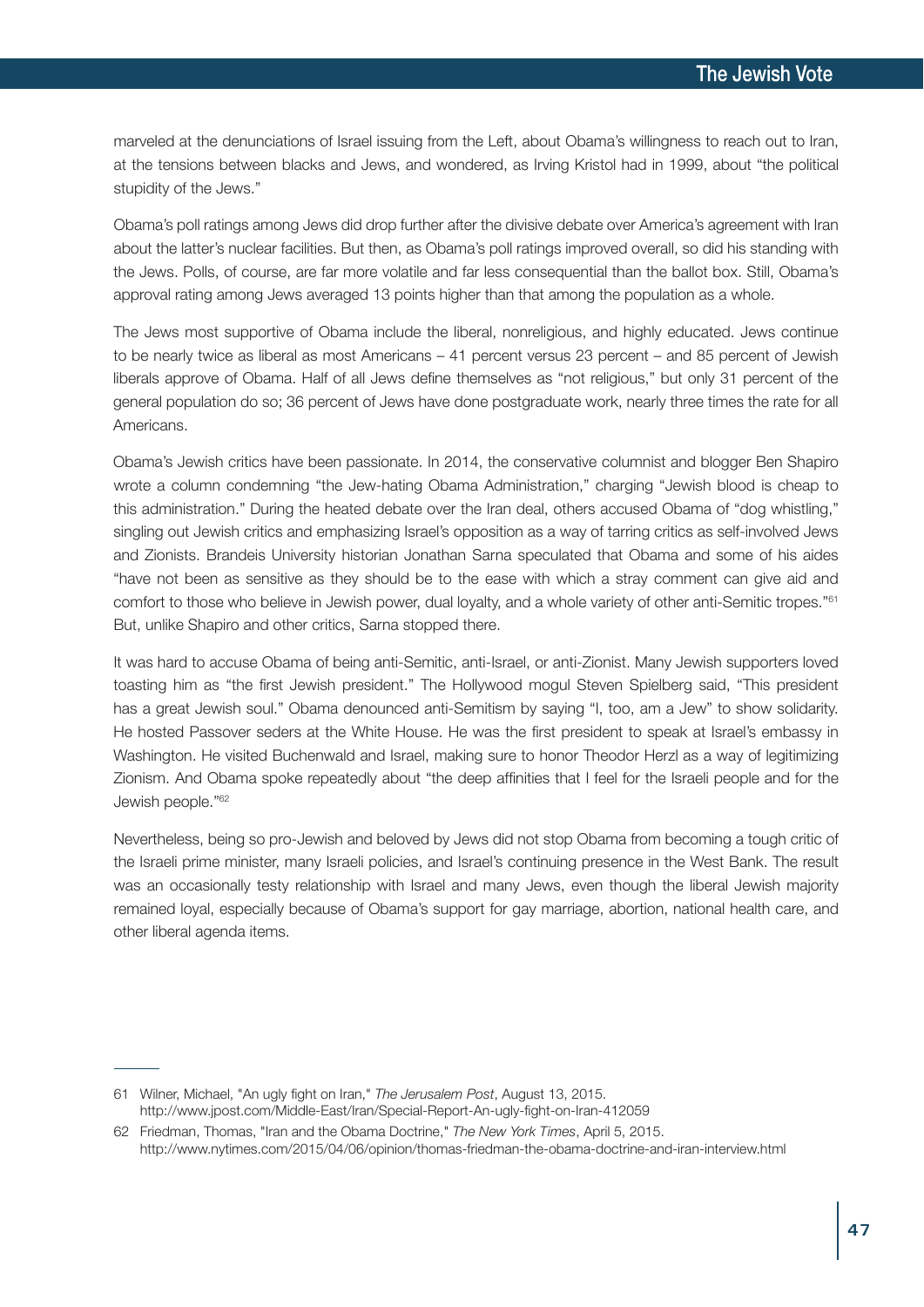#### Bernie Sanders: the Son of Polish immigrants as the first Jewish primary winner

In 2016, although Hillary Clinton had been Barack Obama's secretary of state, her rival for the Democratic nomination, Sen. Bernie Sanders, more closely echoed the President's approach to Israel. Like Obama, Sanders believed in the Jewish state. Sanders was a Brooklyn-born Jew who became the first Jewish candidate to win a state primary and amassed more votes than any Jewish presidential candidate in American history. (As Gore's running mate, Lieberman still holds the distinction of being the Jew who attracted the most votes in American history.) Having volunteered on a kibbutz when he was young and enjoyed success decades later with his call for "democratic socialism," Sanders looked the part of the typical left-leaning, wild-haired, heavily-accented Brooklyn Jew.

Sanders, however, has his identity ambivalences and baggage. Bizarrely, he called himself "the son of a Polish immigrant." When his father Eli Sanders emigrated from a village south of Krakow in 1921, most Poles didn't think of the elder Sanders as a Pole, nor did most Jews think of themselves as such. It seemed like a weak attempt at hiding his obvious Jewishness. Sanders cleverly moved beyond this fumble by appearing on *Saturday Night Live* with his fellow Brooklyn boy made good, Larry David. In an opening sketch on "the boat" taking immigrants to America, Sanders introduced himself as "Bernie Sanderswitsky." He then added: "We are going to change it when we get to America so it doesn't sound so Jewish." "Yeah, that will trick them," Larry David replied.

Like Obama, Sanders was careful to endorse Palestinian rights and criticize Benjamin Netanyahu. He kicked up a storm of Jewish protest by calling Israel's response to Hamas in Gaza "disproportionate." And the fiery candidate turned surprisingly mousy when he faced anti-Semitism on the campaign trail. When asked at a candidate forum about how "the Zionist Jews ... run the Federal Reserve ... Wall Street," Sanders blandly chided the questioner. He then implicitly justified the ugliness by quickly adding, "I also believe that we have got to pay attention to the needs of the Palestinian people." His response connected the dots between anti-Zionism and anti-Semitism and reflected a fear that simply denouncing anti-Semitism risked progressive votes.

# The Three Hillary Clinton's Regarding Israel: Which one will serve?

By contrast, Hillary Clinton kept to a strong, classically pro-Israel position during the primary season. She denounced the boycott movement against Israel, charming media mogul Haim Saban and other pro-Israel Democratic donors. She condemned terrorism, Hamas, and Sanders' ambivalence. During their debates, her counterpunch balanced out Sanders' self-righteous sermonizing by offering context. Invoking "25 years" of experience with "Israeli officials," she said: "They do not invite the rockets raining down on their towns and villages." She blasted "a constant incitement by Hamas aided and abetted by Iran against Israel." She reminded Sanders and his young, twenty-something fans that "Israel left Gaza. ... They turned the keys over to the Palestinian people. … And what happened? Hamas took over Gaza" creating "a terrorist haven." And,most boldly, rejecting the claims that Israel undermined the two-state solution, she added "if Yasser Arafat had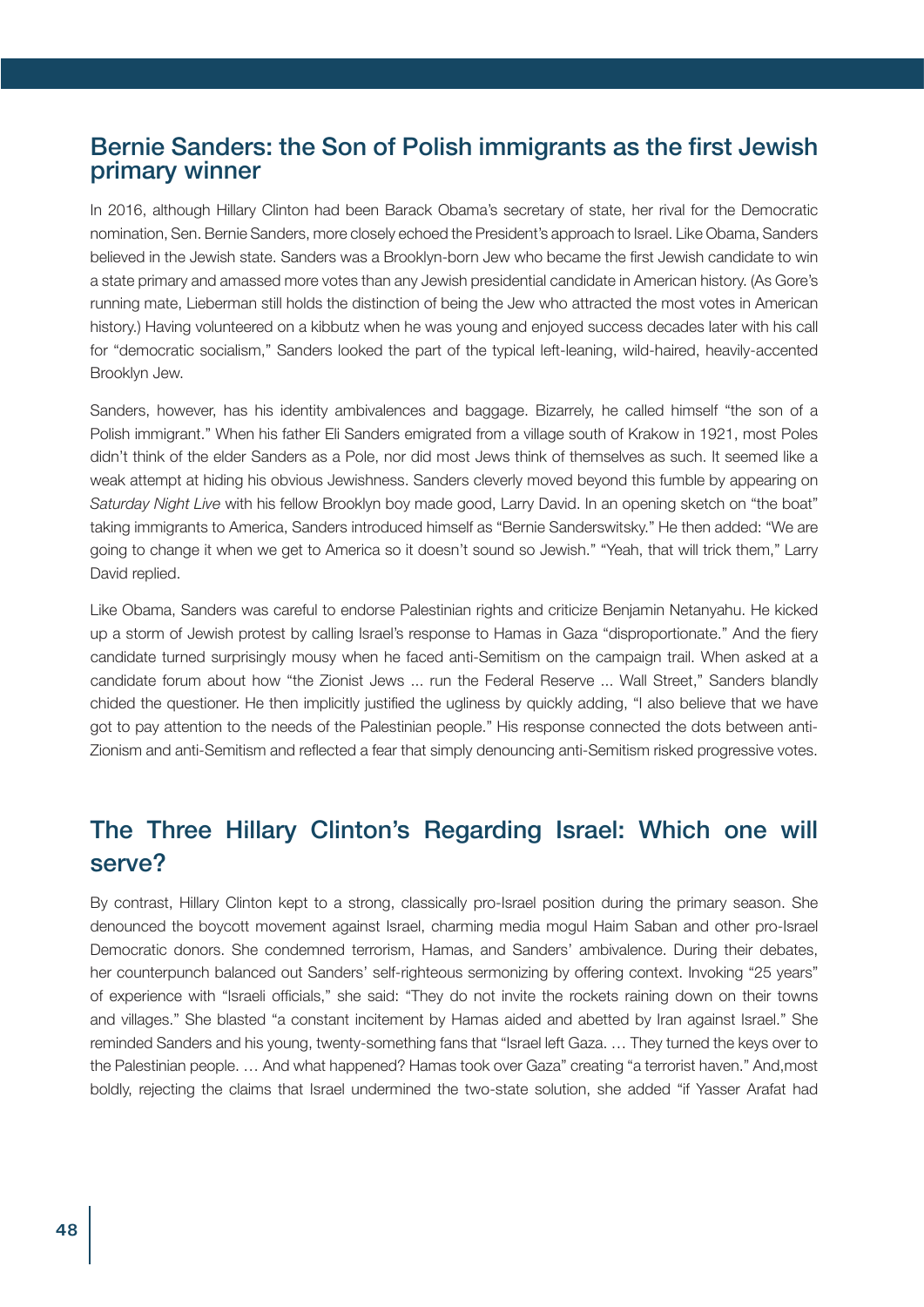agreed with my husband at Camp David in the late 1990s to the offer then prime minister [Ehud] Barak put on the table, we would have had a Palestinian state for 15 years."63

Nevertheless, some pro-Israel advocates worried, especially considering her email exchanges with Clinton consigliere Sidney Blumenthal. Secretary of State Clinton's tolerance for the anti-Israel venom of Blumenthal and his son Max unsettled them. During her tenure at the State Department, she relied on the elder Blumenthal, a Clinton loyalist whose son wrote a mean-spirited, anti-Zionist screed, *Goliath: Life and Loathing in Greater Israel.* The elder Blumenthal shared with Secretary Clinton articles that ultimately became part of Blumenthal junior's 410-page rant against Israel's alleged "colonialism" and "racism," replete with the expected Holocaust analogies.

In fact, since the 1990s, three different Hillary Clintons have emerged regarding Israel. She is running now in her most pro-Israel incarnation, but some wonder which Hillary will govern if she wins.

When she was America's polarizing first lady in the 1990s, Hillary Rodham Clinton was considered to be among the most skeptical of Clintonites regarding Israel and the most pro-Palestinian, far to her husband's left. The doubts about her swelled in November 1999, when she palled around with Yasser Arafat's wife, Suha, in the West Bank. During one speech, Suha Arafat accused "Israeli forces" of spraying "poison gas," causing "an increase in cancer cases among Palestinian women and children." Throughout the tirade, with Arafat's words translated simultaneously, Clinton kept smiling. After the speech, Clinton kissed Arafat warmly on the cheek. Critics charged that the first lady had shown her true colors, implicitly endorsing this modern blood libel.

The next day Clinton called the remarks "inflammatory and outrageous." She said that the translation she heard had been milder than Suha's actual Arabic words. Later, while running for Senate in New York, Clinton dismissed critics, saying, that in the Middle East, "a kiss is a handshake." In fairness, Hillary Clinton's plastic smile and scripted kiss may have reflected a first lady on automatic pilot, not an Israel hater. But the story exploded because it reflected fears stemming from earlier, combustible, statements she had made about Palestinians. Many feared that she did not share her husband's instinctive love for Israel.

As a senator, Hillary Clinton became Israel's biggest fan. She decried Yasser Arafat's war of terrorism against the Oslo peace process, in which Palestinians killed hundreds of Jews, including some New Yorkers. Most movingly, in February 2002, while visiting Israel, Senator Clinton met Yochai Porat, a 26-year-old paramedic. Days later, on March 3, a Palestinian sniper murdered Porat and nine others at an army roadblock on the Ramallah-Nablus road. Porat, characteristically, was tending to the wounded when shot. Three years later, visiting Israel again, Senator Clinton met Porat's family, quietly consoling them. His family asked her to help Magen David Adom (MDA) in its quest for international recognition. To her credit – and contrary to the Clinton reputation for milking every honest sentiment – she launched an ultimately successful campaign to persuade the International Red Cross to admit MDA, without showboating her support for Porat's grieving family.

As secretary of state, Clinton admitted that she was "often the designated yeller" in the administration's many confrontations with Benjamin Netanyahu. She especially earned that title in 2010, when she berated Israel's prime minister for 45 minutes, accusing him of "humiliating the United States of America" after a Jerusalem municipal official announced tenders to expand a Jerusalem residential neighborhood in "occupied territory"

<sup>63</sup> Fisher, Max, "Here is Clinton and Sanders's remarkable exchange on Israel-Palestine – and why it matters," *Vox,* April 15, 2016. http://www.vox.com/2016/4/15/11437602/clinton-sanders-israel-palestine-debate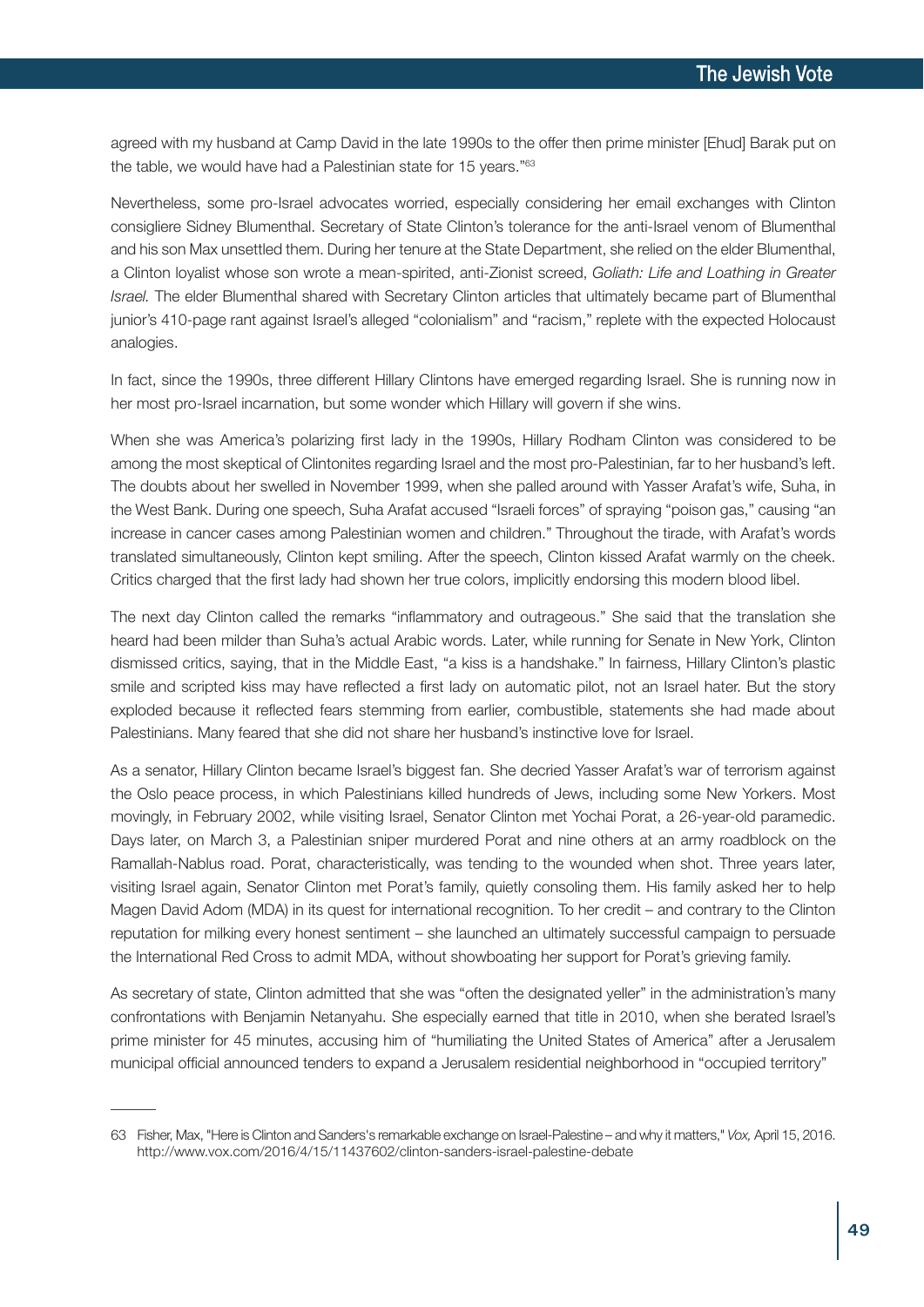during Vice President Biden's visit to Israel. Subsequently, Secretary Clinton accused Israel of "lacking empathy for oppressed Palestinians." After leaving the State Department, she supported the deal with Iran that lifted the sanctions she helped impose while in office, in exchange for Iran's dismantling much of its nuclear capability for a period of 10 to 15 years.

The Sanders-Clinton clash in the Democratic primaries mapped out the contours of the Israel debate among mainstream Democrats in 2016. Sanders belongs to the Tough Love faction: pro-Israel in theory but fed up with "Netanyahu's Israel" in fact. These Blame Israel Firsters don't want to see the Jewish state destroyed but also don't want to see how their one-sided finger-pointing threatens the Jewish state. Taking a tough-love approach, they allege Israel is too quick to attack and too slow to make peace. They emphasize, as Sanders does, the destruction in Gaza, overlooking what triggered it – both immediate causes like Kassam rockets and the ultimate cause, Palestinian rejectionism, incitement, and terrorism.

Still, although some of Sanders' supporters were "anti-Israel," and the appointment of a pro-boycott activist like Prof. Cornell West to the Democratic platform committee was a hostile act, Sanders is not "anti-Israel." With so many people worldwide happily embracing the phrase, sophisticated supporters of Israel understand how inapplicable that label is to Sanders, let alone Barack Obama – and how foolish it is to recruit others for that cause by unnecessarily labeling them as such.

Obama talked the pro-Israel talk: "It would be a moral failing on my part if we did not stand up firmly, steadfastly not just on behalf of Israel's right to exist, but its right to thrive and prosper." He walked the walk, providing more than \$20.5 billion in military assistance to Israel while defending Israel most of the time in most international forums. Like Bill Clinton, Obama was so culturally comfortable with Jewish liberalism and so friendly with Jews that he challenged Prime Minister Netanyahu about what being "pro-Israel" means and what are the defining Jewish values. Echoing earlier remarks that he was pro-Israel but not pro-Likud, Obama justified his "tough love" on settlements and Iran, insisting that "to paper over difficult questions, particularly about the Israeli-Palestinian conflict" is "not a true measure of friendship.<sup>64</sup>

More boldly, in 2015, speaking at Adas Israel, the Washington synagogue dedicated by President Ulysses S. Grant in 1876 – the first time a sitting president had attended a synagogue service – Obama declared himself "an honorary member of the tribe" and equated Judaism with liberalism. As "a community, American Jews have helped make our union more perfect." Obama said. "The story of Exodus inspired oppressed people around the world in their own struggles for civil rights. From the founding members of the NAACP to a freedom summer in Mississippi, from women's rights to gay rights to workers' rights, Jews took the heart of Biblical edict that we must not oppress a stranger, having been strangers once ourselves." Chemi Shalev of the Israeli daily *Ha'aretz* wryly noted that the President of the United States "made no mention of the Israeli prime minister, but his essential message to American Jews was nonetheless stark: I represent your core values far better than the elected leader of Israel."65

https://www.whitehouse.gov/the-press-office/2015/05/22/remarks-president-jewish-american-heritage-month

<sup>64</sup> Obama, Barack, H., "Remarks by the President on Jewish American Heritage Month, at Adas Israel Congregation Washington, D.C.," May 22, 2015.

<sup>65</sup> Shalev, Chemi, "Obama's Message: I Represent American Jewish Values Better Than Netanyahu," *Haaretz*, May 22, 2015. http://www.haaretz.com/blogs/west-of-eden/.premium-1.657776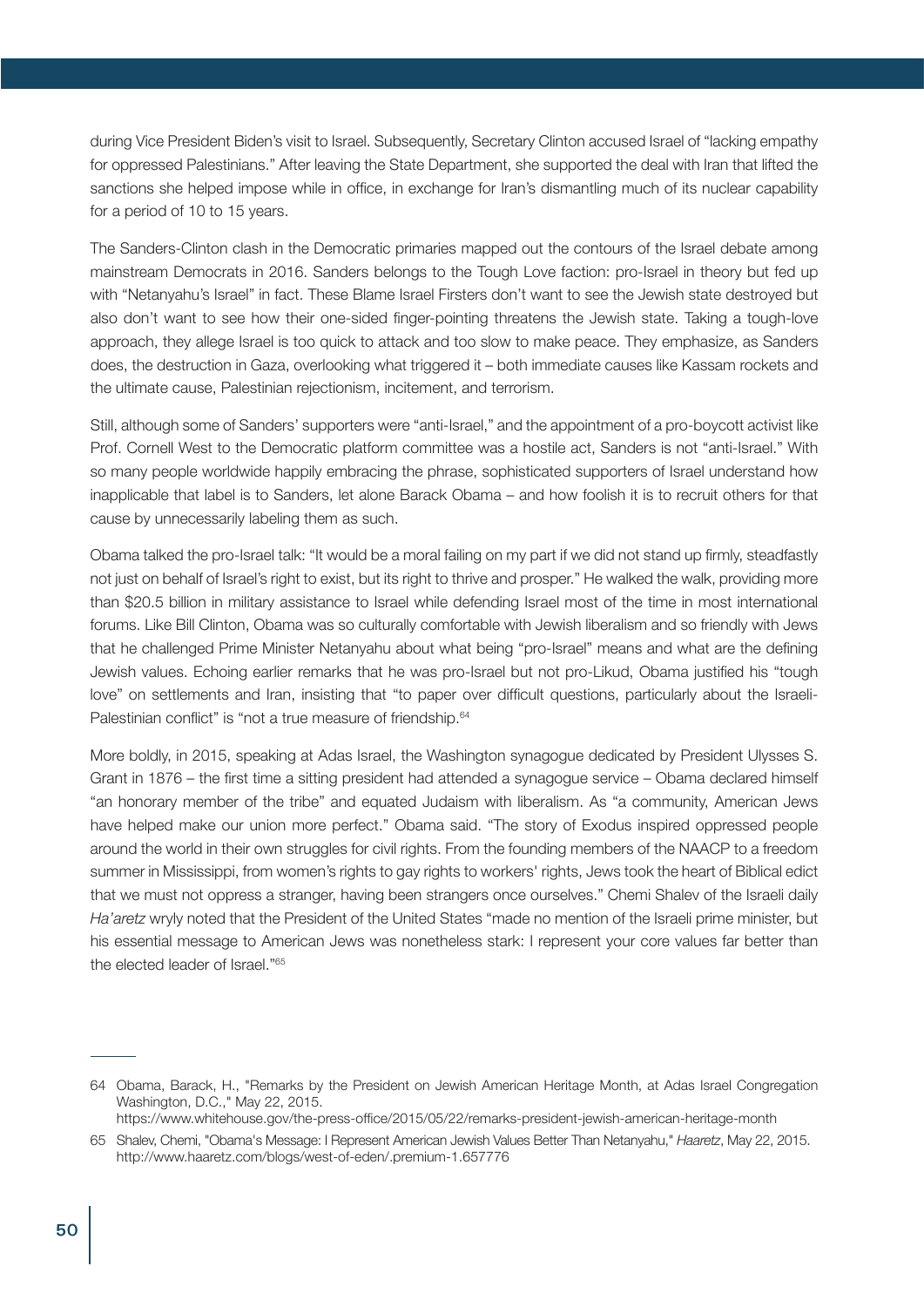By contrast, Hillary Clinton on the campaign trail has been embracing her husband's approach, which understands that Israelis respond better to love love than to tough love. Most Democrats envision the same two-state solution, following the (Bill) Clinton parameters, replicating the 1967 borders, with some land swaps. But these Two-Staters acknowledge that while Israel may err occasionally, the Palestinians have behaved abominably. Rather than being blindly "even handed" – which often means bashing Israel and excusing the Palestinians – they make moral distinctions. They respect Palestinians enough to hold them responsible for repeatedly sabotaging the chances for peace, especially while the Oslo process endured. Ultimately, the fight over Israel is a fight about foreign policy and America's role in the world. Anti-Zionism and anti-Americanism are overlapping phenomena. Despite Sanders' impressive string of Jewish "firsts" in campaigning, most polls indicated that Clinton won about two-thirds of the Jewish vote.

### Republicans Compete to Show How Much they Love Israel

The dynamic on the Republican side was different, with most candidates scrambling to prove just how pro-Israel, pro-Netanyahu, and anti-terrorism they could be. During one debate, the conservative commentator Ann Coulter tweeted: "How many f–ing Jews do these people think there are in the United States?" Coulter missed how important Israel's defense and the symbolism of standing with Israel had become to many Republican voters, especially Evangelical Christians, not just Jews.

Donald Trump, however, struck a slightly different note. On the one hand, this New York real-estate developer with many Jewish colleagues and rivals, with a Jewish son-in-law and a daughter who converted, emphasized that, quite literally, some of his best friends were Jewish. He enjoyed an intimacy with Jews in the business world that paralleled Obama's and the Clintons' intimacy with Jews in progressive and political circles. This comfort is what led him to joke publicly with the Republican Jewish Coalition audience about Jews being "good negotiators."

Lacking any political or foreign policy experience, Trump was reduced to proving his pro-Israel bona fides by boasting about his grand marshalship of the Israel Day parade and his friendship with Netanyahu. He also had no problem bashing Obama's churlishness towards Israel, raising the conundrum that was so bedeviling many Republicans: "The thing I don't understand is," Trump said, "in my opinion, Barack Obama has been tremendously disloyal to Israel. Tremendously. And yet my Jewish friends go out and have fundraisers for him."<sup>66</sup>

Trump's question was being answered not only by Jews but by Republican voters too. Surveys showed the continuing Jewish loyalty to liberal values and the Democratic Party. Surveys also showed that in 2012 only ten percent of Jewish voters put Israel as the first or second most important issue, while 32 percent prioritized health care. For those who cared about the Jewish state intensely, Israel was a compelling issue, but they remained a minority.

On the other hand, the Reagan Revolution in the Republican Party continued to make that party more "goyish." Evangelical Christians' support for the Republican Party jumped from 50 percent in 1982 to two-thirds in 1992 and nearly 80 percent in 2012. The Tea Party rebellion recruited Evangelicals and advanced a Christian agenda; 57 percent of Republicans favor establishing Christianity as America's religion and many of them

<sup>66</sup> Heilman, Uriel, "Trump Meets With Orthodox Jews and Reveals His Israel Advisers - His Jewish Lawyers," *Haaretz*, April 16, 2016. http://www.haaretz.com/world-news/u-s-election-2016/1.714675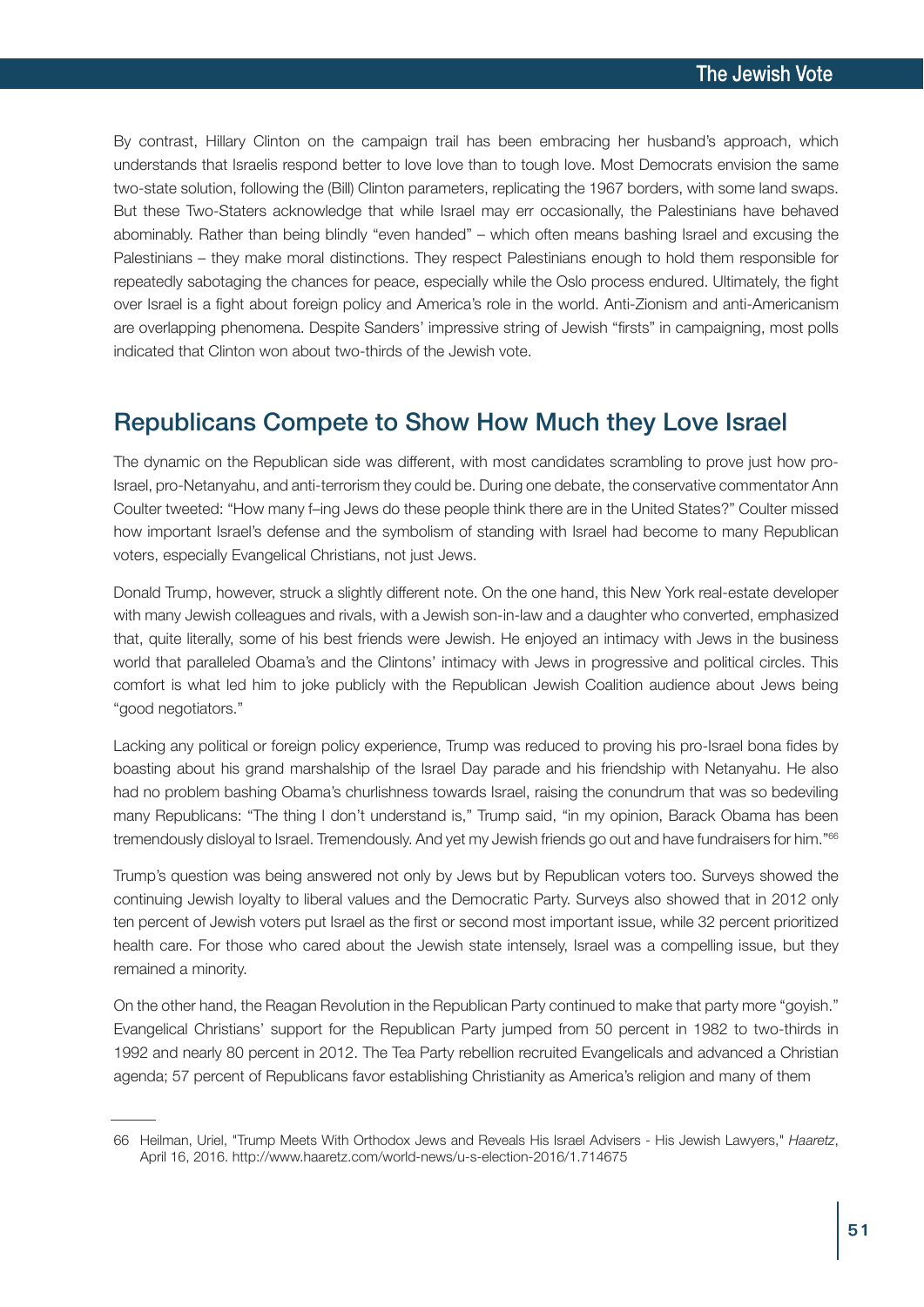equate Christianity and Americanism.<sup>67</sup> Despite their support for Israel, Evangelical Christians are the most powerful negative reference group for Jews, with a domestic agenda seen as antithetical to Jewish concerns; many of them perceived as anti-Semites.

Jews in modern America, three and four generations away from the mass immigration, remain insecure. At an AIPAC meeting in November 2005, Republican National chairman Ken Mehlman touted the Republicans' strong stand against terrorism as reassuring to Israel and American Jews. His Democratic counterpart, (and fellow Jew) Howard Dean, won the day by saying that the Democrats "believe that Jews should feel comfortable in being American Jews without being constrained from practicing their faith or be[ing] compelled to convert to another religion." (Lichbach & Uslaner, 2009, p.1). This reassurance resonated even in his overwhelmingly non-religious audience of Jews. The legacy of oppression runs deep; it rarely runs away.

Trump's egotistical comments that he is the kind of honest broker who could impose "a deal" on the Israelis and Palestinians unnerved Israelis until he reassured them of his enthusiastic support. His two key Middle East aides were two of his Jewish lawyers, adding to the strangeness of it all. At the same time, his aggressive denunciation of terrorism and his sweeping calls to limit Muslim immigration until the United States could control its borders thrilled the most extreme right-wing Jews.

Those comments, in addition to many others, triggered a broader cultural and political distaste within the liberal Jewish community. Long before he tweeted out a hastily recycled attack on Hillary Clinton's supposed corruption, using a six-pointed star against a background of money, Trump's many Jewish detractors were convinced he was a closet anti-Semite stirring up the uncloseted ones. Most disturbing, some of his supporters in the blogosphere resorted to the crassest, ugliest anti-Semitic images and epithets to "flame" journalists and others with obvious Jewish last names who dared to criticize "The Donald," or his wife. Ironically, during the Republican primary fight, Sen. Ted Cruz had attacked Trump's "New York values," although Trump's values were not in line with those of most New Yorkers – or Jews, who, many believed, were the real target of Cruz's attack. As much as Trump's running mate, Gov. Mike Pence of Indiana, reassured Evangelicals, Pence alienated most American Jews. With all the tumult, Hillary Clinton began the fall enjoying a commanding lead among Jewish voters, and the post-Reagan Jewish cultural consensus for Democratic candidates held.

For both parties, the Jewish financial vote remained disproportionately important. One *Washington Post* analysis estimated that nearly half the Super PAC money of the 2016 primary season – \$249 million of \$607 million – came from 50 donors. J. J. Goldberg of *The Forward* then estimated that 20 of the 50 mega-donors were Jewish: 9 of the 36 Republicans and at least 11 of the 14 Jews. These figures predated the entry of Sheldon Adelson into the funding game, after the Las Vegas casino mogul and Republican benefactor, who set records in political gift-giving in 2012, sat out the confusing and surprising early rounds of 2016.

<sup>67</sup> "Walker takes the lead in GOP Race." Public Policy Polling, Raleigh, NC. February 24, 2015. http://www.publicpolicypolling.com/pdf/2015/PPP\_Release\_National\_22415.pdf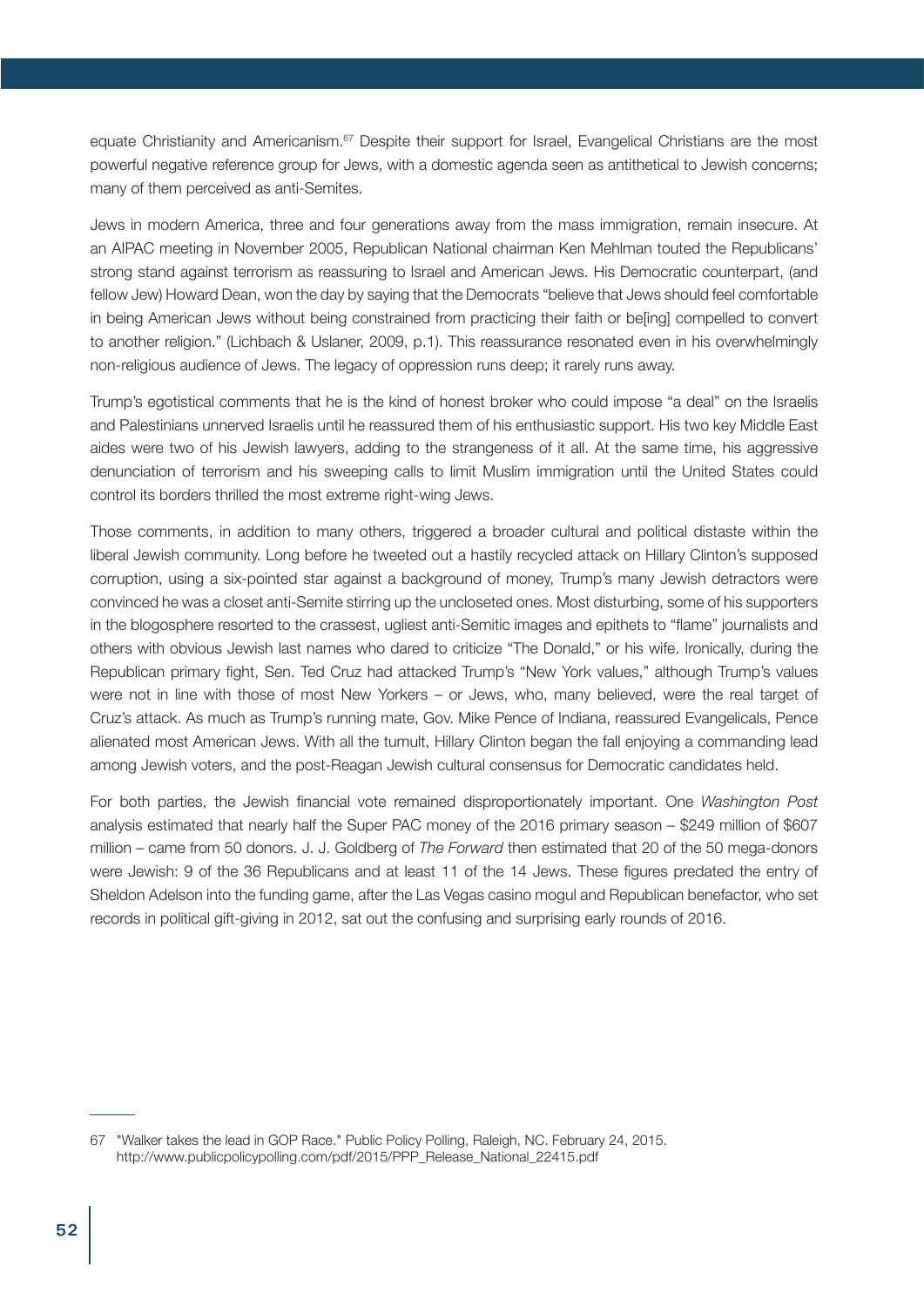# The post-Covenantal American Jewish Community: What ties do bind?

The late Daniel Elazar taught that the Jews are a covenantal people, and that some see the covenant as forged through kinship, and others through consent. The notion of covenant emphasized creating "a partnership based on a morally grounded pact," with elements of "negotiation and bargaining," a back and forth. The kinship tie is the ethnic, the national, the historical, the tribal, the "sense of common ancestry." The covenant through consent emphasizes the association's voluntary nature. Elazar explained that beyond "family ties" there is "the personal commitment to being Jewish, to continuing the Jewish heritage as a Jew's best expression of human values and pursuing a Jewish vision" (Elazar ,1981).

In Israel, the kinship covenant is strong. The intermarriage rate among Israeli Jews is even lower than that in Ultra-orthodox neighborhoods in Brooklyn. Israeli Jews sometimes take their Jewish identities for granted, but most feel connected and engaged in some way, which makes sense, given that they live in the Jewish state, follow the Jewish calendar, traverse Jewish space, and speak the Jewish national language, Hebrew.

Since the 1960s, the American Jewish community has been emphasizing the kinship ties less and less while valuing the consent dimension so much so that it no longer feels covenantal but conditional. More and more American Jews are what Arnie Eisen and Steven M. Cohen called "sovereign Jews" (Cohen & Eisen, 2000). They are the captains of their own particular Jewish voyage, the royals in a mostly solitary kingdom, deciding how they but no other subjects will behave. They don't want to feel defined by kinship and obligation and instead emphasize consent and convenience. When and if their Jewish identities work for them, they do as much or as little as they wish, making themselves the arbiters. They feel less bound to tradition, authority, or community.

More and more American Jews don't define themselves as Orthodox or Conservative, Reform or Reconstructionist; they are "just Jewish." These "none of the aboves" are individualistic, idiosyncratic, and highly independent. This shift is reflected most dramatically in non-Orthodox intermarriage rates that reach 70 percent in many places. The most effective Jewish identity intervention in response to this is named "Birthright," emphasizing kinship; but its educational message is all about consent, about "your own Jewish journey," promising wary Millennials that the generous gift of a free Israel trip comes with "no strings attached."

With this shift in Jewish identity, liberalism has become more central to American Jewish identity, while American Jewish liberalism has become all about choice. In a joint interview, comedian Sarah Silverman and Rabbi Susan Silverman sisters raised in an assimilated household, were asked: "How did you discover you were Jewish?" Rabbi Susan – who now lives in Jerusalem -- answered: "I thought being Jewish was being a Democrat."68 According to the Pew Study, 69 percent of American Jews said "leading an ethical/moral life" was "an essential part of what being Jewish means to me"; another 54 percent said it was "working for justice/ equality." Only 15 percent said being Jewish was "mainly a matter of religion," while 62 percent said it was "mainly a matter of ancestry and culture."<sup>69</sup>

<sup>68</sup> Seligson, Susan, "Sarah Silverman, Rabbi Sister Riff on "Jewy-ness"," Boston University, http://www.bu.edu/bostonia/web/silverman/

<sup>69</sup> "A Portrait of Jewish Americans," Pew Research Center, Washington, D.C., October 1, 2013. http://www.pewforum.org/2013/10/01/jewish-american-beliefs-attitudes-culture-survey/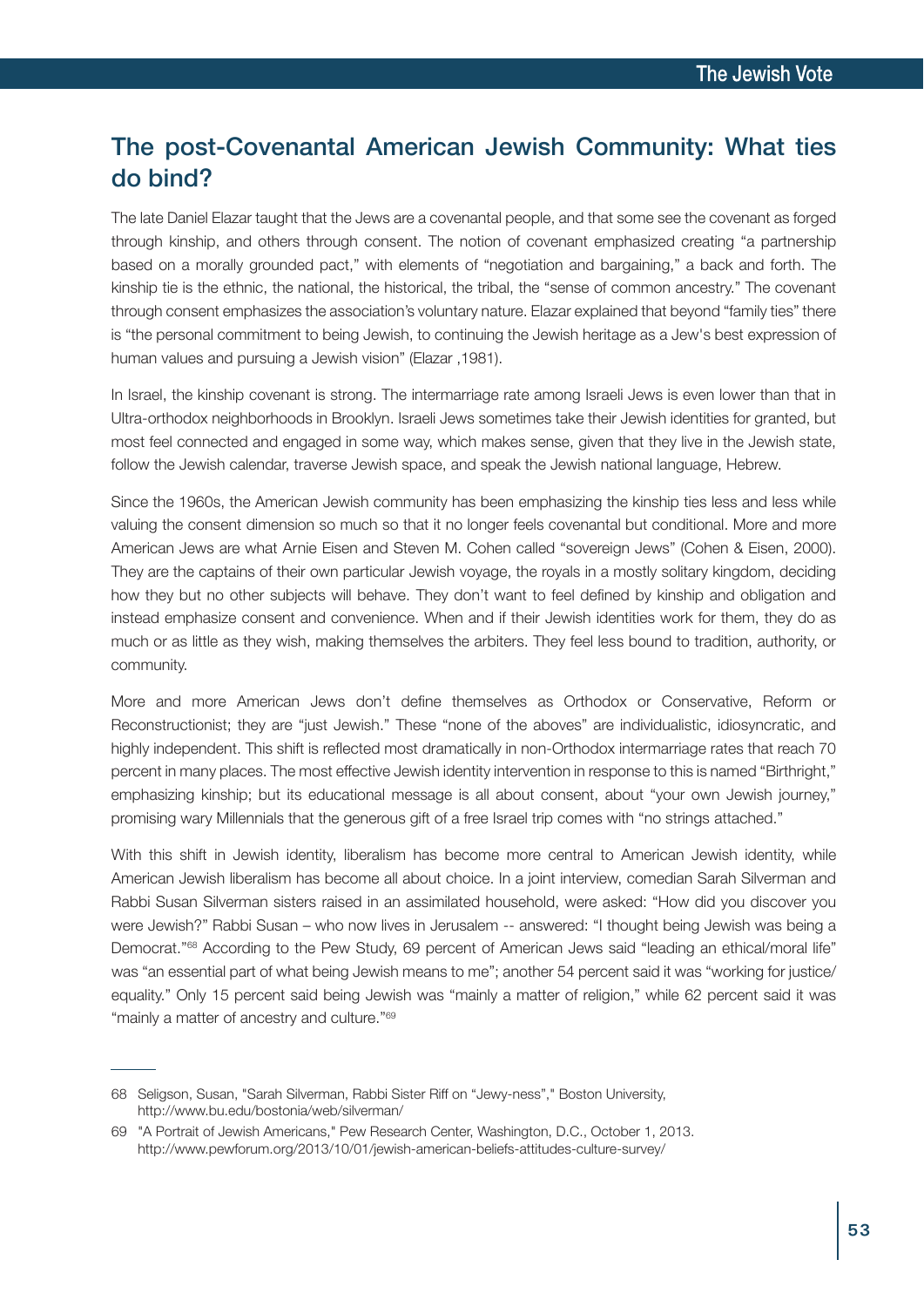Majoritarian American Jewish politics defines Judaism, and not only American Judaism, and liberalism, and not only American Jewish liberalism, as being all about freedom, all about liberation, all about choice. For example, while the "pro-life" forces frame their discourse around the obligation to the unborn fetus, Jewish pro-choicers emphasize restrictions on abortion as an assault on a woman's freedom, autonomy, and selfhood. Candidates who will expand the zone of individual freedom, of liberation, of choice, of selfhood and self-expression, will win Jewish votes, even if they are cooler to Israel than this pro-Israel majority would prefer. It is not a question of not liking Israel. But what they like more is their independence. Living 6000 miles away from the Middle East, they fear restrictions more than terrorism; they fear Republican, Evangelical, Tea Party assaults on their personhood more than they fear Palestinian attacks on their personal safety. The comedian in 2000 was not far off the mark: in the voting booth, Jews dread a Pat Buchanan more than a Yasser Arafat.

This phenomenon is rooted in earlier understandings and expressions of American Jewish identity, but it is unique and uniquely potent. It is the key to understanding most modern Jews, and to understanding the huge gap between the overwhelming majority that has gone beyond kinship and beyond covenant and now rate consent above all, and those who have not. These open-spirits express their openness when they marry, whether at the altar or under the canopy (or both), and also in the voting booth. They pride themselves on their tolerance of all but the intolerant; the only constraint they feel comfortable putting on others is "don't constrain me."

In his 2007 work, *The Boundaries of Judaism*, Rabbi Donniel Hartman examines the paradox of modern Jewish identity. "Judaism at its core is a collective enterprise, a religion invested in a people," he writes (Hartman, 2007, p.1). But with the explosion of alternatives and the worship of choice, modern Judaism risks creating "a community without boundaries," which "is a sociological anomaly." Social identity is, by definition, always exclusionary. At the foundation of every social structure … must lie some distinguishable characteristic or boundary by virtue of which its members can choose to belong to 'this' as distinct from 'that' social structure." (Hartman, 2007, p.5). Hartman recognizes that modern Jews today "need our own answers to the question of what gives form and meaning to our collective enterprise," which entails developing "an approach to boundaries that allow for a common ground in which all can participate despite our differences" (Hartman, 2007, p.10). For the overwhelming majority of American Jews, their deep-seated aversion to authority and boundaries and their political liberalism that is hostile to restrictions and celebrates individual expression form the basis of their Jewish identity. They are, in some ways, bonded by their allergy to traditional boundaries.

As a result, this new generation of American Jews is expressing its own unique identity. There is a Jewish vote – a solid, stable, liberal Democratic majority, usually in the 70-percent range in presidential elections. It rarely affects the national outcome but it does reflect the American Jewish mentality. In so many ways, the liberal Democratic Jews who constitute the Jewish vote are living and expressing the new Jewish consensus: ultimately, they are more pro-choice than pro-Israel, but they are pro-Israel nevertheless.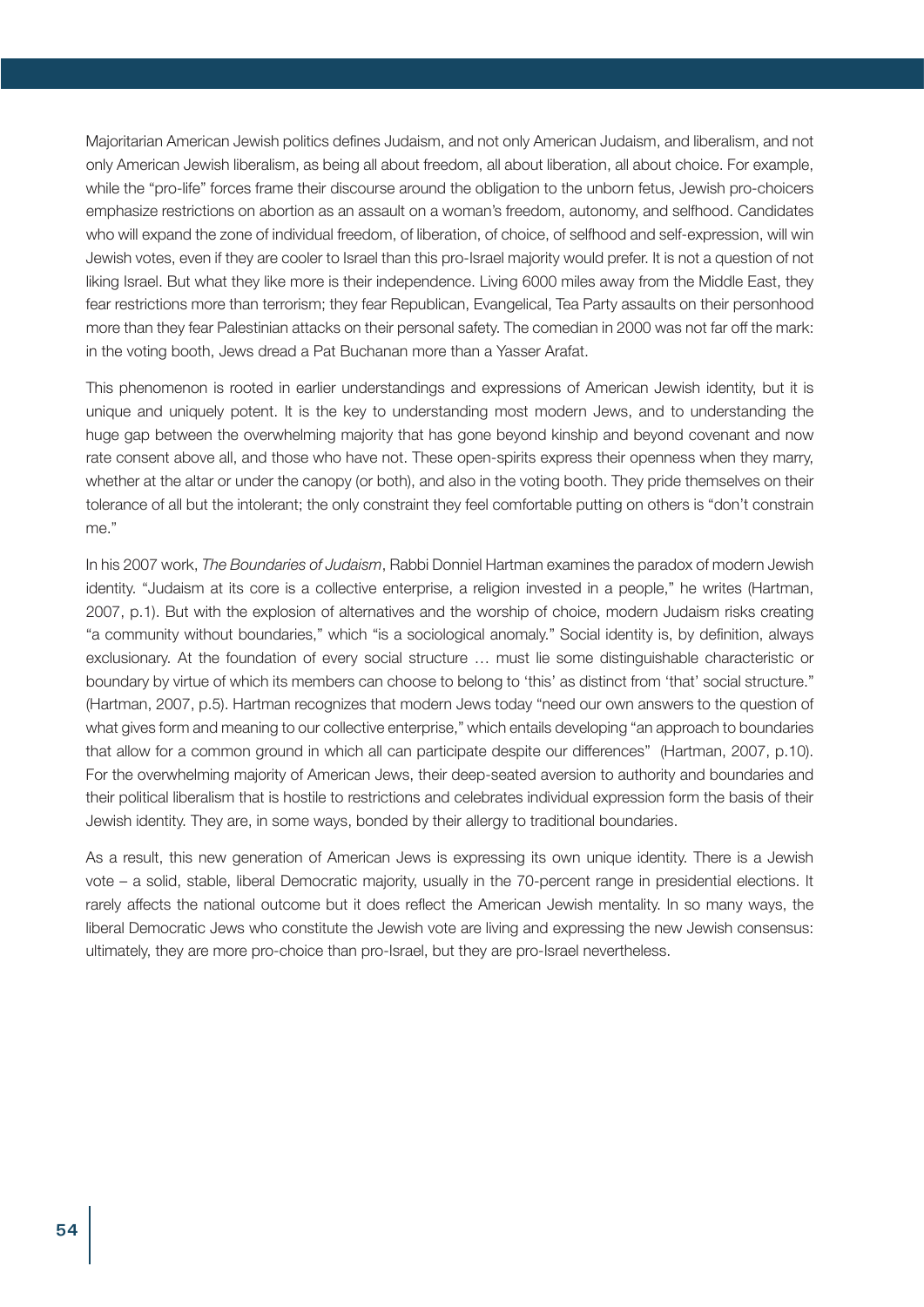### Acknowledgments

A good friend of mine in Montreal, the late Arnie Isaacson, used to quiz non-Jews he met by asking them, "how many Jews are there in the world." The answers he received usually started with 50 million or 100 million and escalated from there. The disproportionate perceptions of Jewish population size make sense because of the disproportionate amount of time and energy most Westerners, and especially most Americans, spend talking and wondering about the Jews.

This analysis of the Jewish vote ultimately rests on what we can think of as The Isaacson Principle: If the Copernican Principle taught that the Sun, not the Earth, is at the center of the Universe – and neither are -- the Isaacson Disproportion Principle teaches Jews and non-Jews that Jews are not at the center of the universe either. Applying the Isaacson Principle to American politics teaches that Jews are not as influential in presidential politics as most people think – and that the story of the Jewish vote is most illuminating as a story of American Jewish identity.

I am very grateful to the Ruderman Program for American Jewish Studies at the University of Haifa, as well as the Ruderman Family Foundation, for underwriting this study. I particularly thank Professor Gur Alroey, the Ruderman Program's extraordinary program director and visionary founder, for inviting me to write this study, in consultation with his advisory board. Special thanks to the amazing Hilla Klor, the program coordinator, for keeping the Program running so smoothly, to the Ruderman Foundation's impressive Israel-based Program officer Limor Rubin, and to the anonymous reviewer and editor who went through the drafts carefully, offering sage advice and saving me from many mistakes.

This study would not have been completed in the timely fashion it was, nor would it be as comprehensive, if the Ruderman Program had not assigned me a superstar researcher who studied at the Ruderman Program, Kinneret (Kiki) Belzer. If Kiki is typical of the caliber of students who study at the program, I am in for a great treat when I teach there this fall – and the Jewish people on both sides of the Atlantic are destined to benefit tremendously over the next few years as these students begin shaping a more thoughtful, sophisticated, and multi-dimensional understanding of American Jewry among Israelis.

Despite all this remarkable support, I take full responsibility for whatever mistakes might remain. I also take full responsibility for any opinions ventured, analyses offered, biases revealed. All this assistance came with no strings attached, no partisan pressure, simply a general request granting me full academic freedom to write a paper explaining the phenomenon of the American Jewish Vote in ways an Israeli audience might understand and find interesting. During a time of growing insanity in the American presidential campaign, I hope the discussions that ensue from this paper inject a little bit of sanity, a little bit of perspective, into an oftmisunderstood and misrepresented issue.

#### **Professor Gil Troy**

Jerusalem, September 2016